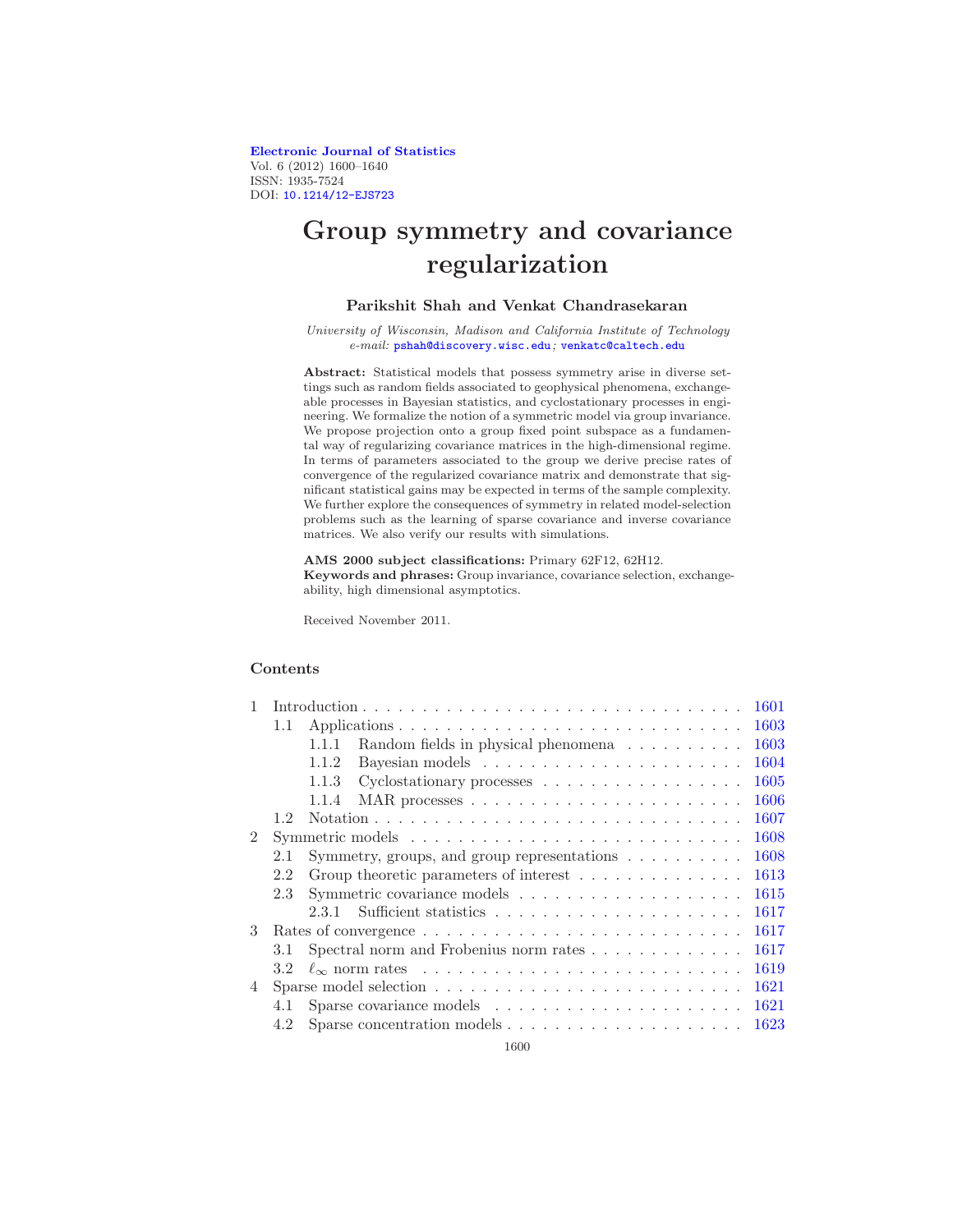|   | 4.2.1 Extension to latent variable graphical model selection . 1627             |  |
|---|---------------------------------------------------------------------------------|--|
| 5 |                                                                                 |  |
|   | 5.1 Projection onto the fixed-point subspace $\ldots \ldots \ldots \ldots 1628$ |  |
|   | 5.2 Solution of the $\ell_1$ regularized log det problem 1628                   |  |
|   |                                                                                 |  |
|   |                                                                                 |  |
|   |                                                                                 |  |
|   |                                                                                 |  |
|   |                                                                                 |  |
|   |                                                                                 |  |

# <span id="page-1-0"></span>1. Introduction

An important feature of many modern data analysis problems is the small number of samples available relative to the dimension of the data. Such highdimensional settings arise in a range of applications in bioinformatics, climate studies, and economics. A fundamental problem that arises in the highdimensional regime is the poor behaviour of sample statistics such as empirical covariance matrices [\[8,](#page-38-1) [9](#page-38-2)]. Accordingly, a fruitful and active research agenda over the last few years has been the development of methods for high-dimensional statistical inference and modeling that take into account structure in the underlying model. Some examples of structural assumptions on statistical models include models with a few latent factors (leading to low-rank covariance matrices) [\[19](#page-39-0)], models specified by banded or sparse covariance matrices [\[8,](#page-38-1) [9](#page-38-2)], and Markov or graphical models [\[27,](#page-39-1) [29,](#page-40-0) [34\]](#page-40-1).

The focus of this paper is on exploiting *group symmetries* in covariance matrices. Models in which the distribution of a collection of random variables is invariant under certain permutations of the variables have been explored in many diverse areas of statistical research [\[17](#page-39-2), [24](#page-39-3)]. Symmetry assumptions have played a prominent role within the context of covariance matrices and multivariate Gaussians [\[1\]](#page-38-3) and these assumptions are of interest in numerous applications (see [\[24\]](#page-39-3) for a detailed list, and [\[33\]](#page-40-2) for some historical comments on the subject).

We systematically investigate the statistical and computational benefits of exploiting symmetry in high-dimensional covariance estimation. As a very simple example consider the estimation of the variances of  $p$  independent random variables from n samples of the variables. Since the variables are independent, this problem is equivalent to estimating the variances of each variable separately from n samples. Suppose we are additionally given that the variables are identically distributed – we now need to estimate just a single parameter from what are effectively  $n \times p$  samples. This very elementary example demonstrates the potential for improvements in the sample complexity as well as computational complexity in models with symmetries. We generalize this basic insight to much more complicated settings in which the distribution underlying a collection of random variables may be symmetric with respect to an arbitrary subgroup of the symmetric group. More formally, we investigate multivariate Gaussians specified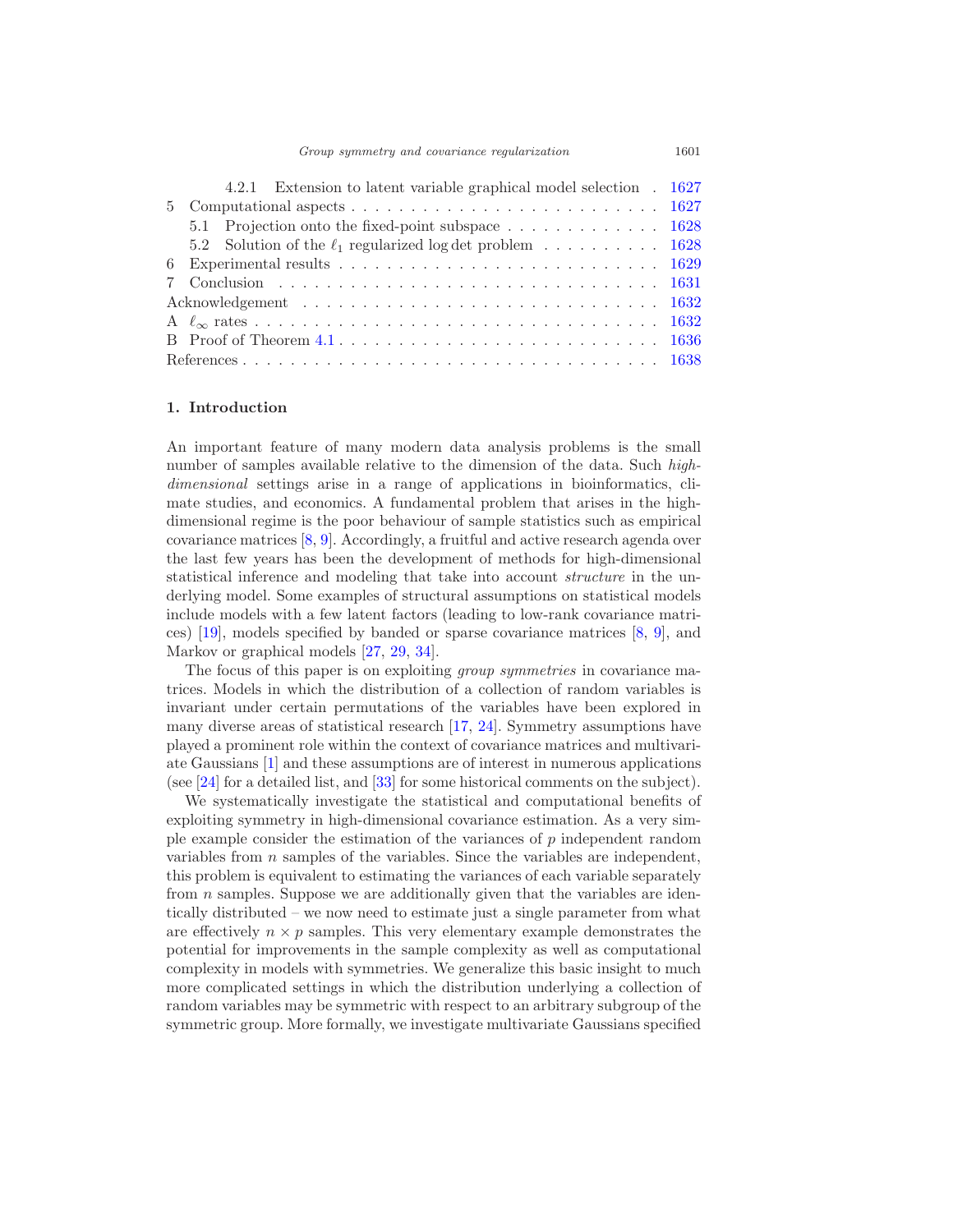by invariant covariance matrices:

$$
\Sigma = \Pi_g \Sigma \Pi_g^T \qquad \forall \Pi_g \in \mathfrak{G},
$$

where  $\mathfrak G$  is some subgroup of the symmetric group, i.e., the group of all permutations. Associated to each subgroup  $\mathfrak G$  of the symmetric group is the fixed-point subspace  $\mathcal{W}_{\mathfrak{G}}$  of matrices that is invariant with respect to conjugation by each element of G. This subspace plays a fundamental role via Schur's lemma from representation theory in our analysis of the benefits in sample complexity and computational complexity of regularizing invariant covariance matrices.

The general advantages of symmetry exploitation are numerous

- Problem size: One advantage is that when symmetry is incorporated in the model, the problem size often reduces, and the new instance can have significantly fewer number of variables and constraints, which can lead to dramatic computational speed-ups. This is exploited for example in finite-element methods for partial differential equations [\[20\]](#page-39-4).
- Better statistical properties: As we will see in this paper, exploiting symmetry also leads to statistical gains in terms of order-of-magnitude gains in the sample complexity of model selection.
- Numerical benefits: Another advantage is the removal of *degeneracies* in the problem that arises from the high multiplicity of eigenvalues that is typically associated to symmetric models. Such multiplicities are a common source of difficulties in numerical methods, and they can be properly handled by suitably exploiting symmetry in the problem. Symmetry-aware methods in general have better numerical conditioning, are more reliable and lead to faster and more accurate solutions.

This paper consists of three main technical contributions. First, we precisely quantify in terms of properties of  $\mathfrak G$  the improvement in rates of convergence when the sample covariance matrix (obtained from  $n$  samples) is projected onto  $\mathcal{W}_{\mathfrak{G}}$ . Our analysis holds for the spectral or operator norm, the Frobenius norm, and the  $\ell_{\infty}$  norm (maximum absolute entry). Second, we study the implications of these improved rates of convergence by specializing recent results on covariance estimation of Bickel and Levina [\[8](#page-38-1)], and of Ravikumar et al. [\[34\]](#page-40-1) to our setting with invariant covariance matrices. These results quantitatively demonstrate the benefits of taking symmetry structure into account in covariance estimation tasks. Finally, we discuss the computational benefits of incorporating symmetry in covariance regularization. Specifically, we describe how large-dimensional convex programs based on regularized maximum-likelihood can be simplified significantly to smaller-sized convex programs by incorporating prior information about symmetry.

Symmetry and its consequences in the context of statistics, and more broadly in computational mathematics, has been well studied. We mention some related work here. In the Gaussian setting, work has been done related to testing of symmetry in statistical models [\[32,](#page-40-3) [40,](#page-40-4) [42\]](#page-40-5). In the context of Markov random fields symmetry restrictions have been studied in [\[2,](#page-38-4) [6](#page-38-5), [7](#page-38-6), [25,](#page-39-5) [28](#page-39-6), [41\]](#page-40-6). We also mention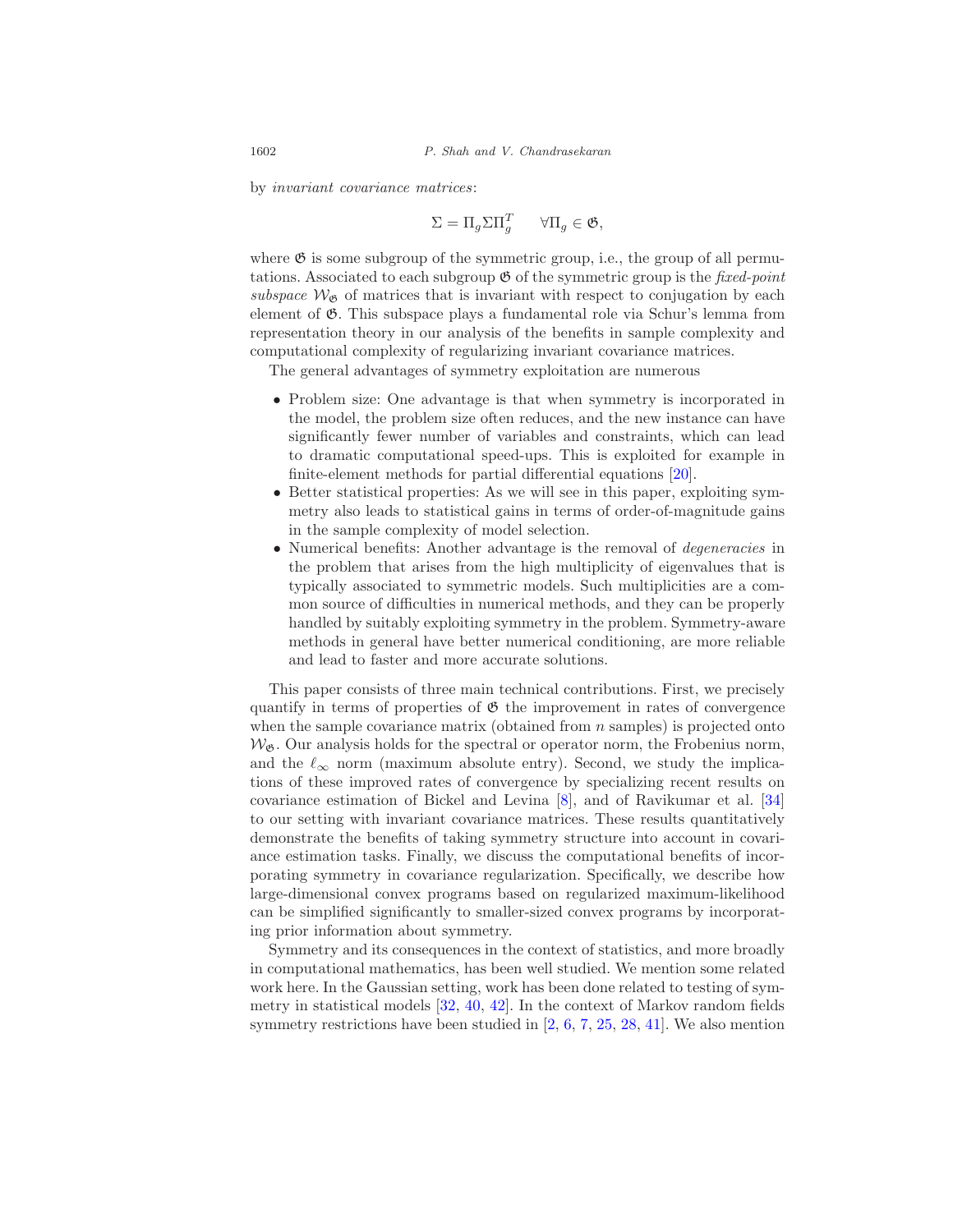the work of Højsgaard and Lauritzen [\[24\]](#page-39-3), who study edge and vertex symmetries for covariance and inverse covariance (graphical models) and exploitation of symmetry for inference problems. They also cite interesting examples from the social sciences (such as distribution of test scores among students and results of psychological tests) where symmetric structure has been experimentally observed. More broadly, symmetry has played an important role in other computational problems such as optimization [\[16](#page-39-7), [23](#page-39-8), [26,](#page-39-9) [39](#page-40-7)], in the computation of kissing numbers and sphere-packing problems [\[4](#page-38-7)], in coding theory [\[36\]](#page-40-8), in truss topology optimization [\[5\]](#page-38-8), and in the design of rapidly mixing Markov chains [\[10\]](#page-38-9).

In the remainder of Section [1](#page-1-0) we explain a few specific applications where exploiting symmetry in statistical models is of interest. We also set up some of the notation that will be used throughout the paper. In Section [2](#page-8-0) we introduce the necessary group theoretic preliminaries, the notion of  $\mathfrak{G}$ -invariant covariance matrices, and related statistical quantities. In Section [3](#page-17-1) we state some of our main results that quantify the statistical gains when symmetry is exploited judiciously. In Section [4](#page-21-0) we extend our results from Section [3](#page-17-1) to selecting sparse covariance and inverse covariance models. In Section [5,](#page-27-1) we make some brief remarks regarding how computational benefits can be gained when selecting symmetric models. In Section [6,](#page-29-0) we present some simulation results that clarify the statistical gains one may expect when symmetry is exploited. In Section [7,](#page-31-0) we state some concluding remarks.

# <span id="page-3-0"></span>1.1. Applications

In this section we motivate the problem under consideration by briefly describing a few applications in which estimation of symmetric covariance structure arises naturally.

#### <span id="page-3-1"></span>1.1.1. Random fields in physical phenomena

Many signals that capture the spatial variability of natural phenomena are de-scribed in the framework of random fields [\[30](#page-40-9)]. Random fields arise in a variety of engineering contexts, for example the temperature distribution of materials, the circulation of ocean fields in oceanography, or the transport of groundwater in hydrology [\[30](#page-40-9)]. A classical model is associated with the well-known Poisson's equation:

<span id="page-3-2"></span>
$$
\nabla^2 \phi(x) = f(x) \qquad x \in \mathbb{R}^d \tag{1}
$$

where  $\nabla^2$  is the Laplace operator. In hydrology, this equation governs the steady state flow of a fluid in  $\mathbb{R}^3$ , whereas in electrostatics it governs the distribution of the potential in a variety of settings such as transmission lines [\[30](#page-40-9)]. Under the right technical conditions, if  $f(x)$  is a white noise process, the stochastic process  $\phi(x)$  in [\(1\)](#page-3-2) is a Gauss-Markov random field [\[35\]](#page-40-10). While Poisson's equation (1) is a sample-path representation of the process  $\phi(x)$ , a particularly useful representation of this process is the covariance  $R(x_1, x_2)$  associated to this random field.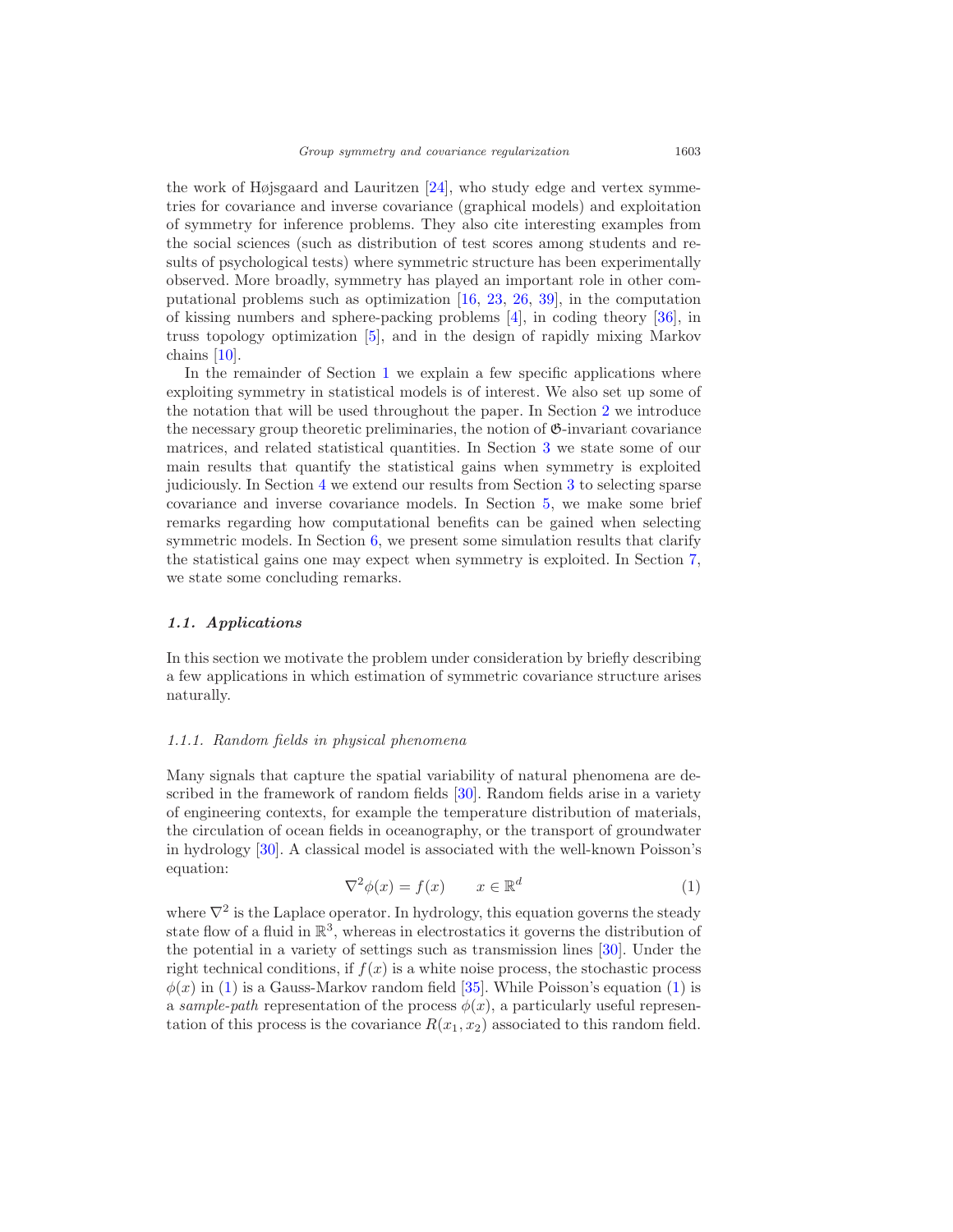Indeed the covariance  $R(x_1, x_2)$  is the Green's function of the biharmonic equation, and its properties have been studied in detail by Moura and Goswami [\[30\]](#page-40-9).

A useful observation that is pertinent in our context is that the Laplacian as well as the biharmonic equation are invariant under the action of the orthogonal group, i.e. they are isotropic. If in addition the forcing process  $f(x)$  has isotropic stochastic properties (one such example being a white noise process) and the boundary conditions of the physical process are also isotropic, then the covariance  $R(x_1, x_2)$  will also be isotropic.

When such random fields are encountered in practice, the usual engineering approach is to discretize the domain so as to make the problem computationally tractable. The restriction of the covariance  $R(x_1, x_2)$  to the finite discretization of the domain results is a covariance matrix  $\hat{R}$ . Recognizing the symmetry in the problem, it is often useful to construct a symmetry-preserving discretization of the space [\[31](#page-40-11)]. Such a modeling paradigm naturally leads to a covariance matrix that is invariant with respect to a discrete group  $\mathfrak{G}$  which is a finite subgroup of the orthogonal group. A motivating question in this paper then is:

"Given samples of the stochastic process  $\phi(x)$  on this discretized domain, can one exploit the symmetry of the space to obtain a good statistical approximation of the covariance matrix  $\hat{R}$ ?"

#### <span id="page-4-0"></span>1.1.2. Bayesian models

A fundamental notion in Bayesian statistics is that of exchangeability. Indeed, in such settings one often deals with a collection of random variables  $X_1, \ldots, X_n$ where it is not appropriate to assume that this collection is  $i.i.d.$  It is far more natural to assume instead that the collection of random variables is exchangeable or partially exchangeable. We give two such examples:

1. Urn models: Consider an urn with  $n_r$  red balls and  $n_b$  blue balls. A quantity T balls are randomly drawn without replacement from the urn. Let us define the random variable:

$$
X_i = \begin{cases} 0 & \text{if the } i^{th} \text{ ball is red} \\ 1 & \text{if the } i^{th} \text{ ball is blue.} \end{cases}
$$

Clearly the random variables  $X_1, \ldots, X_T$  are not i.i.d. On the other hand, it is well-known that this sequence of random variables is exchangeable, i.e. for any permutation  $\sigma$  on the indices  $1, \ldots, T$  and for any set A

$$
\mathbb{P}\left((X_1,\ldots,X_T)\in A\right)=\mathbb{P}\left((X_{\sigma(1)},\ldots,X_{\sigma(T)})\in A\right).
$$

In the terminology developed in this paper, this distribution is invariant with respect to the group  $\mathfrak{G}$  corresponding to the *symmetric group*. Such urn models are commonly used metaphors for problems related to computing statistical properties of a population of objects.

Suppose the number of red and blue balls in the urn is unknown, and one wants to estimate the probability of drawing two consecutive blue balls in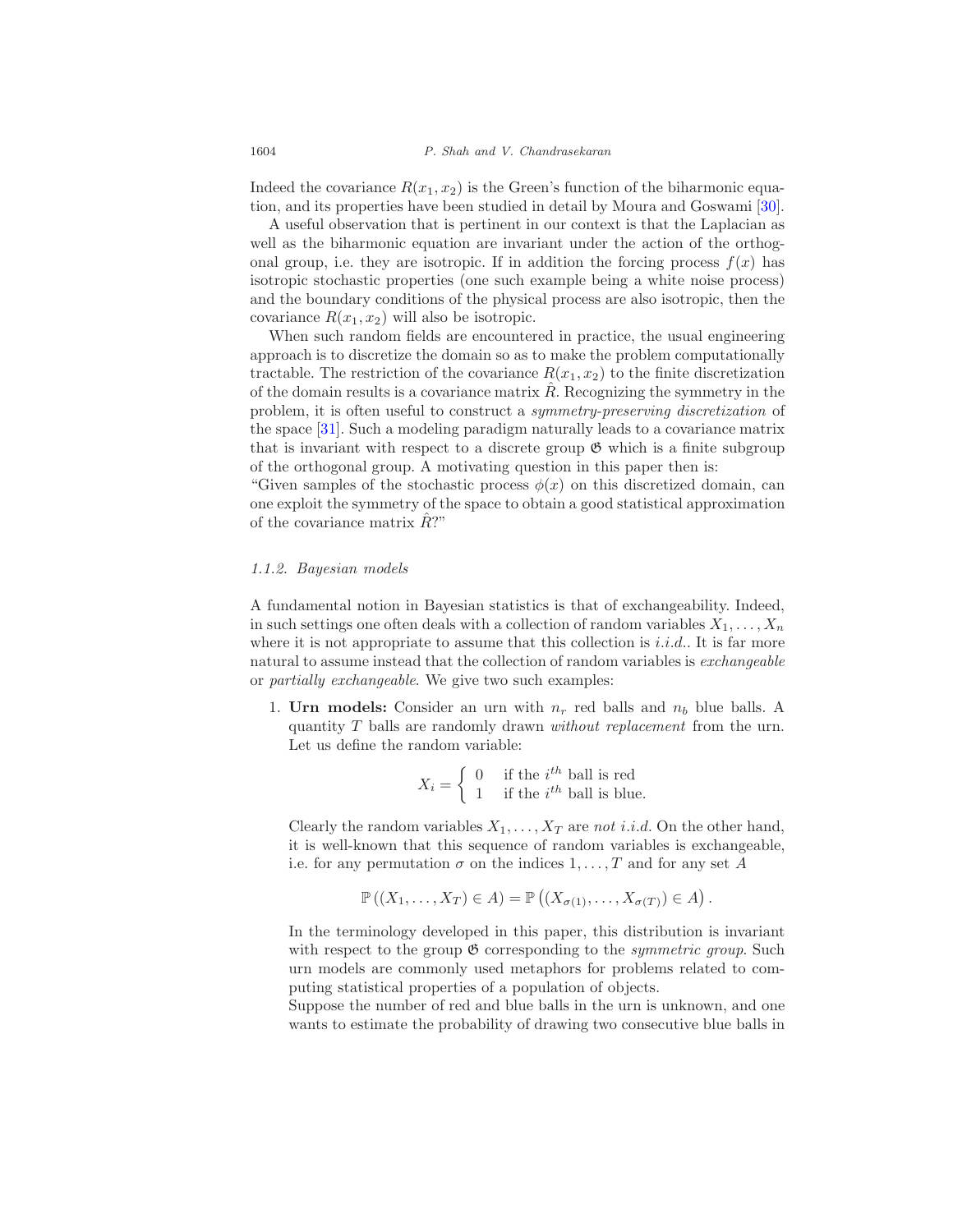the first two draws empirically from multiple trials of  $T$  draws each. It is an easy exercise to check that:

$$
\mathbb{E}[X_1 X_2] = \mathbb{P}(X_1 = 1, X_2 = 1).
$$

By exchangeability  $\mathbb{E}[X_1X_2] = \mathbb{E}[X_iX_i]$  for any  $i, j \in \{1, ..., T\}$ . Hence the computation of the required probability reduces to estimating the empirical covariance matrix. It is important to exploit the underlying symmetry in this computation.

2. Clinical tests: Suppose a clinical test is conducted on a set of T patients wherein a drug is administered to the patients and a physiological response  $x_1, x_2, \ldots, x_T$  is measured for each patient. The set of patients are divided into groups  $T_1, \ldots, T_h$  of patients of similar physiological properties (say based on characteristics such as combinations of similar age, ethnicity, sex, and body size). It is often reasonable to assume that the distributions of the responses  $X_i$  of patients within the same class are exchangeable (but not  $i.i.d.$ ). Sources of non-independence include latent factors such as residual effects of a previous experiment, physical effects such as the temperature, etc. Thus, the distribution of  $(X_1, \ldots, X_n)$  may be assumed to be invariant with respect to permutation of patient labels within the same class  $T_i$ . Specifically, if  $\text{Sym}_k$  denotes the symmetric group of permutations on k indices then the the distribution of  $(X_1, \ldots, X_n)$  is invariant under the action of the group  $\mathfrak{G} = \text{Sym}_{|T_1|} \times ... \times \text{Sym}_{|T_h|}$ . In such clinical tests, it is of importance to estimate the covariance matrix of the responses from a limited number of trials.

# <span id="page-5-0"></span>1.1.3. Cyclostationary processes

An interesting special case of random phenomena with group symmetries are the class of well-studied stochastic processes known as cyclostationary processes [\[22\]](#page-39-10). These processes arise in random phenomena that obey periodic stochastic properties, for example the yearly variation of temperature in a particular location. Such processes are frequently encountered in engineering and arise in a variety of contexts such as communication systems (presence of a sinusoidal component), radar (rotating elements), and the study of vibrations in mechanical engineering. Moreover, a special case of such processes are the classical stationary processes, which are ubiquitous in engineering.

Formally, a discrete time stochastic process  ${X_t}_{t \in \mathbb{Z}}$  is said to be cyclostationary with period  $N$  if for any measurable set  $A$ 

 $\mathbb{P}((X_{t_1},...,X_{t_k})\in A)=\mathbb{P}(X_{t_1+N},...,X_{t_k+N})\in A)$  for all  $t_1,...,t_k\in\mathbb{Z}$ .

Thus the joint probability distribution of such a process is invariant under shifts of N time units. In the particular instance when  $N = 1$  we obtain a *stationary* process. An important statistical property associated to this process is the autocorrelation

$$
R(t,\tau) := \mathbb{E}[X_t X_{\tau}].
$$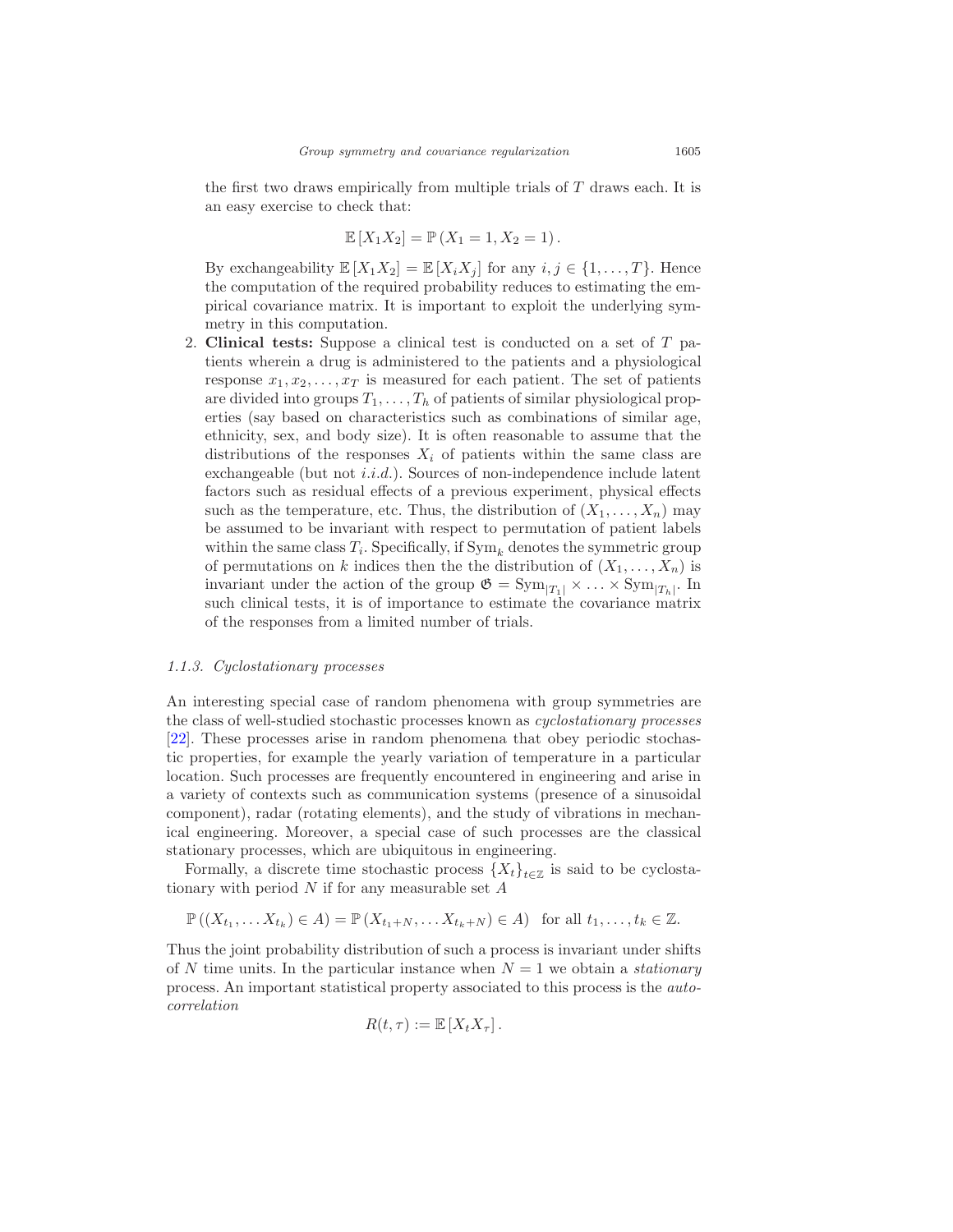If we restrict attention to the first  $kN$  time units for some integers  $k$ , it is clear that the restriction of the autocorrelation admits a finite representation as a matrix  $R \in \mathbb{R}^{kN \times kN}$ . In the stationary case (i.e.  $N = 1$ ), from shift invariance it is also apparent that  $R(t, \tau)$  depends only on  $|t - \tau|$ , so that the resulting covariance matrix is Toeplitz. A commonplace and particularly useful approximation for large Toeplitz matrices is to convert them to circulant matrices [\[38\]](#page-40-12). In the more general cyclostationary case (the period  $N > 1$ ), the matrix R is block Toeplitz and approximated via a block circulant one where each block is of size  $N \times N$ .

In group-theoretic terms, the covariance matrix  $R$  is invariant under the action of the cyclic group of order  $k$  (the group captures cyclic translations of the indices). This group is abelian, and its action on the index set is precisely the cyclic shift operator by  $N$  units. As is well-known from the representation theory of the cyclic group, the Fourier transform (block) diagonalizes circulant matrices, and the resulting (block) diagonal matrix is called the spectrum of the autocorrelation. These observations are classical results and we mention them here to point out an interesting special case of our framework.

## <span id="page-6-0"></span>1.1.4. MAR processes

Many physical phenomena exhibit multi-scale behavior. In these models, there is a natural notion of scale, and the process exhibits interesting behavior at multiple scales. Examples of such processes abound in the signal processing literature [\[43](#page-40-13)], and include models in oceanography, surface reconstruction and texture discrimination in computer vision and image segmentation and denoising in image processing.

An important class of models that have been studied in this context are multi-scale autoregressive (MAR) processes [\[43](#page-40-13)]. These can be represented as state space models driven by white Gaussian noise, where the states are indexed by a tree and the state variables are related by affine dynamics operating from the root to the leaves of the tree.

For concreteness we will study MAR processes evolving on full binary trees. Consider a full binary tree  $\mathfrak{T}_d = (V, E)$  of depth d with  $|V| = 2^{d+1} - 1$  nodes. Let  $L \subset V$  denote the leaves of  $\mathfrak{T}_d$  and  $r \in V$  denote the root. For a node  $v \in V$ that is not the root, let  $\uparrow v$  denote the parent of v. Let  $d(v)$  denote the depth of the vertex v (i.e. the distance from the root). The state vector  $x \in \mathbb{R}^{|V|}$  is indexed by the tree, so that  $x_v$  denotes the state variable indexed by the node  $v \in V$ . The root node is distributed as  $x_r \sim \mathcal{N}(0, 1)$  and the remaining states evolve according to the following recursion:

<span id="page-6-1"></span>
$$
x_v = A_{d(v)} x_{\uparrow v} + w_v,\tag{2}
$$

where  $w_n \sim \mathcal{N}(0, 1)$  is *i.i.d.* Gaussian noise. As a consequence of this recursive relationship between the random variables, the joint distribution of the state  $x$ is Gaussian and posseses Markov structure with respect to the tree  $\mathfrak{T}_d$  [\[43\]](#page-40-13).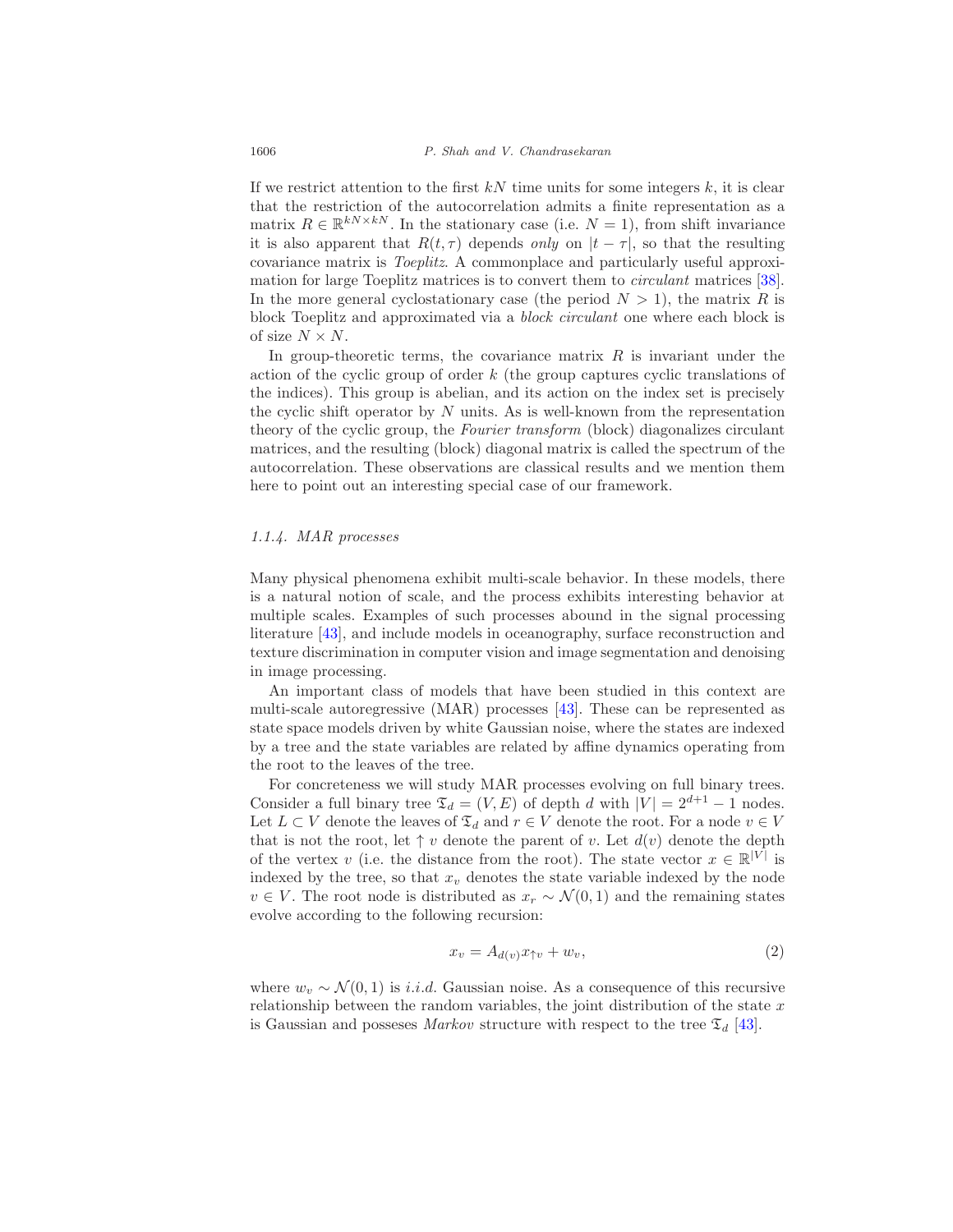In many processes of interest, only the states indexed by the leaf nodes are observable, the other nodes of the tree are latent. Let  $x_L \in \mathbb{R}^{|L|}$  denote the random vector corresponding to the leaf nodes. Let  $\Sigma \in \mathbb{R}^{|L| \times |L|}$  be its covariance matrix (indexed by  $L$  also). In  $(2)$ , the dynamics depend only on the scale (i.e. the dynamical evolution of  $x_v$  from  $x_{\uparrow v}$  depends only on the scale  $d(v)$  and white noise), the statistical properties of  $x_L$  (in particular  $\Sigma$ ) will inherit the symmetries of the graph  $\mathfrak{T}_d$ .

Note that the tree  $\mathfrak{T}_d$  has a non-trivial automorphism group, and is in fact related to the wreath product, see Example [2.1](#page-9-0) for more details. An interesting question in the context of MAR processes is, given a few samples of  $x$ , how can one exploit the symmetries to reliably construct the covariance matrix  $\Sigma$ ?

## <span id="page-7-0"></span>1.2. Notation

We describe some of the notation that will be adopted through the rest of this paper. We will commonly deal with a random vector  $X \in \mathbb{R}^p$ , where p is the dimension of the space. Occasionally, we will encounter the complex vector space  $\mathbb{C}^p$ . We will be interested in inferring statistical properties of this random vector from *i.i.d.* samples  $X_1, \ldots, X_n$  where *n* is the number of samples. We will study the problem in a *high-dimensional* setting, i.e. where  $p \gg n$  so that the dimension of the space is much larger than the number of samples.

We will mostly consider *normally distributed* random vectors  $X$  with zero mean and covariance  $\Sigma$ , we will denote this by  $\mathcal{N}(0, \Sigma)$ . The inverse of the covariance is called the *concentration matrix* and we use the notation  $\Theta := \Sigma^{-1}$ . The probability of an event A will be denoted by  $\mathbb{P}(A)$  and the expectation of a random variable Y is denoted by  $\mathbb{E}[Y]$ . The indicator function of an event A is denoted by  $\mathbb{1}(A)$ . If  $h(X)$  is a real valued function of a  $\mathbb{R}^p$ -valued random vector, we will use the notation that  $h(X) = O_P(f(p, n))$  to mean that  $h(X) \leq Cf(p, n)$ with probability exceeding  $1 - \frac{1}{p^{\tau}}$  for some constants C and  $\tau > 0$ .

Given a finite group  $\mathfrak G$  which is a subgroup of the symmetric group, we consider the group action of  $\mathfrak{G}$  on the index set  $\{1,\ldots,p\}$ . Specifically, an element  $g \in \mathfrak{G}$  can be interpreted as a permutation, and g acts on  $\{1, \ldots, p\}$  by permuting these indices. To every  $g \in \mathfrak{G}$  one can associate a permutation matrix  $\Pi_g \in \mathbb{R}^p$ .

We will denote the positive-definiteness (respectively positive semidefiniteness) of a symmetric matrix M by  $M \succ 0$  ( $M \succeq 0$ ). The cone of symmetric positive definite matrices in  $\mathbb{R}^{p \times p}$  will be denoted by  $\mathcal{S}_{++}^p$ . The maximum eigenvalue of a symmetric matrix M is denoted by  $\lambda_{\max}(M)$ . Its trace (sum of the diagonal entries) will be denoted by  $\text{Tr}(M)$ . We will encounter different norms on the space of symmetric matrices:

- 1. Frobenius norm: Denoted by  $||M||_F = (\text{Tr}(M^T M))^{\frac{1}{2}}$ .
- 2. Spectral norm: Denoted by  $||M||$  is the maximum singular value of M.
- 3. Elementwise  $\ell_{\infty}$  norm: Denoted by  $||M||_{\infty} = \max_{i,j} |M_{ij}|$ .
- 4. The operator  $\infty$  norm: Denoted by  $||M||_{\infty,\infty} = \max_i \sum_j |M_{ij}|$ .
- 5. Off-diagonal  $\ell_1$  norm: Denoted by  $||M||_{1,\text{off}} = \sum_{i,j,i\neq j} |\dot{M}_{ij}|$ .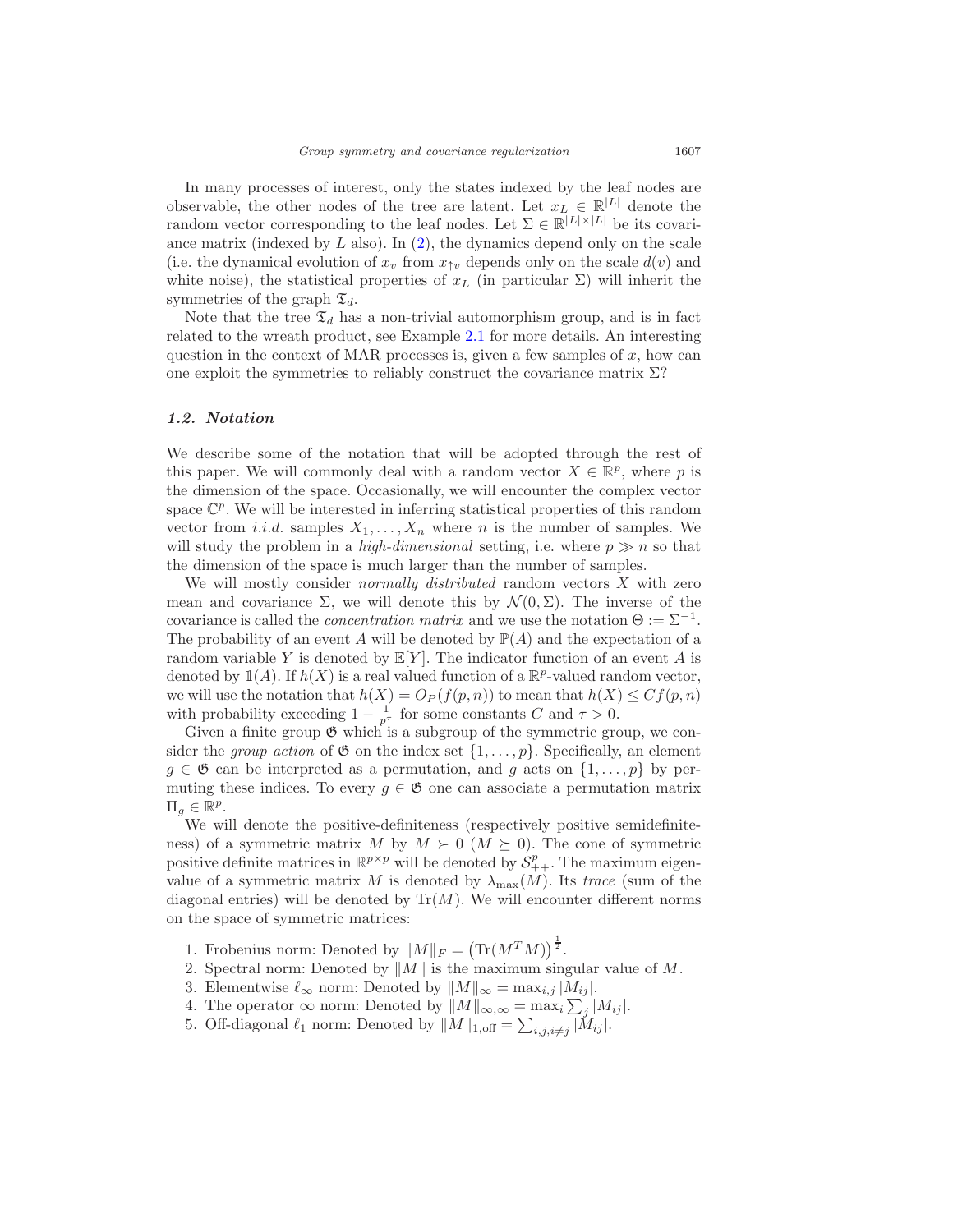## <span id="page-8-1"></span>2. Symmetric models

# 2.1. Symmetry, groups, and group representations

The central concepts that formalize the notion of symmetry mathematically are groups and invariance. Abstractly, a physical object or process (in our case a covariance matrix) is said to possess symmetry if it is invariant under the action of a group. For background on groups and group actions we refer the reader to any standard algebra textbooks, for example [\[3,](#page-38-10) [18](#page-39-11), [37\]](#page-40-14). In this paper we will be dealing with finite groups  $\mathfrak{G}$ , i.e. groups whose cardinality  $|\mathfrak{G}|$  is finite. A basic result in group theory, Cayley's theorem, establishes that every finite group is isomorphic to a subgroup of the symmetric group (i.e. the group of permutations with the group operation being permutation composition). Consequently, elements of finite groups  $\mathfrak{G}$  can be conveniently represented via permutation matrices, and in our context these naturally induce an action of  $\mathfrak{G}$  on matrices  $M \in \mathbb{R}^{p \times p}$  via conjugation.

Specifically, letting  $\Pi_q$  denote the permutation matrix corresponding to  $q \in$  $\mathfrak{G}$ , a group action is a map  $\varphi$ :

$$
\varphi: \mathfrak{G} \times R^{p \times p} \to \mathbb{R}^{p \times p}
$$

$$
(g, M) \mapsto \Pi_g M \Pi_g^T
$$

.

A matrix M is said to be *invariant* with respect to the group if  $M = \Pi_g M \Pi_g^T$ for all  $q \in \mathfrak{G}$ . The set

$$
\mathcal{W}_{\mathfrak{G}} = \left\{ X \in \mathbb{R}^{p \times p} \mid \Pi_g^T X \Pi_g = X \ \forall \Pi_g \in \mathfrak{G} \right\}
$$

is called the *fixed point subspace* of the group  $\mathfrak{G}$  and it is the set of all matrices that are invariant with respect to the group. Informally, this is the set of matrices that possess "symmetry" with respect to the group. We let  $\mathcal{P}_{\mathfrak{G}}(\cdot) : \mathbb{R}^{p \times p} \to \mathcal{W}_{\mathfrak{G}}$ denote the Euclidean projection operator that projects a matrix onto the fixed point subspace.

A fundamental tool in the study of invariance is the theory of group representations. We provide a brief review of concepts from group representation theory which are relevant for our discussion. Let  $GL(\mathbb{C}^N)$  denote the general linear group of invertible matrices in  $\mathbb{C}^{N \times N}$ . A group representation is a group homomorphism

$$
\rho : \mathfrak{G} \to GL(\mathbb{C}^N)
$$

$$
g \mapsto \rho(g).
$$

The representation naturally induces an action of  $\mathfrak G$  onto the vector space  $\mathbb C^N$  via

$$
\rho : \mathfrak{G} \times \mathbb{C}^N \to \mathbb{C}^N
$$

$$
(g, v) \mapsto \rho(g)v.
$$

Thus, the representation naturally associates to each  $q \in \mathfrak{G}$  a linear transformation  $\rho(g)$  that acts on  $\mathbb{C}^N$ . Since a linear transformation is characterized by

<span id="page-8-0"></span>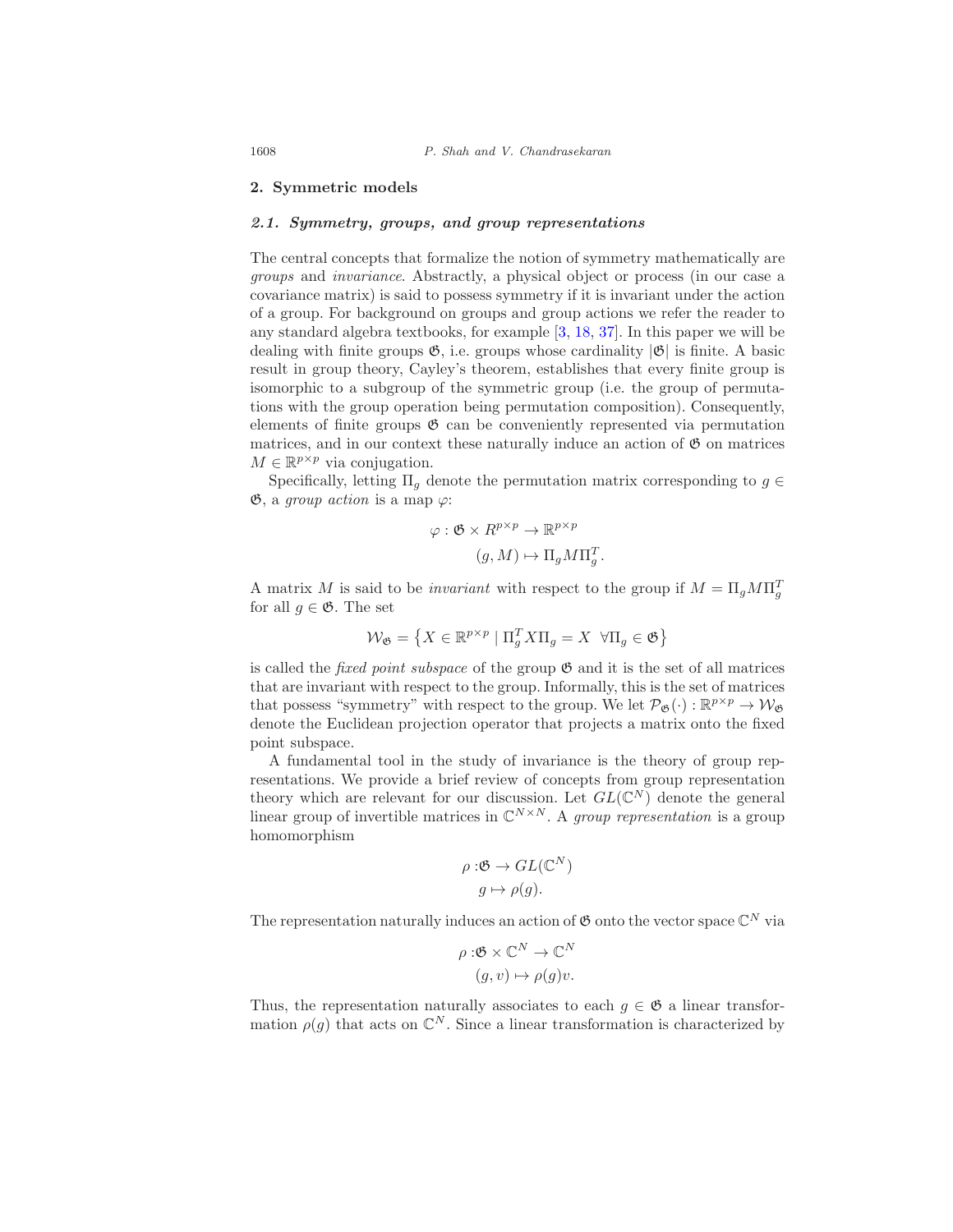its invariant subspaces, it is sufficient to study the invariant subspaces of the linear transformations  $\rho(g)$  for  $g \in \mathfrak{G}$ . Indeed, if  $\rho$  is a given representation and  $W \subseteq \mathbb{C}^N$  is a subspace, we say that W is  $\mathfrak{G}\text{-}invariant$  with respect to  $\rho$  if  $\rho(q)W \subseteq W$  for every  $q \in \mathfrak{G}$ . We say that a representation  $\rho$  is *irreducible* if the only  $\mathfrak{G}$ -invariant subspaces are the trivial subspaces 0 and  $\mathbb{C}^N$ . Schur's lemma, a classical result in group representation theory, establishes that finite groups have only finitely many irreducible representations, and provides the following orthogonal decomposition theorem of  $\mathbb{C}^N$  in terms of the  $\mathfrak{G}$ -invariant subspaces.

<span id="page-9-3"></span>**Lemma 2.1** (Schur's lemma [\[37\]](#page-40-14)). For a finite group  $\mathfrak{G}$  there are only finitely many inequivalent irreducible representations (indexed by  $\mathcal{I}$ )  $\vartheta_1, \ldots, \vartheta_{|\mathcal{I}|}$  of dimensions  $s_1, \ldots, s_{|\mathcal{I}|}$ . The dimensions  $s_i$  divide the group order  $|\mathfrak{G}|$ , and satisfy  $\sum_{i\in\mathcal{I}} s_i^2 = |\mathfrak{G}|$ . Every linear representation of  $\mathfrak G$  has a canonical decomposition

$$
\rho = m_1 \vartheta_1 \oplus \cdots \oplus m_{|\mathcal{I}|} \vartheta_{|\mathcal{I}|},
$$

where the  $m_i$  are the multiplicities. Correspondingly, there is an isotypic decomposition of  $\mathbb{C}^N$  into invariant subspaces  $W_i$ :

<span id="page-9-2"></span>
$$
\mathbb{C}^N = W_1 \oplus \cdots \oplus W_{|\mathcal{I}|}
$$

where each  $W_i$  is again a direct sum of isomorphic copies  $W_i = W_{i1} \oplus \cdots \oplus W_{i,m_i}$ with multiplicity  $m_i$ .<sup>[1](#page-9-1)</sup>

A basis of this decomposition (that depends only on the group) transforming with respect to the matrices  $\vartheta(q)$  is called symmetry adapted, and can be explicitly computed algorithmically [\[20,](#page-39-4) [37\]](#page-40-14). This basis defines a change of coordinates by a unitary matrix  $T \in \mathbb{C}^{N \times N}$ . One of the main consequences of Schur's lemma is that the symmetry adapted basis block diagonalizes the fixed point subspace, i.e. every matrix in the fixed point subspace is commonly diagonalized by  $T$ . If  $M \in \mathcal{W}_{\mathfrak{G}}$  is a matrix in the fixed point subspace, then changing coordinates with respect to  $T$  decomposes  $M$  into a block diagonal form as follows:

$$
T^*MT = \begin{bmatrix} M_1 & 0 \\ & \ddots & \\ 0 & M_{|\mathcal{I}|} \end{bmatrix} \qquad M_i = \begin{bmatrix} B_i & 0 \\ & \ddots & \\ 0 & B_i \end{bmatrix} . \tag{3}
$$

In the above decomposition the diagonal blocks  $M_i \in \mathbb{R}^{m_i s_i \times m_i s_i}$  can be further decomposed into  $m_i$  repeated diagonal blocks  $B_i \in \mathbb{R}^{s_i \times s_i}$  (recall that  $s_i$  are the sizes of the irreducible representations and  $m_i$  are the multiplicities). Thus, the symmetry restriction  $M \in \mathcal{W}_{\mathfrak{G}}$  reduces the degrees of freedom in the problem of interest. This observation plays a central role in our paper.

<span id="page-9-0"></span>Example 2.1. To fix ideas, we will consider the following three examples to illustrate our results throughout the paper.

<span id="page-9-1"></span><sup>&</sup>lt;sup>1</sup> Schur's lemma, as stated classically, provides a decomposition over the complex field  $\mathbb{C}^N$ . However, a real version can be adapted in a straightforward manner [\[37](#page-40-14), pp. 106-109],[\[23](#page-39-8)] and the irreducible real representations are called *absolutely irreducible*.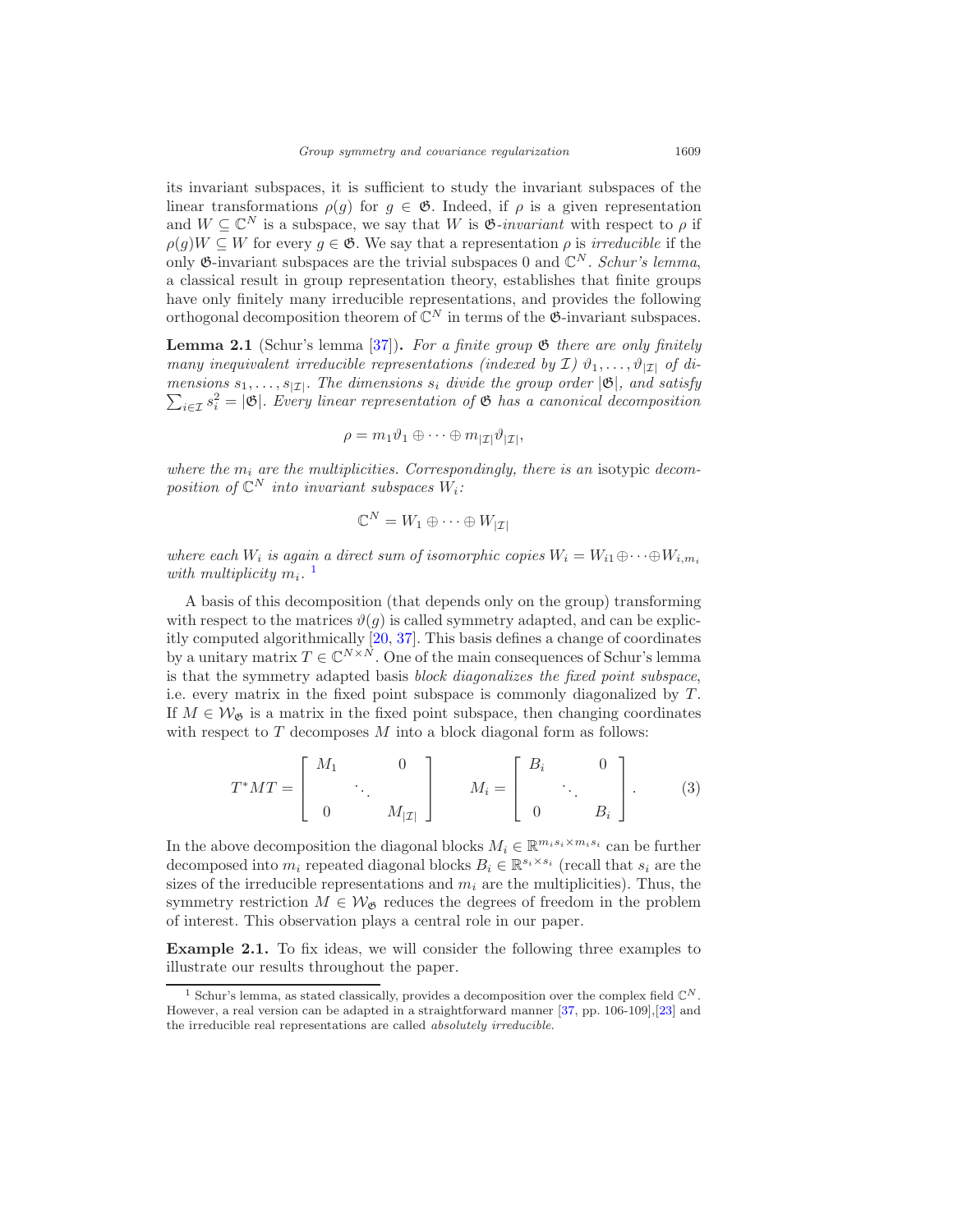1. Cyclic group: The cyclic group of order p is isomorhpic to  $\mathbb{Z}/p\mathbb{Z}$  (the group operation is the addition operation +). Let  $M \in \mathbb{R}^{p \times p}$  be a circulant matrix of the form:

<span id="page-10-2"></span>
$$
M = \begin{bmatrix} M_1 & M_2 & \dots & M_p \\ M_p & M_1 & \dots & M_{p-1} \\ \vdots & \vdots & \ddots & \vdots \\ M_2 & M_3 & \dots & M_1 \end{bmatrix} .
$$
 (4)

If  $\rho(k)$  is a permutation matrix corresponding to cyclic shifts of size k of the indices  $\{1, \ldots, p\}$ , then it is clear that  $\rho(k)M\rho(k)^T = M$ . Indeed the fixed point subspace is precisely the set of circulant matrices and since the group is abelian, can be described as

$$
\mathcal{W}_{\mathfrak{G}} = \left\{ M \in \mathbb{R}^{p \times p} \mid M \rho(1) = \rho(1) M \right\}.
$$

(Since 1 is the generator of the cyclic group, invariance with respect to 1 implies invariance with respect to the other elements).

It is well known that if  $T = \mathcal{F} \in \mathbb{C}^{p \times p}$  is the Fourier transform matrix, then  $T^*MT$  is block diagonal. (The columns of  $\mathcal F$  form the symmetry adapted basis). Here  $|\mathcal{I}| = p$  (there are p irreducible representations),  $m_i = 1$  and  $s_i = 1$  for all  $i \in \mathcal{I}$ . In our setting, covariance matrices of such structure arise from cyclostationary processes.

2. **Symmetric group:** Let us now consider  $\mathfrak{G} = \text{Sym}_p$ , the full symmetric group of permutations on p indices. Let  $M \in \mathbb{R}^{p \times p}$  be have the following structure:

<span id="page-10-1"></span>
$$
M = \begin{bmatrix} a & b & \dots & b \\ b & a & \dots & b \\ \vdots & \vdots & \ddots & \vdots \\ b & b & \dots & a \end{bmatrix} . \tag{5}
$$

.

It is straightforward to check that  $\Pi_q M = M \Pi_q$  for every permutation matrix  $\Pi_q$ , matrices satisfying this property constitute the fixed point subspace. It is well known that via the *permutation representation* there is an orthogonal matrix  $\frac{2}{T}$  $\frac{2}{T}$  $\frac{2}{T}$  such that:

$$
T^*MT = M = \begin{bmatrix} \begin{array}{c|c} c_1 & 0 & \dots & 0 \\ \hline 0 & c_2 & \dots & 0 \\ \vdots & \vdots & \ddots & \vdots \\ 0 & 0 & \dots & c_2 \end{array} \end{bmatrix}
$$

Here  $|\mathcal{I}| = 2, s_1 = 1, m_1 = 1, s_2 = 1, m_2 = p-1$ . In our setting, covariance matrices with this structure arise when we have a completely exchangeable sequence of random variables.

<span id="page-10-0"></span><sup>&</sup>lt;sup>2</sup> In fact any orthogonal matrix  $T$  whose first column is a multiple of the all ones vector, with the remaining columns span the orthogonal subspace will achieve the desired diagonalization.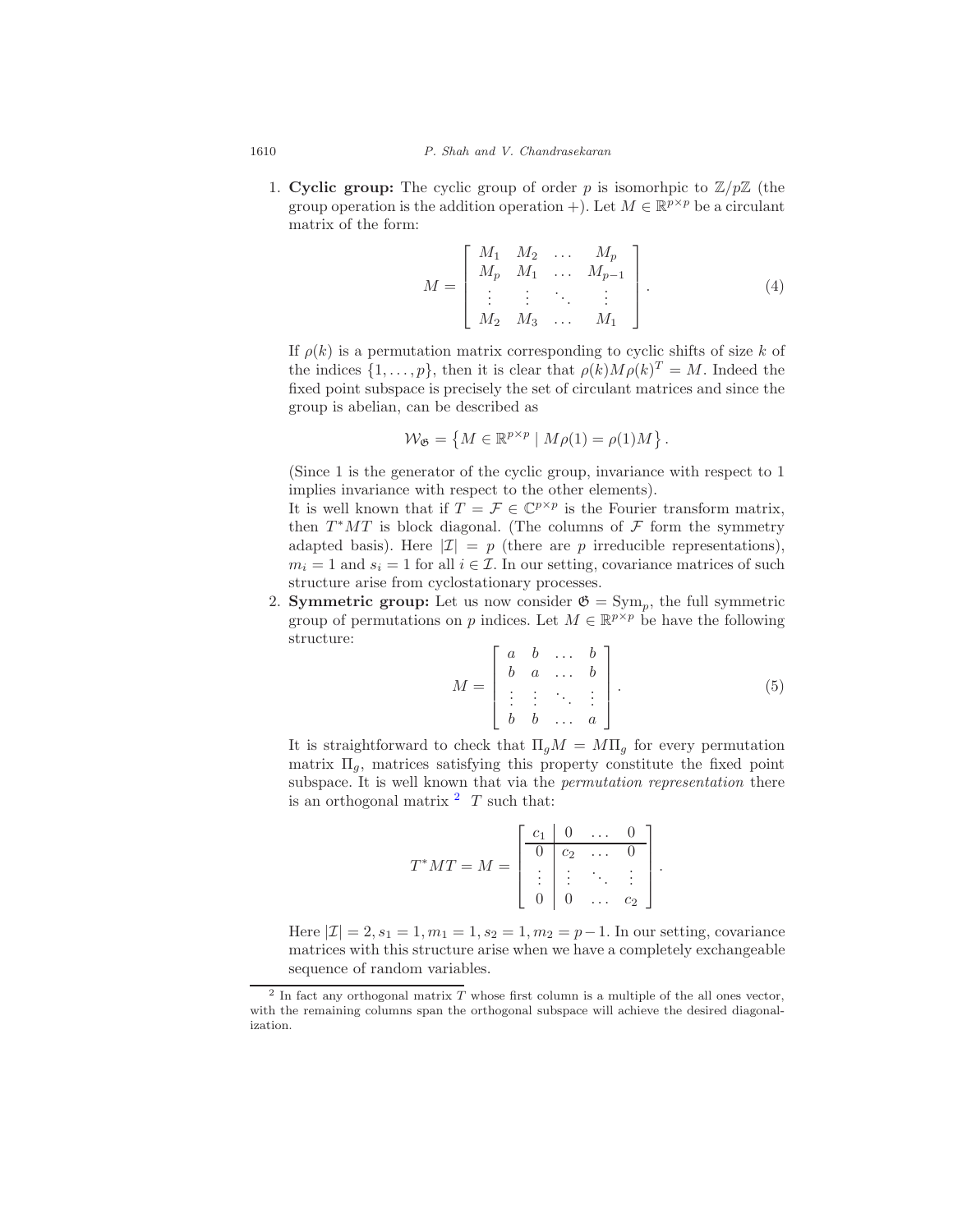

<span id="page-11-0"></span>FIG 1*. A permutation element*  $\pi \in \mathfrak{G}_2$  *(where*  $\mathfrak{G}_2 = \mathbb{Z}_2 \wr \mathbb{Z}_2$ *) is generated recursively. First the subtrees rooted at* a *and* b *respectively are permuted. Then on the left subtree the exchange permutation is applied to the leaves, while the identity permutation is applied to the right subtree.*

3. Wreath product of  $\mathbb{Z}_2$ : Recall the notion of an MAR process described in Section [1.1.4.](#page-6-0) In the estimation of the covariance matrix of the leaf nodes L of the process, it is evident that there are a number of symmetries that can be exploited. We note that there is a natural notion of scale in the tree  $\mathfrak{T}_d$ , with the root node at depth 0 and the leaves at depth d. We begin by describing the automorphism group of  $\mathfrak{T}_d$ . A valid permutation at a node of  $\mathfrak{T}_d$  is either the identity permutation or one that swaps the left and right subtrees rooted at that node. More generally, one obtains an element of the automorphism group of  $\mathfrak{T}_d$  as follows: One first applies a valid permutation at the root node (depth 0), followed by valid permutations at the nodes at depth 1, and so on recursively (see Fig [1\)](#page-11-0). Formally, the automorphism group of  $\mathfrak{T}_d$  is equal to the d-fold iterated wreath product,  $\chi^d \mathbb{Z}_2$ , of the cyclic group of cardinality 2 [\[21](#page-39-12)] (In this paper we only describe the case of wreath products of  $\mathbb{Z}_2$  for the sake of simplicity. Our results can be extended to more general wreath products).

The covariance  $\Sigma \in \mathbb{R}^{2^d \times 2^d}$  indexed by the leaves L inherits the symmetries of the tree  $\mathfrak{T}_d$  as the coarse-to-fine dynamics [\(2\)](#page-6-1) are uniform across each scale. In fact one can check that the automorphism group of  $\mathfrak{T}_d$  is in one-to-one correspondence with the invariance group  $\mathfrak{G}_d$  of  $\Sigma$ . A symmetry-adapted basis T that diagonalizes  $\Sigma$  is given by the Haar wavelet transformation [\[21\]](#page-39-12). One can check that  $T^*\Sigma T$  has  $d+1$  distinct eigenvalues, one corresponding to each scale from depth 0 to depth d (see Fig. [2\)](#page-14-0). The eigenvalue associated to depth k has multiplicity  $2^k$  for  $k = 0, \ldots, d-1$ , and the eigenvalue associated to depth d has multiplicity 1.

4. Product of symmetric groups: Let  $T_1, \ldots, T_k$  be finite index sets where  $|T_i| = r_i$ . We consider the product of symmetric groups  $\text{Sym}_{|T_1|} \times \cdots \times$  $\text{Sym}_{|T_k|}$  acting on the index set  $T_1 \times \cdots \times T_k$ . Consider a block  $k \times k$  matrix of the form:

<span id="page-11-1"></span>
$$
M = \begin{bmatrix} M_{11} & M_{12} & \dots & M_{1k} \\ M_{12}^T & M_{22} & \dots & M_{2k} \\ \vdots & \vdots & \ddots & \vdots \\ M_{1k}^T & M_{2k}^T & \dots & M_{kk} \end{bmatrix},
$$
 (6)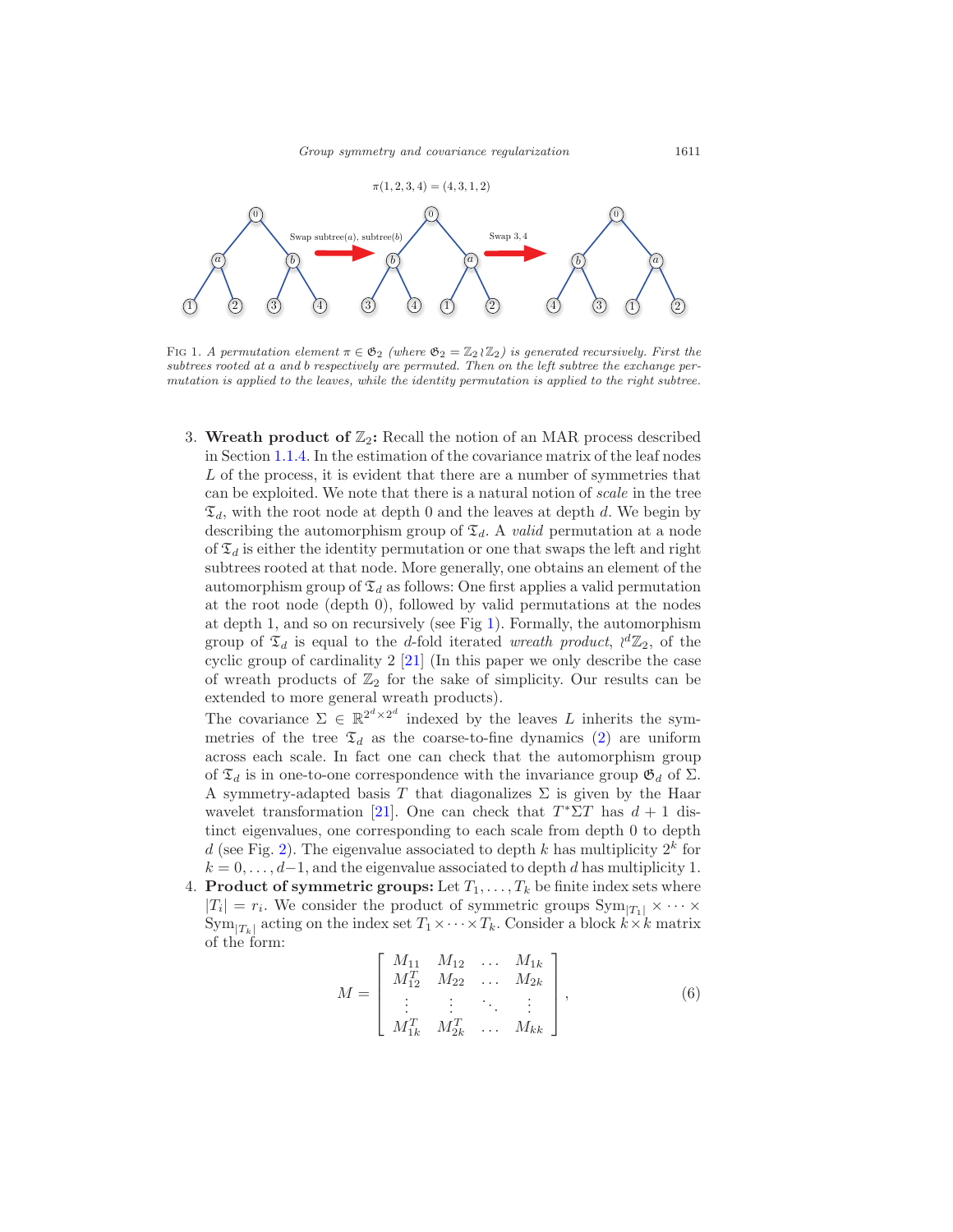where for each  $j \in \{1, ..., k\}$ ,  $M_{jj} \in \mathbb{R}^{r_j \times r_j}$  is of the form [\(5\)](#page-10-1), and each  $M_{ij}$  for  $i \neq j$  is a constant multiple of the all ones matrix. Let  $\sigma = (\sigma_1, \ldots, \sigma_k) \in \text{Sym}_{|T_1|} \times \ldots \times \text{Sym}_{|T_k|}$  be a permutation with this product structure. Let  $\Pi_{\sigma}$  be its corresponding permutation matrix. Then it is clear that for a matrix of the form described above,  $\Pi_{\sigma}M = M\Pi_{\sigma}$ , and the set of matrices satisfying this relation constitute the corresponding fixed point subspace  $\mathcal{W}_{\mathfrak{G}}$ . Using standard representation theory results, it is possible to show that there is an orthogonal matrix  $T$  such that

$$
T^*MT = \begin{bmatrix} C & 0 & \dots & 0 \\ 0 & c_1I_{r_1-1} & \dots & 0 \\ \vdots & \vdots & \ddots & \vdots \\ 0 & 0 & \dots & c_kI_{r_k-1} \end{bmatrix}.
$$

where  $C \in \mathbb{R}^{k \times k}$  and  $I_r \in \mathbb{R}^{r \times r}$  is the identity matrix of size r. (In fact, upto a permutation of the columns,  $T$  can be chosen to be block diagonal where each diagonal block is of the form described in the preceding example). In the above example,  $|\mathcal{I}| = k + 1$ ,  $s_1 = k$ ,  $m_1 = 1$ . For  $i \in \{2, ..., k+1\}, s_i = 1, m_i = r_{i-1} - 1$ . Covariance matrices with product symmetric group structure arise when one has a set of random variables that are partially exchangeable.

Covariance matrices of interest in this paper will be invariant with respect to a group  $\mathfrak{G}$ , and hence belong to the fixed point subspace  $\mathcal{W}_{\mathfrak{G}}$ . A fundamental operation in our paper will be the Euclidean projection of a given matrix M onto  $\mathcal{W}_{\mathfrak{G}}$ . The next lemma relates projection to any important notion called Reynolds averaging. Reynolds averaging operates by generating the orbit of M with respect to the group, i.e. the collection of matrices  $\Pi_g M \Pi_g^T$ , and averaging with respect to the orbit.

<span id="page-12-0"></span>**Lemma 2.2.** Let  $\mathcal{P}_{\mathfrak{G}}(\cdot)$  be the Euclidean projection operator onto the fixed point subspace  $W_{\mathfrak{G}}$ . Then

$$
\mathcal{P}_{\mathfrak{G}}(M) = \frac{1}{|\mathfrak{G}|} \sum_{g \in \mathfrak{G}} \Pi_g M \Pi_g^T.
$$

*Proof.* Since  $W_{\mathfrak{G}}$  is a subspace, it suffices to show that  $\text{Tr}((M - \mathcal{P}_{\mathfrak{G}}(M)) \times$  $\mathcal{P}_{\mathfrak{G}}(M) = 0$  (by the orthogonality principle and that fact that  $\langle A, B \rangle = \text{Tr}(AB)$ is the inner product that generates the Euclidean norm over the space of symmetric matrices). We obtain the proof via the following chain of equalities:

$$
\operatorname{Tr}\left(\mathcal{P}_{\mathfrak{G}}(M)\mathcal{P}_{\mathfrak{G}}(M)\right) = \operatorname{Tr}\left(\frac{1}{|\mathfrak{G}|}\sum_{h\in\mathfrak{G}}\Pi_{h}M\Pi_{h}^{T}\frac{1}{|\mathfrak{G}|}\sum_{g\in\mathfrak{G}}\Pi_{g}M\Pi_{g}^{T}\right)
$$

$$
=\frac{1}{|\mathfrak{G}|^{2}}\sum_{h\in\mathfrak{G}}\operatorname{Tr}\left(\Pi_{h}M\Pi_{h}^{T}\sum_{g\in\mathfrak{G}}\Pi_{g}M\Pi_{g}^{T}\right)
$$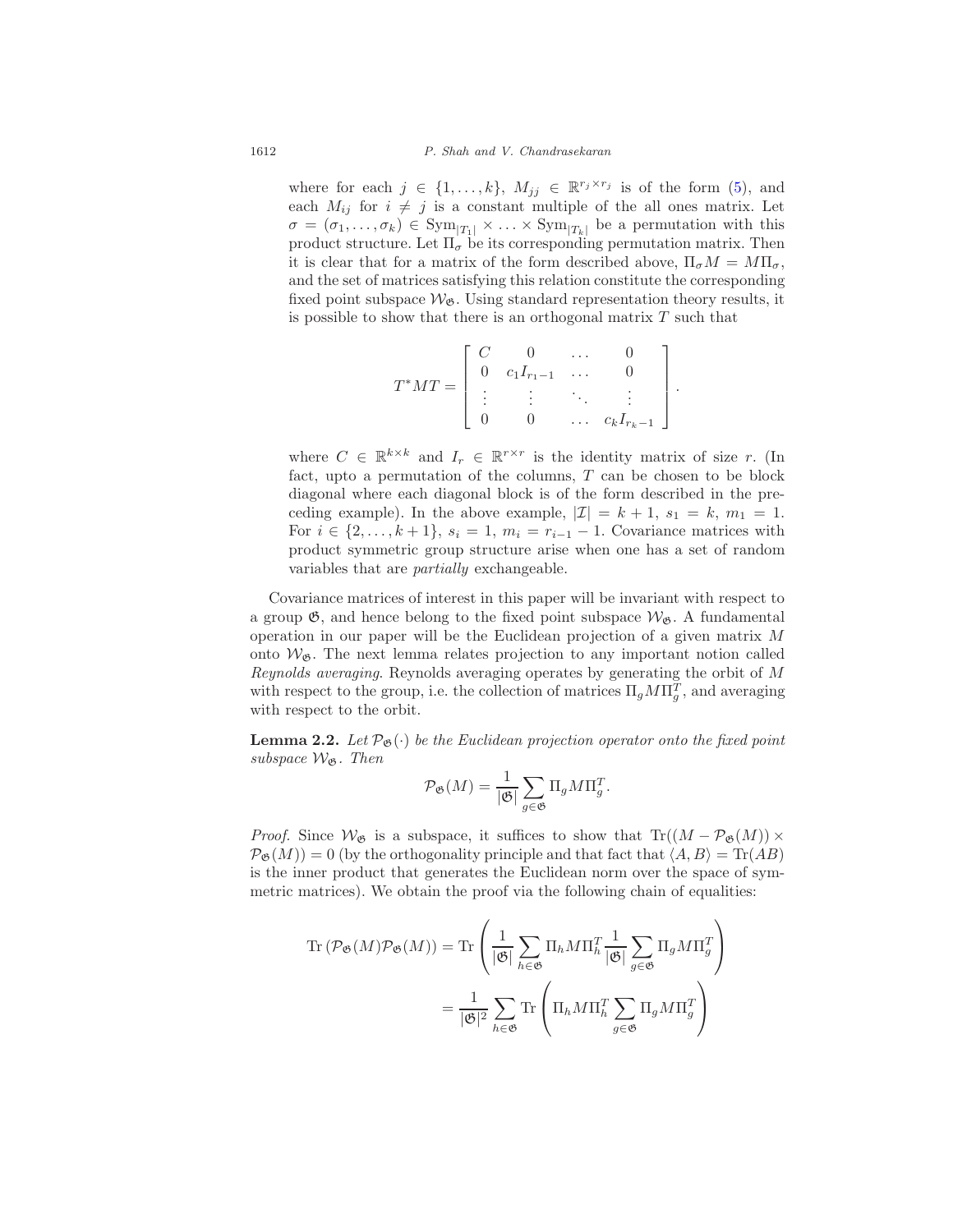$$
= \frac{1}{|\mathfrak{G}|^2} \sum_{h \in \mathfrak{G}} \text{Tr}\left(M \sum_{g \in \mathfrak{G}} \Pi_h^T \Pi_g M \Pi_g^T \Pi_h\right)
$$
  
= 
$$
\frac{1}{|\mathfrak{G}|} \sum_{h \in \mathfrak{G}} \text{Tr}\left(M \mathcal{P}_{\mathfrak{G}}(M)\right)
$$
  
= 
$$
\text{Tr}\left(M \mathcal{P}_{\mathfrak{G}}(M)\right).
$$

<span id="page-13-2"></span>Remark 2.1. Note that the fixed point subspace, when suitably transformed, is a set of block diagonal matrices of the form [\(3\)](#page-9-2) as a consequence of Schur's lemma. Projection of a matrix M onto the fixed point subspace in these coordinates corresponds precisely to zeroing components of M that are off the block diagonals, following by averaging the diagonal blocks corresponding to multiplicities of the same irreducible representation.

## <span id="page-13-0"></span>2.2. Group theoretic parameters of interest

Given a covariance matrix  $\Sigma$  which is invariant with respect to the action of a group  $\mathfrak{G}$ , we introduce the following parameters that depend on  $\Sigma$  and  $\mathfrak{G}$ . Our subsequent results characterizing the rates of convergence of the estimated covariance to the true covariance will be expressed in terms of these group theoretic parameters.

Given  $\Sigma$ , it will often be convenient to associate informally a weighted undirected complete graph to it, so that the entries of  $\Sigma$  correspond to edge weights. We will view the rows and columns of  $\Sigma$  as being indexed by a set V so that  $\Sigma \in \mathbb{R}^{|V| \times |V|}$ . The group  $\mathfrak{G}$  is then precisely the *automorphism group* of this weighted graph. Let  $(i, j) \in V \times V$  (we will call this an "edge"). Define the *edge* orbit as

$$
\mathcal{O}(i,j) = \{(g(i), g(j)) \mid g \in \mathfrak{G}\}.\,3
$$

Example 2.2. Consider an MAR process given by [\(2\)](#page-6-1), so that its corresponding covariance matrix  $\Sigma$  indexed by the leaves L is  $\mathfrak{G}_d$ -invariant. The tuples  $(i, j), (k, l)$  lie in the same edge orbit if the lowest common ancestor of  $i, j$  and that of k, l are at the same depth in the tree  $T_d$ . Consequently, there are  $d+1$ distinct edge orbits. More precisely the orbits are given by

 $Orb_k = \{(i, j) : i \text{ and } j \text{ have a common ancestor at depth } k\}$  for  $k = 0, \ldots, d$ 

(see Fig. [2\)](#page-14-0).

We further define  $V(i, j)$  to be the set of nodes that appear in the edge orbit  $\mathcal{O}(i, j)$ , i.e.

$$
\mathcal{V}(i,j) = \{k \in V \mid \exists l \in V, g \in \mathfrak{G} \text{ such that } (g(k),g(l)) \in \mathcal{O}(i,j)\}.
$$

 $\Box$ 

<span id="page-13-1"></span><sup>&</sup>lt;sup>3</sup>The pairs  $(g(i), g(j))$  are to be viewed as unordered. Also, each edge is enumerated only once so that if  $(g(i), g(j)) = (i, j)$  then we treat them as the same edge in  $\mathcal{O}(i, j)$ .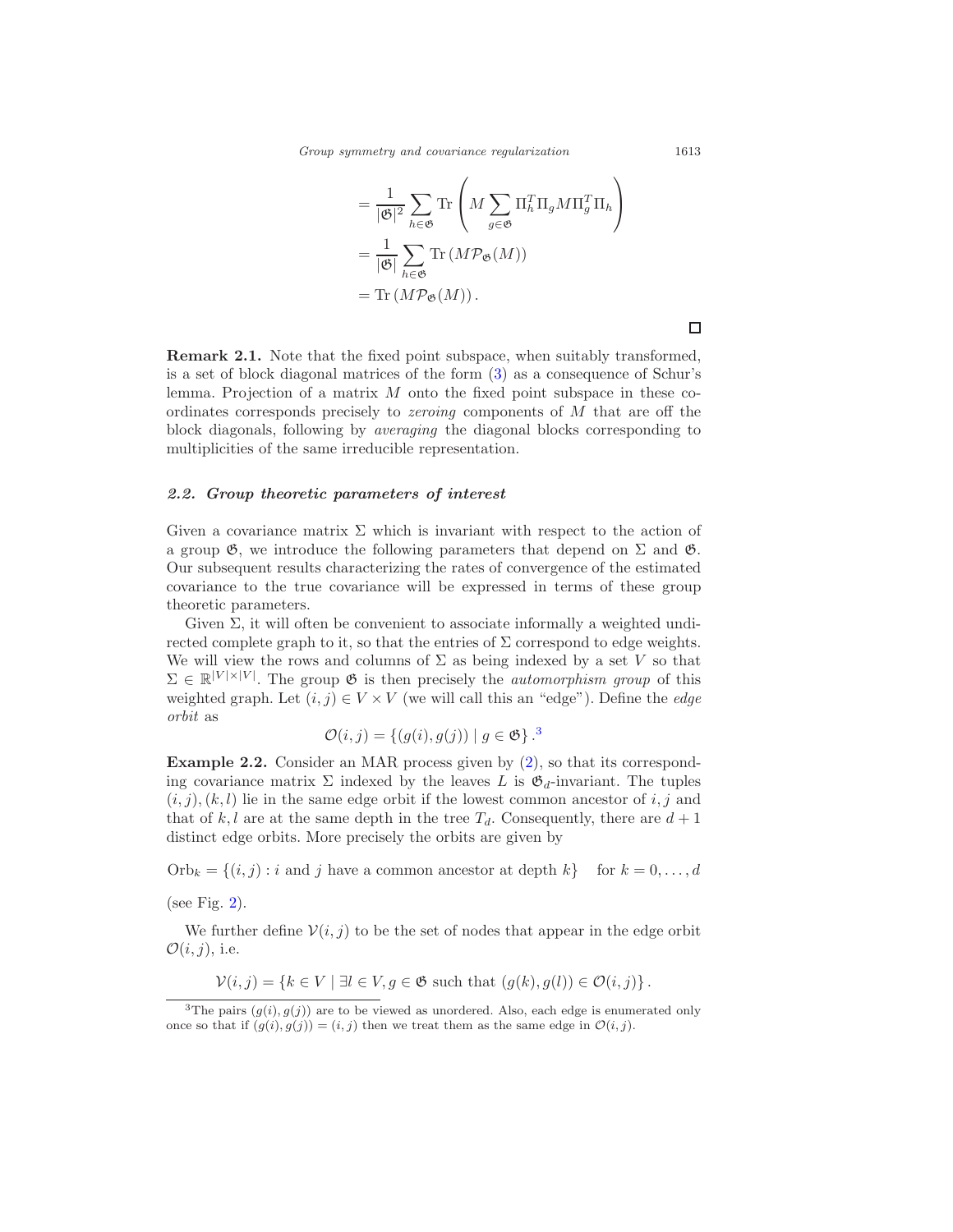

<span id="page-14-0"></span>FIG 2. (a) The tree  $\Im$  along with the edge orbits. There are three edge orbits: one correspond*ing to the diagonal entries of*  $\Sigma$  *(not shown), one corresponding to pairs*  $(i, j)$  *with lowest common ancestor at depth* 1 *(shown in red) and one corresponding to pairs* (i, j) *with lowest common ancestor at depth* 0 *(shown in orange). (b)* The matrix  $\Sigma$  is  $\mathfrak{G}_2$ -invariant, and can *be diagonalized by the Haar wavelet transformation* T*.*

We define  $d_{ij}$  (called the degree of the orbit  $\mathcal{O}(i, j)$ ) to be the maximum number of times any node appears in the edge orbit  $\mathcal{O}(i, j)$ , i.e.

$$
d_{ij}(k) = \sum_{l \in \mathcal{V}(i,j)} \mathbb{1} \left( \exists l \in V \mid (k,l) \in \mathcal{O}(i,j) \right),
$$

and  $d_{ij} = \max_{k \in \mathcal{V}(i,j)} d_{ij}(k)$ .

**Definition 2.1.** Let  $M \in \mathcal{W}_{\mathfrak{G}}$  be a matrix in the fixed point subspace. We define the *orbit parameter*  $\mathcal O$  to be the size of the smallest orbit (with respect to the action of  $\mathfrak{G}$  on M), i.e.

$$
\mathcal{O} = \min_{i,j} |\mathcal{O}(i,j)|
$$

The normalized orbit parameter  $\mathcal{O}_d$  is defined to be

$$
O_d = \min_{i,j} \frac{|O(i,j)|}{d_{ij}}.
$$

Example 2.3. For a covariance matrix of the form [\(4\)](#page-10-2) shown in Example [2.1,](#page-9-0)

$$
\mathcal{O}(1,2) = \{(1,2), (2,3), \dots, (p-1,p), (p,1)\}\
$$
  
 
$$
\mathcal{V}(1,2) = \{1, \dots, p\}
$$
  
 
$$
d_{12} = 2
$$
 (since each node appears twice in  $\mathcal{O}(1,2)$ ).

For this example  $\mathcal{O} = p$  and  $\mathcal{O}_d = \frac{p}{2}$  $\frac{p}{2}$ .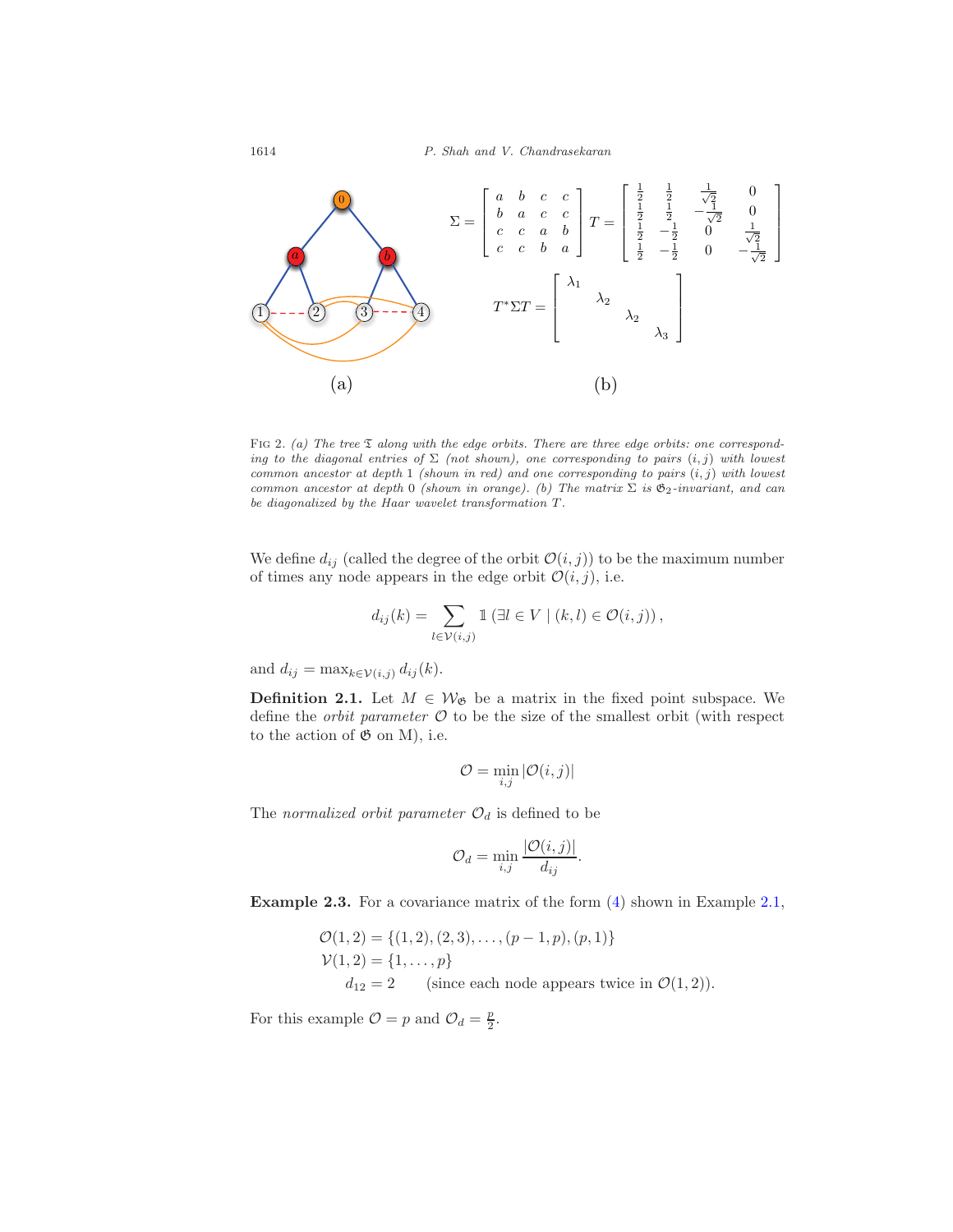Example 2.4. For a covariance matrix of the form [\(5\)](#page-10-1) with the action of the symmetric group of order p, it is easy to check that  $\mathcal{O} = p$  (there are only two orbits, the first is  $\mathcal{O}(1,1)$  which is of size p and degree 1, and the other is  $\mathcal{O}(1,2)$ of size  $\frac{p(p-1)}{2}$  and degree  $p-1$ . Hence  $\mathcal{O}=p$  and  $\mathcal{O}_d=\frac{p}{2}$  $\frac{p}{2}$ .

**Example 2.5.** For a covariance matrix of the from  $(6)$  with the action of the product of symmetric groups, if the sizes  $|T_i| = r_i$  for  $i = 1, ..., k$  then it is clear that  $\mathcal{O} = \min_i r_i$  and  $\mathcal{O}_d = \min_i \frac{r_i}{2}$ .

**Example 2.6.** For a covariance matrix  $\Sigma$  associated to the MAR process [\(2\)](#page-6-1) a straightforward counting argument shows that

$$
|\text{Orb}_k| = 2^{d-1} 2^{d-k-1} = \frac{p^2}{2^{k+2}}
$$
 for  $k = 0, ..., d-1$ 

and  $|Orb_d| = p$  (corresponding to the diagonal entries of  $\Sigma$ ). Hence  $\mathcal{O} = p$ .

Moreover in the orbit  $Orb_k$  each vertex appears  $2^{d-k-1}$  times for  $k = 0, \ldots, d-1$ 1, hence the normalized orbit parameter is

$$
\mathcal{O}_d = \frac{p}{2}.
$$

In addition to these combinatorial parameters, we will also be interested in the following representation-theoretic parameters (which are also intrinsic to the group and the fixed point subspace  $\mathcal{W}_{\mathfrak{G}}$ ). Given  $\Sigma$  and its block diagonalization  $(3)$  as described by Schur's lemma, we will be interested in the parameters  $s_i$  (the sizes of the blocks) and  $m_i$  (the multiplicities) for  $i \in \mathcal{I}$ . (We note that given a fixed point subspace  $\mathcal{W}_{\mathfrak{G}}$ , multiplicities corresponding to many irreducible components may be zero, we call these the inactive components. We will only be interested in the active components, i.e. the ones with non-zero multiplicity. Thus the set of irreducible representations  $\mathcal I$  mentioned henceforward will include only active representations).

## <span id="page-15-0"></span>2.3. Symmetric covariance models

Let  $X \sim \mathcal{N}(0, \Sigma)$  be a normally distributed  $\mathbb{R}^p$ -valued random vector where the covariance  $\Sigma$  is unknown. Given a small number of samples  $X^{(1)}, \ldots, X^{(n)}$ , we wish to learn properties of the model (for example, the covariance matrix  $Σ$ , the inverse covariance  $Θ := Σ<sup>-1</sup>$ , the sparsity pattern of  $Σ$  and  $Θ$ ). We will be interested in the high-dimensional setting where p is large and  $n \ll p$ , so that the number of samples is much smaller than the ambient dimension of the problem.

Throughout the paper we will make the two following assumptions regarding our model:

## <span id="page-15-1"></span>Assumption 2.1.

1. We assume that  $\Sigma$  is invariant with respect to a known group  $\mathfrak{G}$  so that  $\Sigma \in \mathcal{W}_{\mathfrak{G}}$ .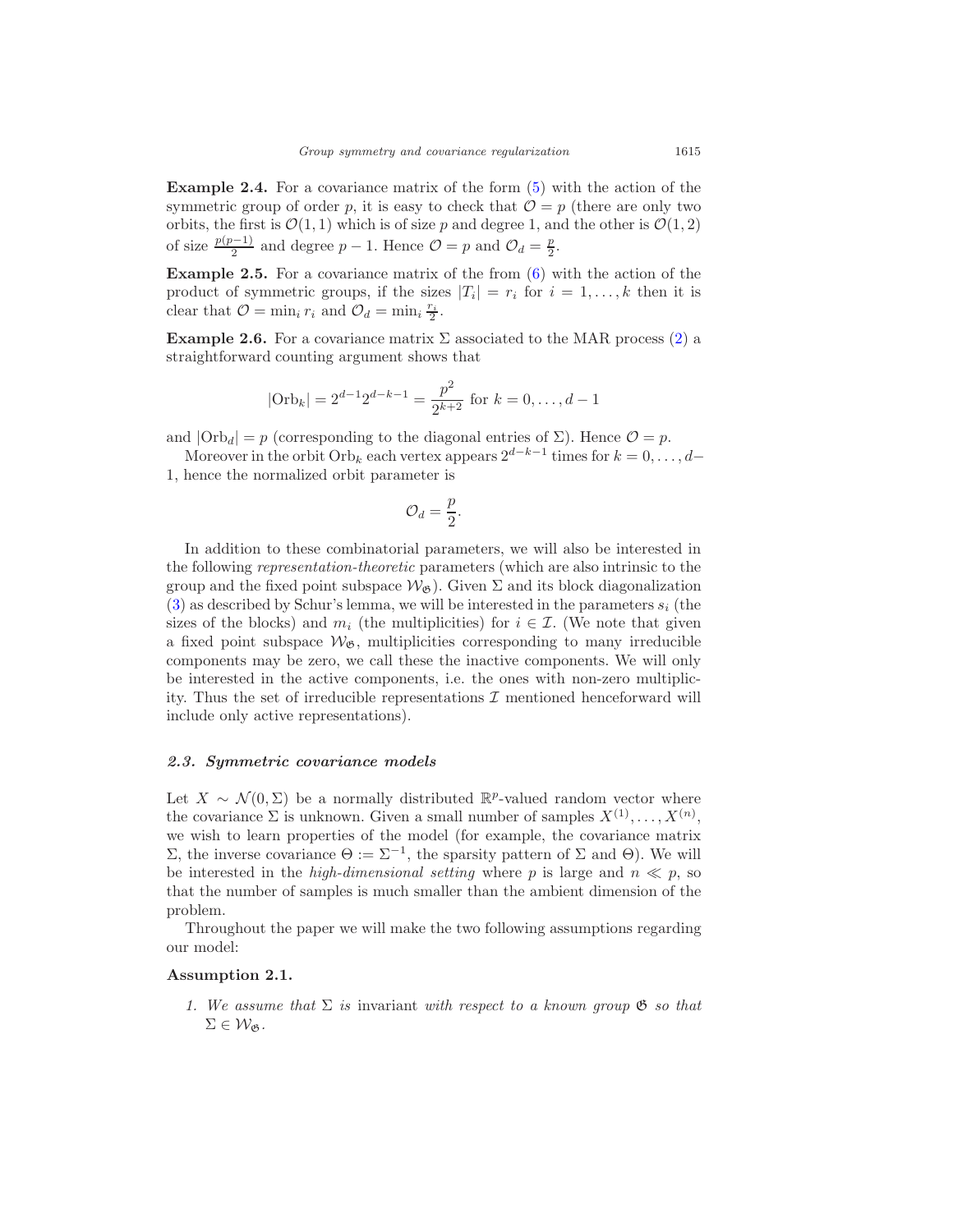2. We assume that the spectral norm of the true covariance matrix is bounded independent of the model size p, i.e.

$$
\|\Sigma\| \leq \psi
$$

for some constant  $\psi$ .

**Remark 2.2.** A simple but important consequence of the  $\mathfrak{G}$ -invariance of  $\Sigma$ (i.e.  $\Pi_g \Sigma \Pi_g^T = \Sigma$  for all  $g \in \mathfrak{G}$ ) is that  $\Sigma_{ii} = \Sigma_{g(i),g(i)},$  and  $\Sigma_{ij} = \Sigma_{g(i),g(j)}$  for all  $q \in \mathfrak{G}$ .

Given samples  $X^{(1)}, \ldots X^{(n)}$  we define the following.

1. The sample Reynolds average of the  $k^{th}$  sample is:

$$
\hat{\Sigma}_{\mathcal{R}}^{(k)} := \mathcal{P}_{\mathfrak{G}}\left(X^{(k)}(X^{(k)})^T\right) = \frac{1}{|\mathfrak{G}|} \sum_{g \in \mathfrak{G}} \Pi_g X^{(k)} X^{(k)^T} \Pi_g^T. \tag{7}
$$

2. The empirical covariance matrix is:

$$
\Sigma^n := \frac{1}{n} \sum_{k=1}^n X^{(k)} X^{(k)^T}.
$$
\n(8)

3. The G-empirical covariance matrix is:

$$
\hat{\Sigma} := \mathcal{P}_{\mathfrak{G}}\left(\Sigma^n\right). \tag{9}
$$

Note that the  $(i, j)$  entry of the  $\mathfrak{G}$ -empirical covariance matrix may be written as:

<span id="page-16-0"></span>
$$
\hat{\Sigma}_{ij} = \frac{1}{n|\mathfrak{G}|} \sum_{k=1}^{n} \sum_{g \in \mathfrak{G}} X_{g(i)}^{(k)} X_{g(j)}^{(k)},
$$
\n(10)

where  $X_i^{(k)}$  is the  $i^{th}$  component of the sample  $X^{(k)}$ . We point out that [\(10\)](#page-16-0) may be interpreted as averaging  $X_i^{(k)} X_j^{(k)}$  with respect to the orbit  $\mathcal{O}(i, j)$ , followed by averaging over the samples  $k = 1, \ldots, n$ . In fact  $\hat{\Sigma}$  is the *maximum likelihood* estimate of the population covariance matrix  $\Sigma$ . As we will argue subsequently, due to the double averaging, the estimate of the covariance matrix obtained via the G-empirical covariance matrix is a much better estimator as compared to the empirical covariance matrix. Indeed, quantification of this fact is one of the central themes of this paper.

**Remark 2.3.** Note that Lemma [2.2](#page-12-0) ensures that if  $M \succeq 0$ , then  $\mathcal{P}_{\mathfrak{G}}(M) \succeq 0$ (since positive definiteness is preserved under conjugation and addition). Hence the projection of the empirical covariance matrix  $\mathcal{P}_{\mathfrak{G}}(\Sigma^n)$  is a meaningful estimate of  $\Sigma$  in the sense that it is a valid covariance matrix.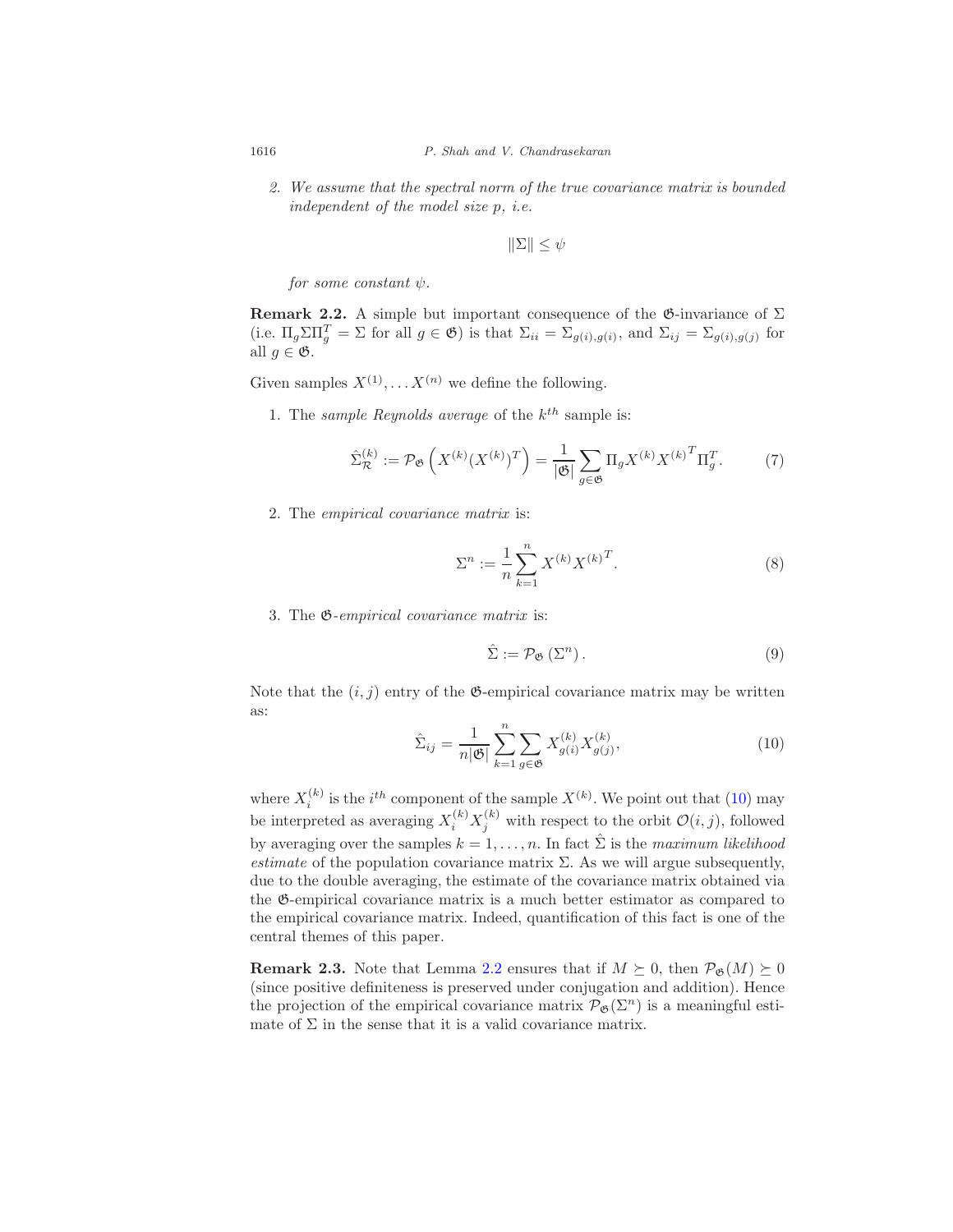#### <span id="page-17-0"></span>2.3.1. Sufficient statistics

We make a few brief remarks about the *sufficient statistics* for symmetric Gaussian models. For an arbitrary (zero-mean) model, it is well-known that the sufficient statistics correspond to quadratics associated to the variance, i.e. the sufficient statistics are

$$
\phi_{ij}(x) = x_i x_j \quad \text{for } (i,j) \in V \times V.
$$

For G-invariant models, the sufficient statistics are

$$
\phi_e(x) = x_i x_j \quad \text{for } e = (i, j) \in (V \times V) | \mathfrak{G},
$$

where  $(V \times V)|\mathfrak{G}$  denotes the quotient of  $V \times V$  with respect to  $\mathfrak{G}$  with respect to the equivalence relation  $(i, j) \cong (k, l)$  if  $g(i) = k$  and  $g(j) = l$  for some  $g \in \mathfrak{G}$ . Put more simply, the sufficient statistics correspond to quadratics  $\phi_{ij}$ , and we have only one statistic per *orbit*  $\mathcal{O}(i, j)$  (as opposed to one per pair  $(i, j)$ ). The representative sufficient statistic from orbit  $\mathcal{O}(i, j)$  may be picked to be:

$$
\frac{1}{|\mathcal{O}(i,j)|} \sum_{(i,j) \in \mathcal{O}(i,j)} x_i x_j.
$$

An alternate set of sufficient statistics can be obtained via Schur's lemma by observing that  $Y = T^*X$  is an equivalent statistical model whose covariance is block diagonal. The sufficient statistics are  $\theta_{ij}(y) = y_i y_j$  for  $i, j$  belonging to the same irreducible component. Note that one only needs one set of statistics per irreducible component, and they may be expressed as above by averaging the corresponding sufficient statistics with respect to the multiplicities of each irreducible component.

#### <span id="page-17-1"></span>3. Rates of convergence

In this section we will be interested in the statistical properties of the estimator  $\hat{\Sigma} := \mathcal{P}_{\mathfrak{G}}(\Sigma^n)$ . Note that given samples  $X^{(1)}, \dots X^{(n)}$ ,  $\mathbb{E}(\hat{\Sigma}) = \Sigma$ . In this section, we will be interested in establishing rates of convergence of  $\hat{\Sigma}$  in different norms, i.e. we will provide upper bounds on  $\mathbb{P}((\|\hat{\Sigma} - \Sigma\|_p \ge \delta))$ , where  $\|\cdot\|_p$ are the Frobenius, spectral and  $\ell_{\infty}$  norms. The rates presented here hold for the covariance estimation of any sub-Gaussian random vector  $X$ . Though we present them in the context of normally distributed random vectors, identical analysis holds for sub-Gaussians more generally.

#### <span id="page-17-2"></span>3.1. Spectral norm and Frobenius norm rates

To obtain our rate results, we use the following standard result regarding spectral norm rates for an arbitrary normal model.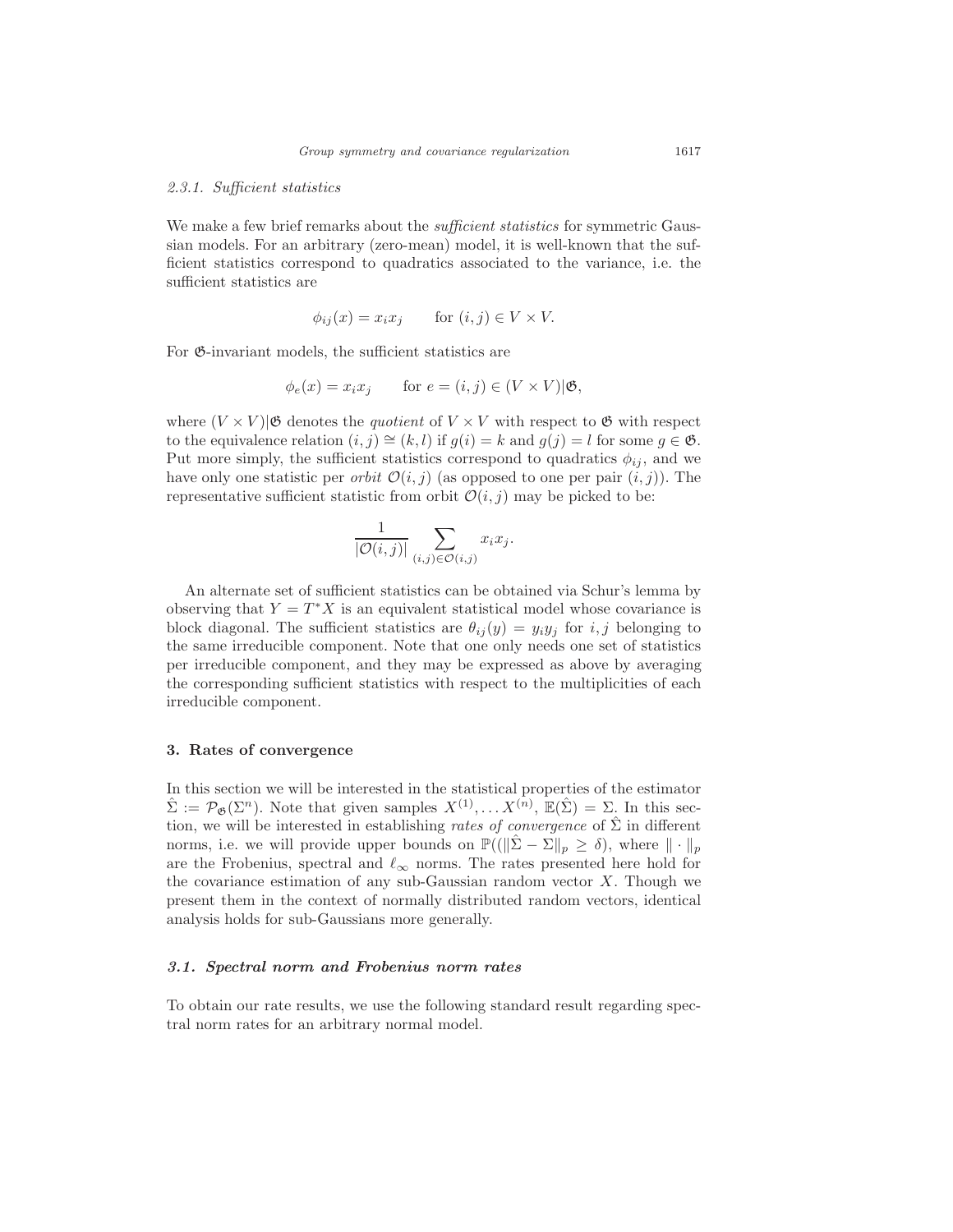<span id="page-18-0"></span>**Lemma 3.1.** Let  $X \sim \mathcal{N}(0, \Sigma^*)$  be a normal model with  $\Sigma^* \in \mathbb{R}^{p \times p}$ . Let  $\psi =$  $\|\Sigma^*\|$ . Given  $\delta > 0$  with  $\delta \leq 8\psi$ , let the number of samples satisfy  $n \geq \frac{64p\psi^2}{\delta^2}$ . Let  $\Sigma^n$  be the empirical covariance matrix formed from the n samples. Then we have

$$
\mathbb{P}\left(\left\|\Sigma^n - \Sigma^*\right\| \ge \delta\right) \le 2\exp\left(\frac{-n\delta^2}{128\psi^2}\right)
$$

.

□

Proof. This is a standard result, a proof follows from [\[15](#page-39-13), Theorem II.13].  $\Box$ 

<span id="page-18-1"></span>**Theorem 3.1.** Given an invariant covariance matrix  $\Sigma$  with  $\psi = \|\Sigma\|$  and a sample covariance  $\Sigma<sup>n</sup>$  formed from n i.i.d. samples drawn from a Gaussian distribution according to covariance  $\Sigma$ , we have that

$$
\mathbb{P}[\left\|(\Sigma - \mathcal{P}_{\mathfrak{G}}(\Sigma^n))\right\| \ge \delta] \le |\mathcal{I}| \exp\left(-\frac{n \min_{i \in \mathcal{I}} m_i \delta^2}{128\psi^2}\right)
$$

for  $n \geq \max_{i \in \mathcal{I}} \frac{64 s_i \psi^2}{m_i \delta^2}$  $\frac{d^4s_i\psi^-}{m_i\delta^2}$  and for  $\delta \leq 8\psi$ .

*Proof.* Due to the unitary invariance of the spectral norm, we may assume that  $\Sigma$ is put in the suitable block-diagonal coordinates based on Schur's representation lemma. Letting  $\mathcal I$  denote the indices of the set of irreducible representations, using Lemma [3.1](#page-18-0) we have for each  $i \in \mathcal{I}$  that

$$
\mathbb{P}[\left\|(\Sigma - \mathcal{P}_{\mathfrak{G}}(\Sigma^n))_i\right\| \ge \delta] \le 2 \exp\left(-\frac{n m_i \delta^2}{128\psi^2}\right)
$$

for  $\delta \le 8\psi$  and for  $nm_i \ge \frac{64s_i\psi^2}{\delta^2}$  $\frac{s_i \psi^2}{\delta^2}$ . Note that we get the extra factor of  $m_i$  (the multiplicity of the representation indexed by  $i$ ) since blocks corresponding to the same irreducible representation but different multiplicity are independent and identically distributed. Hence we average over the  $m_i$  blocks of size  $s_i$  (see Remark [2.1\)](#page-13-2). Consequently we have by the union bound that

$$
\mathbb{P}[\left\|(\Sigma - \mathcal{P}_{\mathfrak{G}}(\Sigma^n))\right\| \ge \delta] \le |\mathcal{I}| \exp\left(-\frac{n \min_{i \in \mathcal{I}} m_i \delta^2}{128\psi^2}\right)
$$

for  $n \geq \max_{i \in \mathcal{I}} \frac{64 s_i \psi^2}{m_i \delta^2}$  $\frac{\partial^4 s_i \psi}{\partial m_i \delta^2}$ .

**Theorem 3.2.** Given an invariant covariance matrix  $\Sigma$  with  $\psi = \|\Sigma\|_2$  and a sample covariance  $\Sigma<sup>n</sup>$  formed from n i.i.d. samples drawn from a Gaussian distribution according to covariance  $\Sigma$ , we have that

$$
\mathbb{P}[\|(\Sigma - \mathcal{P}_{\mathfrak{G}}(\Sigma^n))\|_F \ge \delta\sqrt{p}] \le |\mathcal{I}| \exp\left(-\frac{n\min_{i\in\mathcal{I}} m_i \delta^2}{128\psi^2}\right)
$$

for  $n \geq \max_{i \in \mathcal{I}} \frac{64s_i\psi^2}{m_i\delta^2}$  $\frac{d^4s_i\psi^-}{m_i\delta^2}$  and for  $\delta \leq 8\psi$ .

Proof. The proof of this result follows directly from that of the previous theorem by noting that  $\|\cdot\|_F \leq \sqrt{p}\|\cdot\|$  for  $p \times p$  matrices.  $\Box$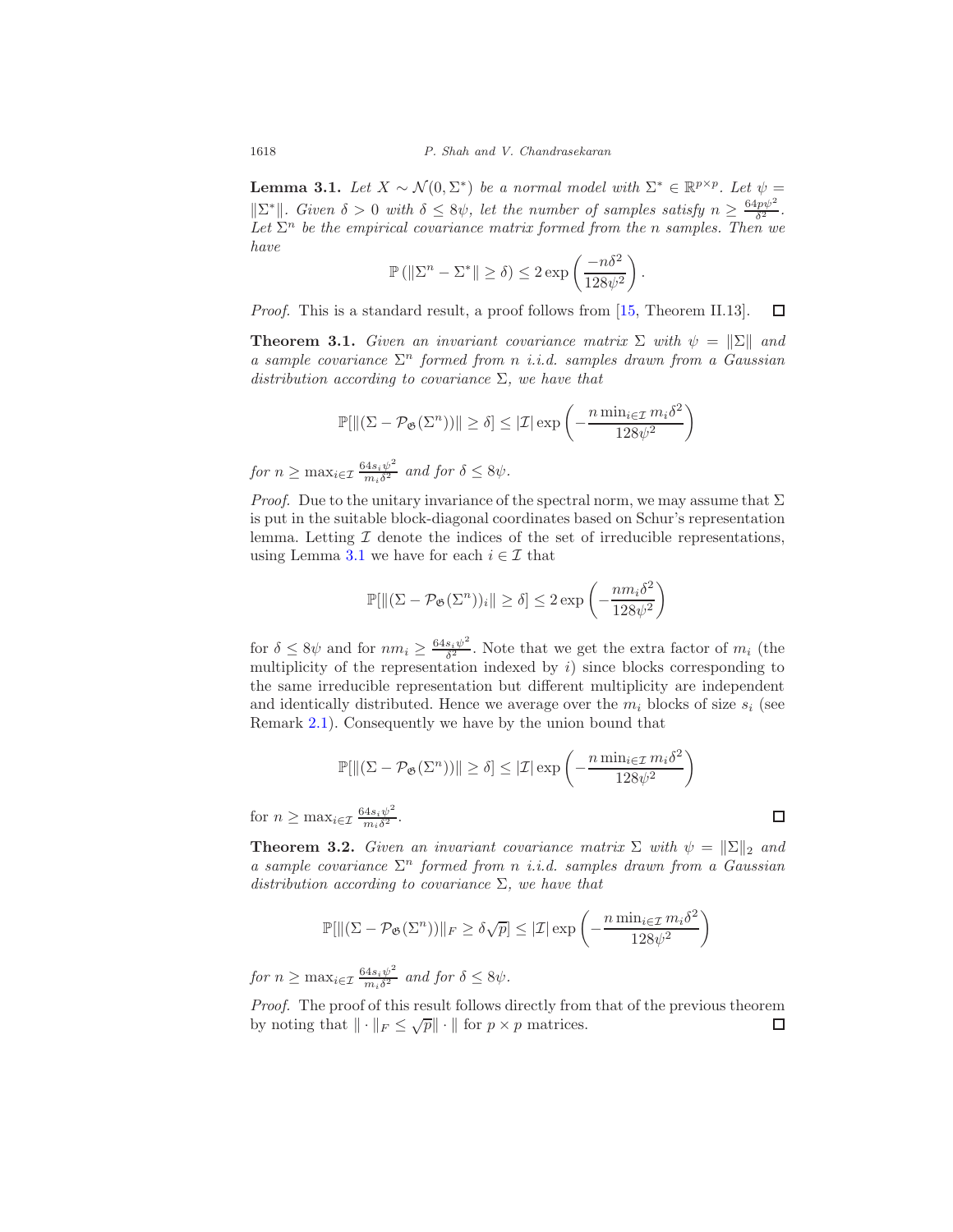As a direct corollary of the preceding theorems, we get the following sample complexity results.

**Corollary 3.1.** Assume that  $\psi$  is a constant (independent of p, n). The sample complexity of obtaining  $\|\Sigma-\hat{\Sigma}\| \leq \delta$  for  $\delta \leq 8\psi$  with probability exceeding  $1-\frac{1}{p^c}$ for some constant c is given by:

$$
n \ge C_1 \max \left\{ \max_{i \in \mathcal{I}} \frac{s_i}{m_i \delta^2}, \max_{i \in \mathcal{I}} \frac{\log p}{m_i \delta^2} \right\},\,
$$

for some constant  $C_1$ .

The sample complexity of obtaining  $\|\Sigma-\hat{\Sigma}\|_F \leq \delta$  for  $\delta \leq 8\psi$  with probability exceeding  $1 - \frac{1}{p^c}$  for some constant c is given by:

$$
n \ge C_2 \max \left\{ \max_{i \in \mathcal{I}} \frac{s_i p}{m_i \delta^2}, \max_{i \in \mathcal{I}} \frac{p \log p}{m_i \delta^2} \right\},\,
$$

for some constant  $C_2$ .

Remark 3.1. It is instructive to compare the sample complexity described by Lemma [3.1](#page-18-0) versus the rates obtained from Theorem [3.1](#page-18-1) for the case of the covariance matrices invariant with respect to the cyclic, the symmetric, and the product of symmetric groups. Note that the spectral norm sample complexity obtained from Lemma [3.1](#page-18-0) is  $n \geq \frac{Cp}{\delta^2}$  for some constant C. As explained in Example [2.1,](#page-9-0) for the cyclic group case  $s_i = m_i = 1$  for all i so that the sample complexity is  $n \geq \frac{C \log p}{\delta^2}$ . For the symmetric group  $s_1 = 1, m_1 = 1$  and  $s_2 =$  $1, m_2 = p - 1$  so that the sample complexity becomes  $n \geq \frac{C \log p}{\delta^2}$ . For the case of product of k symmetric groups, the sample complexity is  $n \geq \frac{C \max\{k, \log p\}}{\delta^2}$  $\frac{\{\kappa,\log p\}}{\delta^2}$ . Finally, for the MAR example (invariance with respect to the wreath product of  $\mathbb{Z}_2$ ,  $s_i = 1$  for all i and the smallest multiplicity is 1. Hence the sample complexity is  $n \geq \frac{C \log p}{\delta^2}$ .

Hence in all the cases, projection onto the fixed point subspace delivers a dramatic improvement in the sample complexity.

# <span id="page-19-0"></span>3.2.  $\ell_{\infty}$  norm rates

In this section we examine the  $\ell_{\infty}$  rates of convergence of the estimate

$$
\hat{\Sigma} := \mathcal{P}_{\mathfrak{G}}\left(\Sigma^{n}\right).
$$

In this section, as elsewhere in the paper, we will assume that our covariance model  $\Sigma$  has bounded spectral norm, i.e.  $\|\Sigma\|$  is bounded independent on p and n. It is possible to make the dependence on this quantity more explicit at the expense of more notation in a straightforward manner, for simplicity and clarity we omit doing so.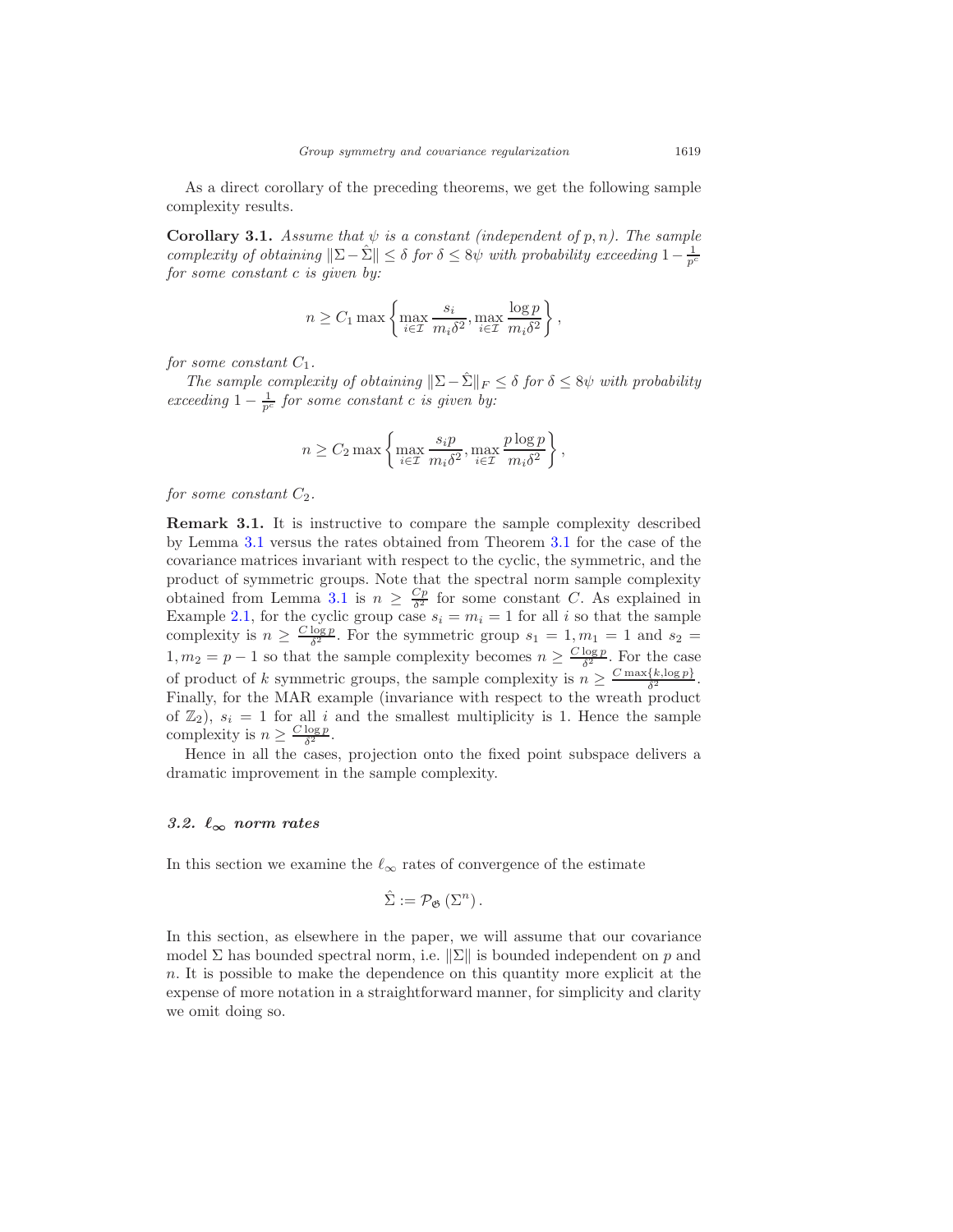<span id="page-20-0"></span>**Theorem 3.3.** Let  $\mathcal{O}(i, j)$  be the orbit of the element  $(i, j)$ , let its degree be  $d_{ij}$ . Then there are constants  $C_1, C_2$  such that for all  $i, j$ 

$$
\mathbb{P}\left(|\hat{\Sigma}_{ij} - \Sigma_{ij}| > t\right) \leq \max\left\{\exp\left(-C_1 n|\mathcal{O}(i,j)|t^2\right), \exp\left(-C_2 \frac{n|\mathcal{O}(i,j)|}{d_{ij}}t\right)\right\}.
$$

The proof is provided in the appendix.

Recall that  $\mathcal{O} := \min_{i,j} |\mathcal{O}(i,j)|$  denotes the size of the smallest edge orbit, and  $\mathcal{O}_d := \min_{i,j} \frac{|\mathcal{O}(i,j)|}{d_{ij}}$  $\frac{\partial^{(i,j)}}{\partial_{ij}}$ , and let  $n_{\mathcal{O}}$  denote the number of *distinct* (i.e. inequivalent) edge orbits  $\mathcal{O}(i, j)$ . Note that  $n_{\mathcal{O}} \leq p^2$  trivially.

<span id="page-20-1"></span>Corollary 3.2. We have,

$$
\mathbb{P}\left(\max_{i,j}|\hat{\Sigma}_{ij}-\Sigma_{ij}|>t\right)\leq n_{\mathcal{O}}\max\left\{\exp\left(-C_{1}n\mathcal{O}t^{2}\right),\exp\left(-C_{2}n\mathcal{O}_{d}t\right)\right\}.
$$

*Proof.* From Theorem [3.3,](#page-20-0) and by the definition of  $\mathcal{O}$  and  $\mathcal{O}_d$  we have for each  $(i, j)$ :

$$
\mathbb{P}\left(|\hat{\Sigma}_{ij} - \Sigma_{ij}| > t\right) \leq \max\left\{\exp\left(-C_1n\mathcal{O}t^2\right), \exp\left(-C_2n\mathcal{O}_d t\right)\right\}.
$$

<span id="page-20-3"></span>By taking union bound over the distinct orbits we obtain the required result.  $\Box$ Corollary 3.3. We have the following sample complexity results:

$$
|\Sigma_{ij} - \hat{\Sigma}_{ij}| \leq O_P\left(\max\left\{\sqrt{\frac{\log p}{n|\mathcal{O}(i,j)|}}, \frac{d_{ij}\log p}{n|\mathcal{O}(i,j)|}\right\}\right) \tag{11}
$$

For  $|\Sigma_{ij} - \hat{\Sigma}_{ij}| \leq \delta$  with probability exceeding  $1 - \frac{1}{p^c}$  for some constant c, we need

$$
n \geq C_3 \max \left\{ \frac{\log p}{\delta^2 |\mathcal{O}(i,j)|}, \frac{d_{ij} \log p}{\delta |\mathcal{O}(i,j)|} \right\},\,
$$

for some constant  $C_3$ .

Proof. This is a simple consequence of Theorem [3.3.](#page-20-0)

 $\Box$ 

<span id="page-20-2"></span>**Corollary 3.4.** We have the following sample complexity results for the  $\ell_{\infty}$ norm:

$$
\max_{i,j} |\Sigma_{ij} - \hat{\Sigma}_{ij}| \leq O_P\left(\max\left\{\sqrt{\frac{\log p}{n\mathcal{O}}}, \frac{\log p}{n\mathcal{O}_d}\right\}\right)
$$
(12)

To obtain an error bound  $\max_{i,j} |\Sigma_{ij} - \hat{\Sigma}_{ij}| \leq \delta$  with probability exceeding  $1 - \frac{1}{p^c}$ for some constant c, we need

$$
n \ge C_3 \max \left\{ \frac{\log p}{\delta^2 \mathcal{O}}, \frac{\log p}{\delta \mathcal{O}_d} \right\},\
$$

for some constant  $C_3$ .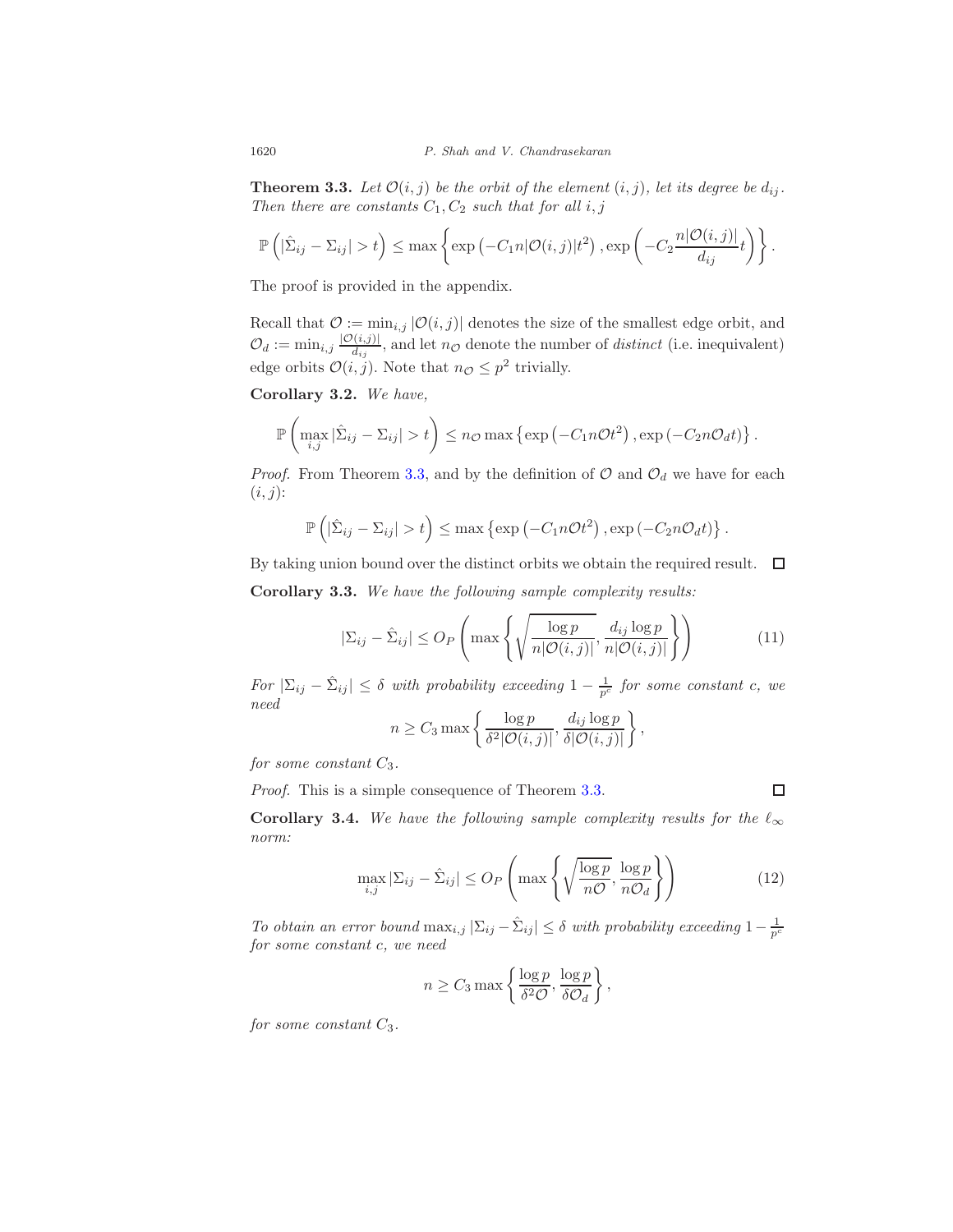Proof. This is a simple consequence of Corollary [3.2.](#page-20-1)

We remind the reader that the group-theoretic parameters  $\mathcal{O}$  and  $\mathcal{O}_d$  were introduced in Section [2.2.](#page-13-0) These parameters roughly capture the sizes of the orbits in the group. Since samples corresponding to the same orbit are statistically equivalent (though the information is not *i.i.d.*), we may expect to reuse this information to get statistical gains. Corollary [3.4](#page-20-2) makes these gains explicit, indeed the sample complexity is smaller by a factor corresponding to the size of the orbit.

**Remark 3.2.** It is again instructive to contrast the standard  $\ell_{\infty}$  rates versus the improved rates derived in this section for symmetric models. The standard  $\ell_{\infty}$  rates require a sample complexity of  $n \geq \frac{C \log p}{\delta^2}$  for  $\delta = o(1)$ . For the cyclic and symmetric group, our rates imply a sample complexity of  $n \geq \frac{C \log p}{\delta^2 p}$ samples. (Similarly for the case of the product of symmetric groups our sample complexity is  $n \geq \frac{C \log p}{\delta^2 \min_i r_i}$ .) We point out that in the case of models invariant with respect to the symmetric group, the overall  $\ell_{\infty}$  rate is governed by the rate of convergence of the diagonal entries of  $\Sigma$  corresponding to the orbit  $\mathcal{O}(1,1)$ . We point out that the orbit  $\mathcal{O}(1, 2)$  is much larger, and the sample complexity for estimating  $\Sigma_{12}$  is  $n \geq C \max(\frac{\log p}{\delta^2 p(p-1)}, \frac{C \log p}{\delta p})$ .

Finally for models invariant with respect to the wreath product of  $\mathbb{Z}_2$  we have a sample complexity of  $n \ge C(\frac{\log p}{\delta^2 p})$  for small  $\delta$  (i.e.  $0 < \delta < 1$ ).

Remark 3.3. We note that in the examples in the preceding remark related to the symmetric, cyclic and wreath product groups, if we fix  $n = 1$  (i.e. one sample) and let  $p \to \infty$  then the  $\ell_{\infty}$  norm error tends to zero. In other words, for large  $p$ , a *single snapshot* of the process is enough to reproduce the covariance properties with good accuracy, a phenomenon qualitatively similar to stationary ergodic processes.

## <span id="page-21-1"></span><span id="page-21-0"></span>4. Sparse model selection

#### 4.1. Sparse covariance models

Estimation of covariance matrices in a high dimensional setting is an important problem in statistical analysis since it is an essential prerequisite for data analysis procedures such as dimension reduction via PCA, classification, and testing independence relations. In the high dimensional setting (which arise for example from the discretization of Markov random fields), the dimension of the problem may be larger than the number of samples available. In this setting it is well-known that the empirical covariance matrix is a poor estimator for the covariance matrix [\[8](#page-38-1)]. There is a growing body of literature on understanding regularization procedures for covariance matrices that possess specific structure. For example, if the covariance matrix known to be sparse, Bickel and Levina [\[8\]](#page-38-1) show that thresholding the empirical covariance matrix is both a natural and statistically meaningful means of regularization. Indeed they provide precise rates of convergence of the thresholded estimate to the true covariance matrix.

 $\Box$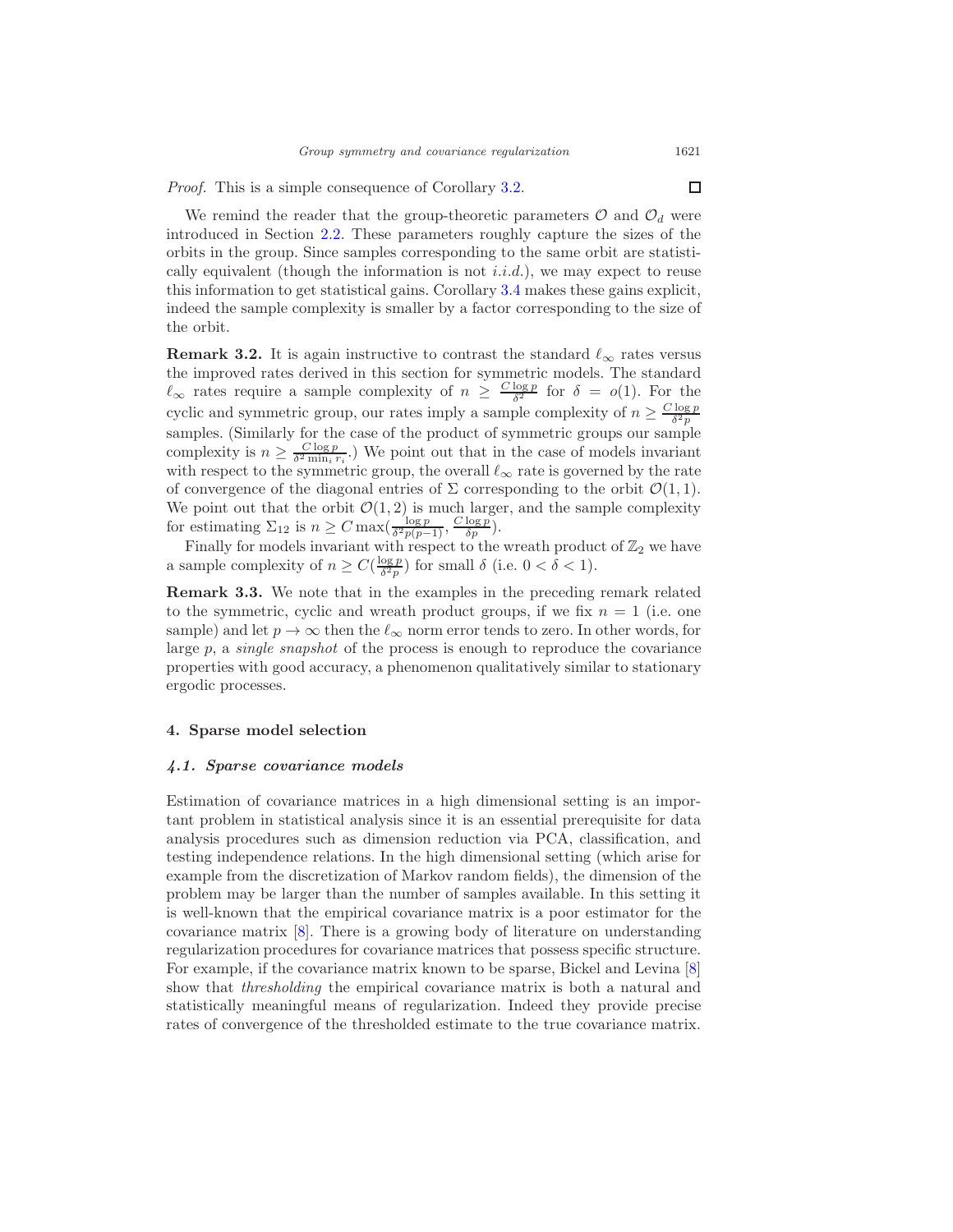In this section we analyze sparse covariance matrices arising from Gaussian models with symmetries. We show that if the covariance matrix is known to be invariant under the action of  $\mathfrak G$  and is sparse, a statistically meaningful way of regularizing the empirical covariance matrix is to first project it onto the fixed point subspace, followed by thresholding. Doing so provides a faster rate of convergence and reduces the sample complexity by a factor that depends on the group (more specifically on the size of the smallest orbit and the orbit degree).

More precisely, let  $X \sim \mathcal{N}(0, \Sigma)$ , and let  $\Sigma$  be invariant under the action of the group  $\mathfrak{G}$ . Furthermore, we adopt a model of sparsity on  $\Sigma$  that is somewhat more general (Bickel and Levina [\[8\]](#page-38-1)) since it encompasses the usual notion of sparsity as well as power-law decay in the coefficients of  $\Sigma$  as follows. Define the set of approximately sparse covariance matrices via a *uniformity class* as:

$$
\mathcal{U}(q) = \left\{ \Sigma \mid \Sigma_{ii} \le M, \sum_{j=1}^{p} |\Sigma_{ij}|^q \le c_0(p), \text{ for all } i \right\}
$$
 (13)

for  $0 < q < 1$ . If  $q = 0$  we have a set of sparse matrices as follows:

$$
\mathcal{U}(0) = \left\{ \Sigma \mid \Sigma_{ii} \le M, \sum_{j=1}^p \mathbb{1}(\Sigma_{ij} \ne 0) \le c_0(p), \text{ for all } i \right\}. \tag{14}
$$

Here we think of  $c_0(p)$  as a parameter that controls the sparsity level of  $\Sigma$ , and is to be thought of as sublinear in p. Given samples  $X_1, \ldots, X_n$  from this distribution, recall that  $\Sigma^n$  is the empirical covariance matrix and the  $\mathfrak{G}$ -empirical covariance matrix is  $\hat{\Sigma} := \mathcal{P}_{\mathfrak{G}}(\Sigma^n)$ .

Recall that  $\mathbb{I}(A)$  denote the indicator function for the event A and define the thresholding operator (at threshold s) by

$$
\mathcal{T}_s(M) = [M_{ij} \mathbb{1}(|M_{ij}| \ge s)],\tag{15}
$$

so that the  $(i, j)$  entry of M is retained if it is larger than s and is zero otherwise. We propose the following estimator for the covariance:

$$
\Sigma_{\mathrm{est}}=\mathcal{T}_{t}\left(\mathcal{P}_{\mathfrak{G}}\left(\Sigma^{n}\right)\right)
$$

for a suitable choice of threshold parameter  $t$  to be specified in the subsequent theorem. As in [\[8](#page-38-1)], we note that the thresholding operator preserves symmetry and under mild assumptions on the eigenvalues, preserves positive-definiteness. Indeed, the next theorem provides a rate of convergence of our thresholded estimate to the true covariance in spectral norm. As a consequence, if the smallest eigenvalue of  $\Sigma$  is bounded away from 0 (independent of p and n), the theorem also establishes that with high probability the thresholded estimate is positive definite.

<span id="page-22-0"></span>**Theorem 4.1.** Suppose  $\Sigma \in \mathcal{U}(q)$  satisfies Assumtion [2.1.](#page-15-1) Choose the threshold parameter

$$
t = M' \max\left\{ \sqrt{\frac{\log p}{n\mathcal{O}}}, \frac{\log p}{n\mathcal{O}_d} \right\}
$$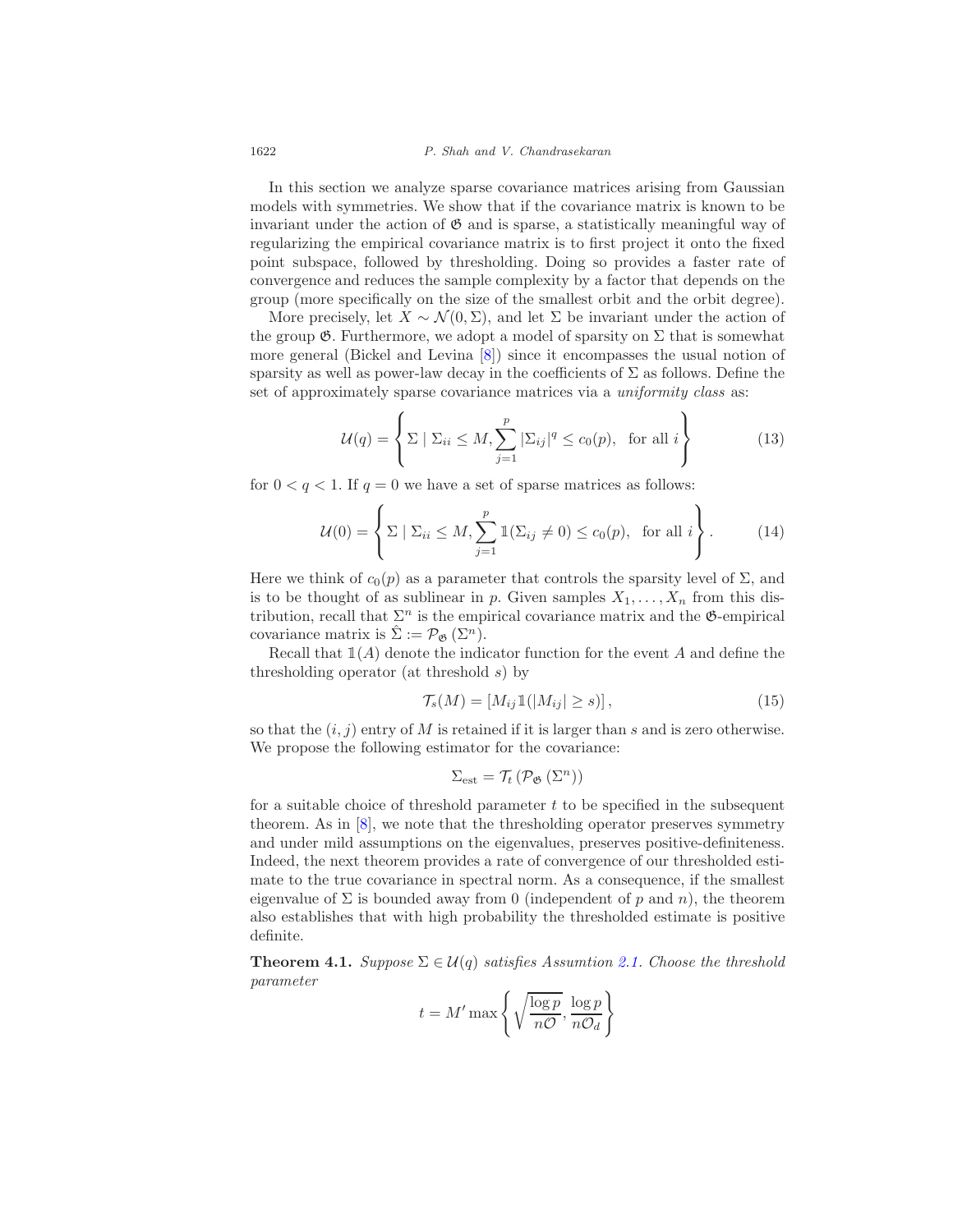for a constant  $M'$ . Then uniformly on  $\mathcal{U}(q)$ 

$$
\|\mathcal{T}_t(\mathcal{P}_{\mathfrak{G}}(\Sigma^n)) - \Sigma\| = O_P\left(c_0(p)\max\left\{\sqrt{\frac{\log p}{n\mathcal{O}}}, \frac{\log p}{n\mathcal{O}_d}\right\}^{1-q}\right).
$$

**Remark 4.1.** Note that the sample complexity gains observed in the  $\ell_{\infty}$  norms translate directly to gains for sparse covariance selection. Indeed, in the absence of symmetry the deviations  $\delta = O_P\big(c_0(p)(\frac{\log p}{n})^{\frac{1-q}{2}}\big)$ . In the case of models that are sparse and invariant with respect to the cyclic group, we see  $\delta =$  $O_P\left(c_0(p)(\frac{\log p}{np})^{\frac{1-q}{2}}\right)$ . Moreover, for invariance with respect to the symmetric group, we have  $\delta = O_P(c_0(p)(\frac{\log p}{np})^{1-q})$ . Hence we again observe sample complexity gains corresponding to the orbit parameters.

Remark 4.2. We note that as in [\[9](#page-38-2)], sample complexity results can be established in the Frobenius norm, and also for models with alternative forms of sparsity [\[8](#page-38-1)] arising from banding, tapering, etc. We omit a detailed discussion of the same in this paper.

#### <span id="page-23-0"></span>4.2. Sparse concentration models

In the preceeding section we studied a means of regularizing structured covariance matrices which were sparse and symmetric with respect to  $\mathfrak{G}$ . In many applications, it is much more suitable to study sparsity in the concentration (i.e. inverse covariance) matrix. These are often best described using the terminology of graphical models [\[27](#page-39-1)].

Formally we assume that the inverse covariance of  $\Theta^* := \Sigma^{-1}$  is sparse. We will associate a weighted undirected graph  $\mathcal{G} = (V, E)$  with p nodes and edge weights  $\Theta_{ij}^*$  so that  $\Theta_{ij}^* \neq 0$  if and only if  $(i, j) \in E$ . In the context of Gaussian graphical models, the edges in the graph have a particularly appealing interpretation which makes them suitable in the modeling of Gauss-Markov random fields. Indeed, the edges represent conditional independence relations (i.e.  $X_i$  and  $X_j$  are conditionally independent of a set of nodes  $X_S$  for  $S \subseteq [p]$ if and only if S is a separator of i and j in the graph  $\mathcal{G}$ ).

A fundamental problem in graphical models learning is that of inferring the structure of the graph  $G$  and the corresponding non-zero entries of  $\Theta^*$  from measurements (see [\[34\]](#page-40-1) and the references therein); this problem is called the graphical model selection problem. In the high-dimensional setup, one wishes to do so from a small number of measurements  $n \ll p$ . This has been shown [\[29,](#page-40-0) [34\]](#page-40-1) to be possible provided the graph has additional structure, and is simple in the sense that it has low degree.

Ravikumar et al. [\[34\]](#page-40-1) analyze a convex optimization based procedure to obtain consistent model selection of Θ<sup>∗</sup> in the high-dimensional regime. Specifically, if  $\Sigma^n$  is the empirical covariance matrix, they propose selecting  $\Theta^*$  as the solution to the following  $\ell_1$  regularized log det problem:

<span id="page-23-1"></span>
$$
\hat{\Theta} := \underset{\Theta \in \mathcal{S}_{++}^p}{\arg \min} \operatorname{Tr}(\Sigma^n \Theta) - \log \det(\Theta) + \mu_n \|\Theta\|_{1,\text{off}}.
$$
 (16)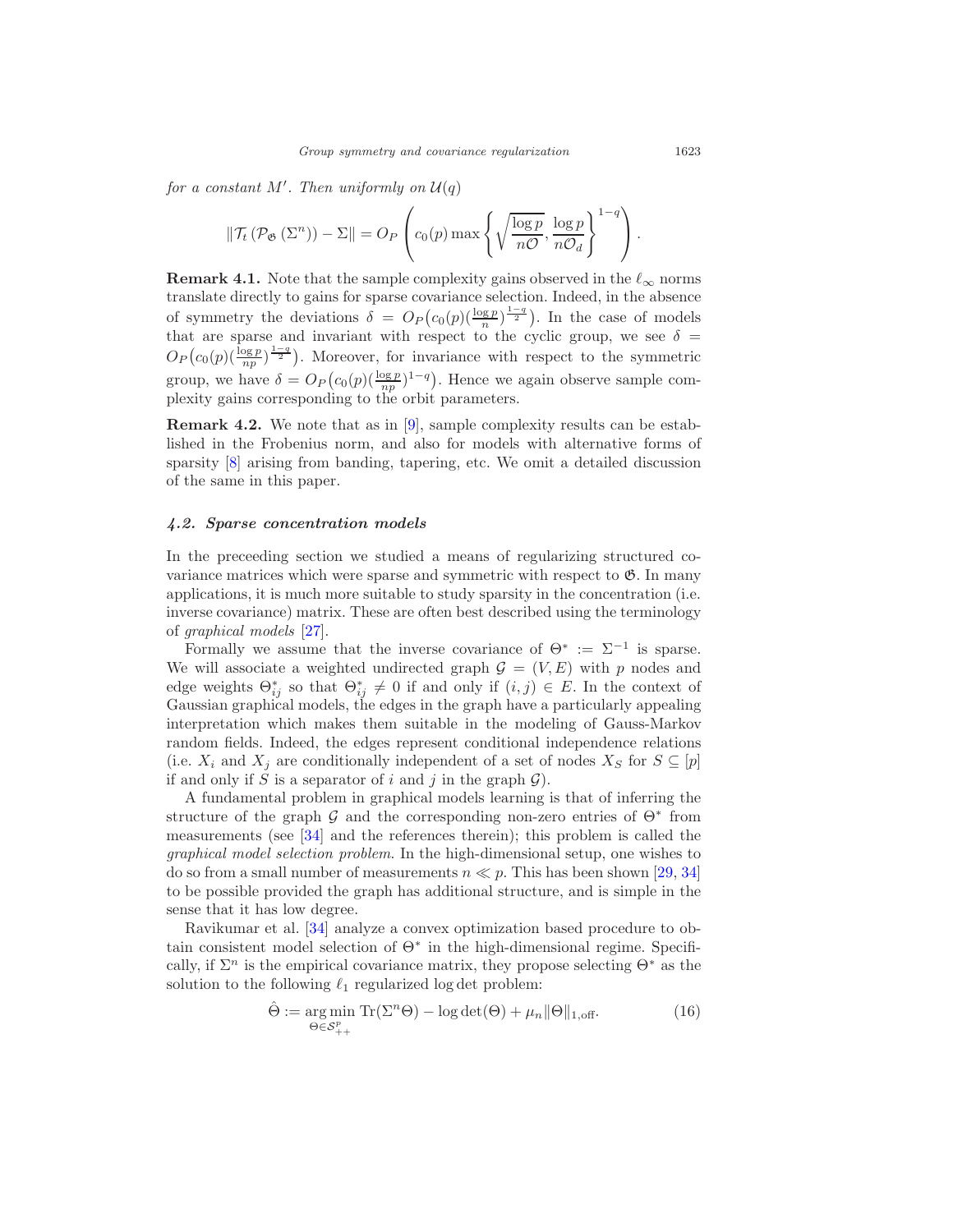This approach has several appealing properties. Firstly the above optimization problem is convex, i.e. both the optimization objective and the constraint set are convex. Consequently, this formulation is amenable to efficient computation, since one can apply standard numerical procedures to efficiently solve for the global optimum of the above convex optimization problem.

Secondly, the above formulation is statistically meaningful. Indeed if  $\mu_n = 0$ one recovers the standard maximum entropy formulation of the problem, and the  $\ell_1$  penalty on the off-diagonal terms in  $\Theta$  can be viewed as a regularization term which encourages sparsity. In [\[34\]](#page-40-1), the authors prove that the solution to problem [\(16\)](#page-23-1) has good statistical properties (under reasonable statistical assumptions). The model selection can be shown to be consistent with good rates of convergence (see [\[34](#page-40-1), Theorem 1, Theorem 2]) when the regularizer  $\mu_n$ is chosen judiciously. Importantly, these rates are governed by the degree of the graph  $G$  and only the logarithm of the ambient dimension  $p$ .

In this section, we will study in a similar setup the problem of Gaussian graphical model selection in which the graph  $G$  has low degree and also a nontrivial automorphism group. Recall that  $\Sigma \in \mathfrak{G}$  implies that  $\Theta^* \in \mathfrak{G}$ , hence  $\mathfrak{G}$  is the *automorphism group* of the graph  $\mathcal{G}$ . We will assume that the group  $\mathfrak G$  is non-trivial and known, where as the graph  $\mathcal G$  is unknown. We examine how knowledge of the structure of  $\mathfrak{G}$  can be exploited for the model selection problem using i.i.d. samples  $X^{(1)}, \ldots, X^{(n)}$  drawn from  $\mathcal{N}(0, (\Theta^*)^{-1})$  to obtain statistical gains in terms of the sample complexity.

We propose exploiting the known symmetry structure by solving the modified log-determinant program with subspace constraints:

<span id="page-24-0"></span>
$$
\hat{\Theta} := \underset{\Theta \in \mathcal{S}_{++}^p \cap \mathcal{W}_{\mathfrak{G}}}{\arg \min} \text{Tr}(\Sigma^n \Theta) - \log \det(\Theta) + \mu_n \|\Theta\|_{1,\text{off}}.
$$
 (17)

The following lemma shows that solving the above problem is equivalent to symmetrizing the empirical covariance matrix directly and then solving the standard formulation.

**Lemma 4.1.** Let  $\hat{\Sigma} := \mathcal{P}_{\mathfrak{G}}(\Sigma^n)$ . The optimization problem

<span id="page-24-1"></span>
$$
\underset{\Theta \in \mathcal{S}_{++}^p}{\arg \min} \operatorname{Tr}(\hat{\Sigma}\Theta) - \log \det(\Theta) + \mu_n \|\Theta\|_{1, \text{off}} \tag{18}
$$

has the same solution as  $(17)$ .

*Proof.* Let  $\Theta_0$  be the optimal solution of [\(17\)](#page-24-0). Let  $f_s(\Theta) = \text{Tr}(\Sigma^n \Theta) - \log \det(\Theta) +$  $\mu_n ||\Theta||_{1,\text{off}}$ . Then by definition  $f_s(\Theta_0) = f_s(\Pi_g \Theta \Pi_g^T)$  for all  $g \in \mathfrak{G}$ . Since  $f_s(\Theta)$ is convex, by Jensen's inequality we have:

$$
f_s\left(\frac{1}{|\mathfrak{G}|}\sum_{g\in\mathfrak{G}}\Pi_g\Theta_0\Pi_g^T\right)\leq f_s(\Theta_0).
$$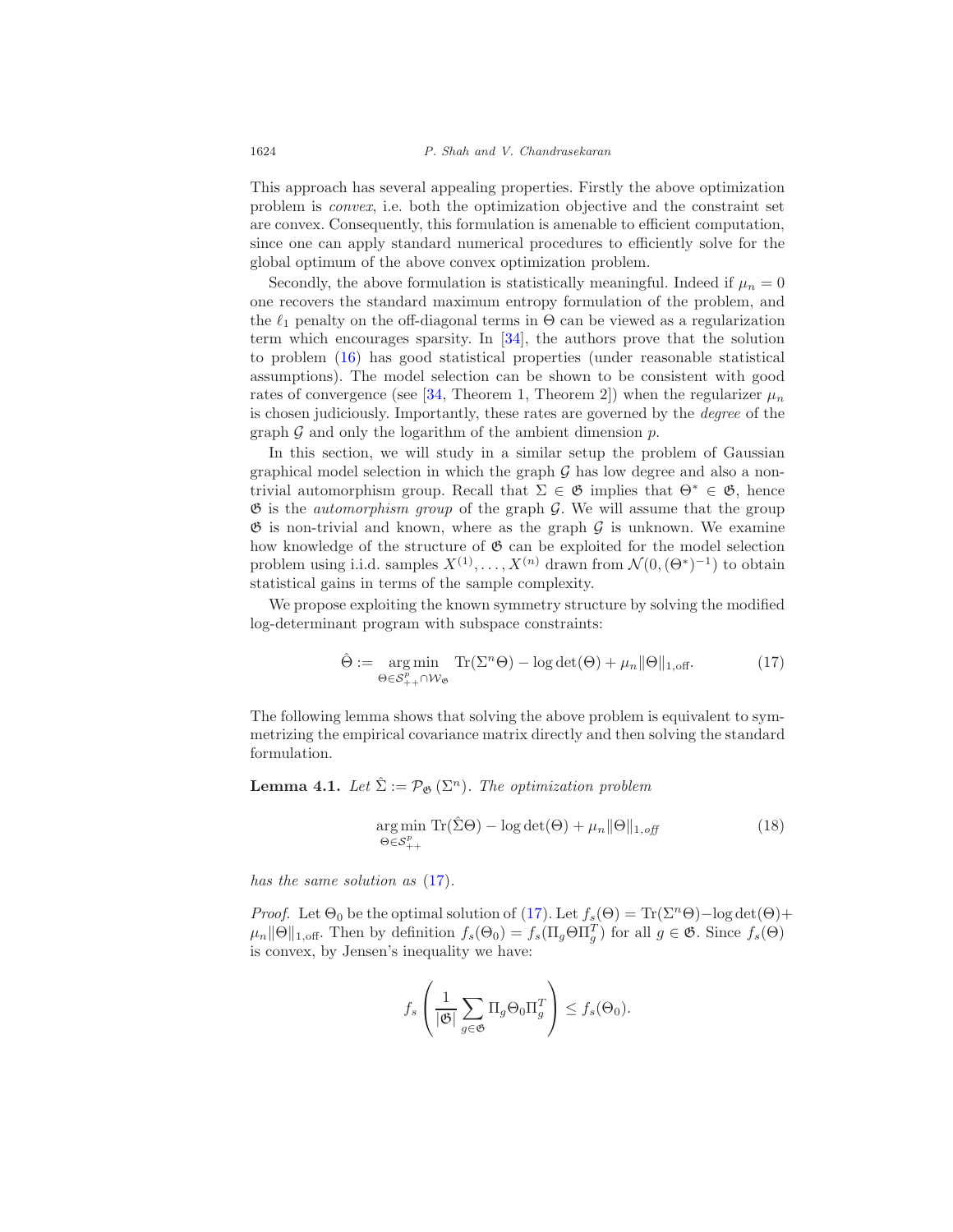However,  $\frac{1}{|\mathfrak{G}|}\sum_{g\in\mathfrak{G}}\Pi_g\Theta_0\Pi_g^T$  is feasible for the problem [\(17\)](#page-24-0), hence

$$
f_s\left(\frac{1}{|\mathfrak{G}|}\sum_{g\in\mathfrak{G}}\Pi_g\Theta_0\Pi_g^T\right)=f_s(\Theta_0).
$$

Next, note that

$$
\operatorname{Tr}\left(\Sigma^n \frac{1}{|\mathfrak{G}|} \sum_{g \in \mathfrak{G}} \Pi_g \Theta_0 \Pi_g^T\right) = \operatorname{Tr}\left(\hat{\Sigma} \Theta_0\right).
$$

Hence the problem [\(17\)](#page-24-0) has the same optimal value as:

<span id="page-25-0"></span>
$$
\underset{\Theta \in \mathcal{S}_{++}^p \cap \mathcal{W}_{\mathfrak{G}}}{\text{arg min}} \text{Tr}(\hat{\Sigma}\Theta) - \log \det(\Theta) + \mu_n \|\Theta\|_{1,\text{off}}.
$$
\n(19)

(Both the optimization problems are strictly convex, and hence have the same unique solution [\[34,](#page-40-1) Appendix A]).

Now we note that  $\text{Tr}(\hat{\Sigma}\Theta) = \text{Tr}(\Pi_g \hat{\Sigma}\Pi_g^T\Theta) = \text{Tr}(\hat{\Sigma}\Pi_g\Theta\Pi_g^T)$  for all  $g \in \mathfrak{G}$ . Moreover  $\log \det(\cdot)$  is unitarily invariant. Lastly, note that  $\Pi_g \Theta \Pi_g^T$  for any permutation matrix  $\Pi_g$  has the effect of permuting the rows and columns of  $\Theta$ , which does not affect the  $\|\cdot\|_{1,\text{off}}$  norm. Hence the objective function of [\(18\)](#page-24-1) is invariant with respect to  $\mathfrak{G}$  and is convex. Since the constraint set of [\(18\)](#page-24-1) (the positive definite cone  $S^p_{++}$ ) is also invariant with respect to  $\mathfrak G$  and convex, by a standard convexity argument it is possible to show that its solution must belong to the fixed point subspace. Thus the subspace constraint in [\(19\)](#page-25-0) is redundant, and may be dropped. □

Before we proceed to state the statistical properties of the optimal solution to [\(17\)](#page-24-0), we must make some standard statistical assumptions. We denote  $\Sigma$  and  $\Theta^*$ to be the covariance and concentration matrix respectively for the true model. We denote by S the set of indices  $(i, j)$  (including the diagonal entries) that are non-zero in  $\Theta^*$ , and denote by  $S^c$  the complement of this set. For any two index sets  $T, T'$ , and define the matrix  $M_{T,T'}$  to be the submatrix of M with rows and columns indexed by  $T, T'$  respectively. Finally we define  $\Gamma^* := \Theta^{*-1} \otimes \Theta^{*-1}$ , where ⊗ denotes the Kronecker product.

We define the following quantities:

$$
\kappa_{\Sigma^*} = \|\Sigma\|_{\infty,\infty} \qquad \kappa_{\Gamma^*} = \|\left(\Gamma_{SS}^*\right)^{-1}\|_{\infty,\infty}.\tag{20}
$$

For simplicity, we will assume that that these quantities are *constants* in our asymptotic setting, i.e. they are bounded independent of  $p$  and  $n$  (although it is straightforward to make the dependence more explicit). Finally we make the following incoherence assumption which is also standard for such statistical models [\[34](#page-40-1), Assumption 1]:

<span id="page-25-1"></span>**Assumption 4.1.** There exists some  $\alpha \in (0,1]$  such that

$$
\max_{e \in S^c} \|\Gamma_{eS}^* \left(\Gamma_{SS}^*\right)^{-1}\|_1 \le 1 - \alpha.
$$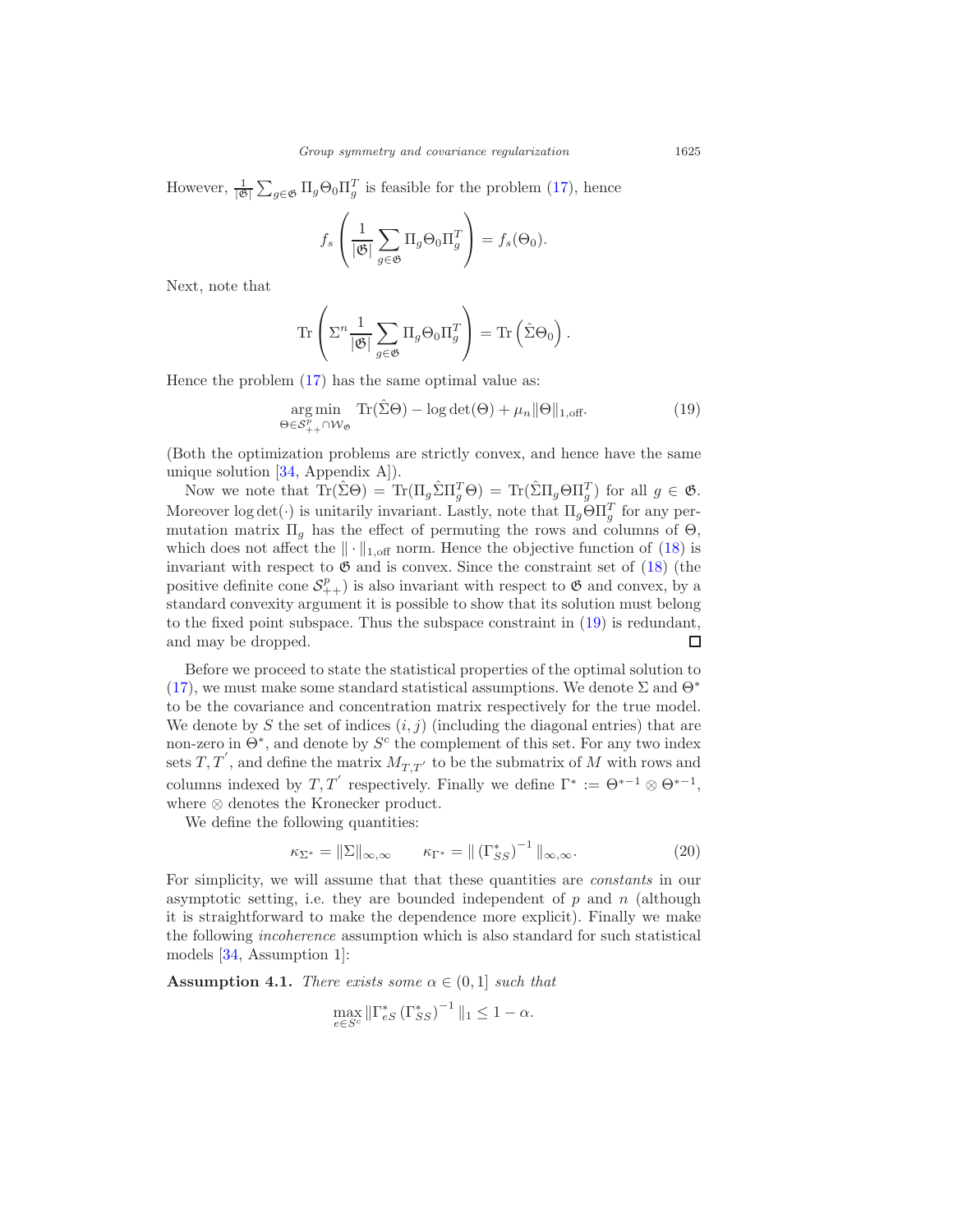We define the degree of the graphical model to be

$$
d_{\mathcal{G}} := \max_{i=1,\dots,p} \left\{ \sum_{j=1}^p \mathbb{1}_{\left\{\Theta^*_{ij} \neq 0\right\}} \right\}.
$$

Note that this precisely corresponds to the degree of the graph  $\mathcal{G}$ .

Theorem 4.2. Consider a symmetric Gaussian graphical model satisfying As-sumption [2.1](#page-15-1) and Assumption [4.1.](#page-25-1) Let  $\hat{\Theta}$  be the unique solution to the problem log-determinant program [\(17\)](#page-24-0) with regularization parameter

$$
\lambda_n = M_1 \max \left\{ \sqrt{\frac{\log p}{n\mathcal{O}}}, \frac{\log p}{n\mathcal{O}_d} \right\}
$$

for some constant  $M_1$ . Suppose the sample size is bounded by  $n > \max(n_1, n_2)$ ,

$$
n_1 = M_2 \frac{d_G^2 \log p}{\mathcal{O}} \qquad n_2 = M_3 \frac{d_G \log p}{\mathcal{O}_d}
$$

for some constants  $M_2$  and  $M_3$ . Then with probability exceeding  $1-\frac{1}{p^{\tau}}$  for some constant  $\tau > 0$  we have:

1. The estimate  $\hat{\Theta}$  satisfies:

$$
\|\hat{\Theta} - \Theta^*\|_{\infty} \le M_0 \max\left\{\sqrt{\frac{\log p}{n\mathcal{O}}}, \frac{\log p}{n\mathcal{O}_d}\right\},\
$$

for some constant  $M_0$ .

2. It specifies an edge set  $E(\hat{\Theta})$  that is a subset of the true edge set  $E(\Theta^*),$ and includes all edges  $(i, j)$  with  $|\Theta^*_{ij}| > M_4 \max\left\{\sqrt{\frac{\log p}{n\mathcal{O}}}, \frac{\log p}{n\mathcal{O}_d}\right\}$  for some constant M4.

Proof. Is a direct consequence of Corollary [3.3](#page-20-3) and [\[34](#page-40-1), Theorem 1].

 $\Box$ 

**Remark 4.3.** We note that the constants  $M_0, M_1, M_2, M_3, M_4$  depend on the parameters  $\|\Sigma\|, \alpha, \kappa_{\Sigma^*}, \kappa_{\Gamma^*}, \tau$  in a way that can be made explicit, as has been done in [\[34\]](#page-40-1).

A more refined version of the second part of the preceding theorem that is analogous to [\[34,](#page-40-1) Theorem 2], and that establishes model selection consistency can also be established using our  $\ell_{\infty}$  bounds, though we omit the statement of a precise result here.

**Remark 4.4.** Note that sample complexity gains in the  $\ell_{\infty}$  norm rates are inherited for sparse inverse covariance selection. Indeed, the standard sample complexity requires  $n \geq C d_{\mathcal{G}}^2 \log p$  samples to get an accuracy of

$$
\|\hat{\Theta} - \Theta^*\|_{\infty} \le M \sqrt{\frac{\log p}{n}},
$$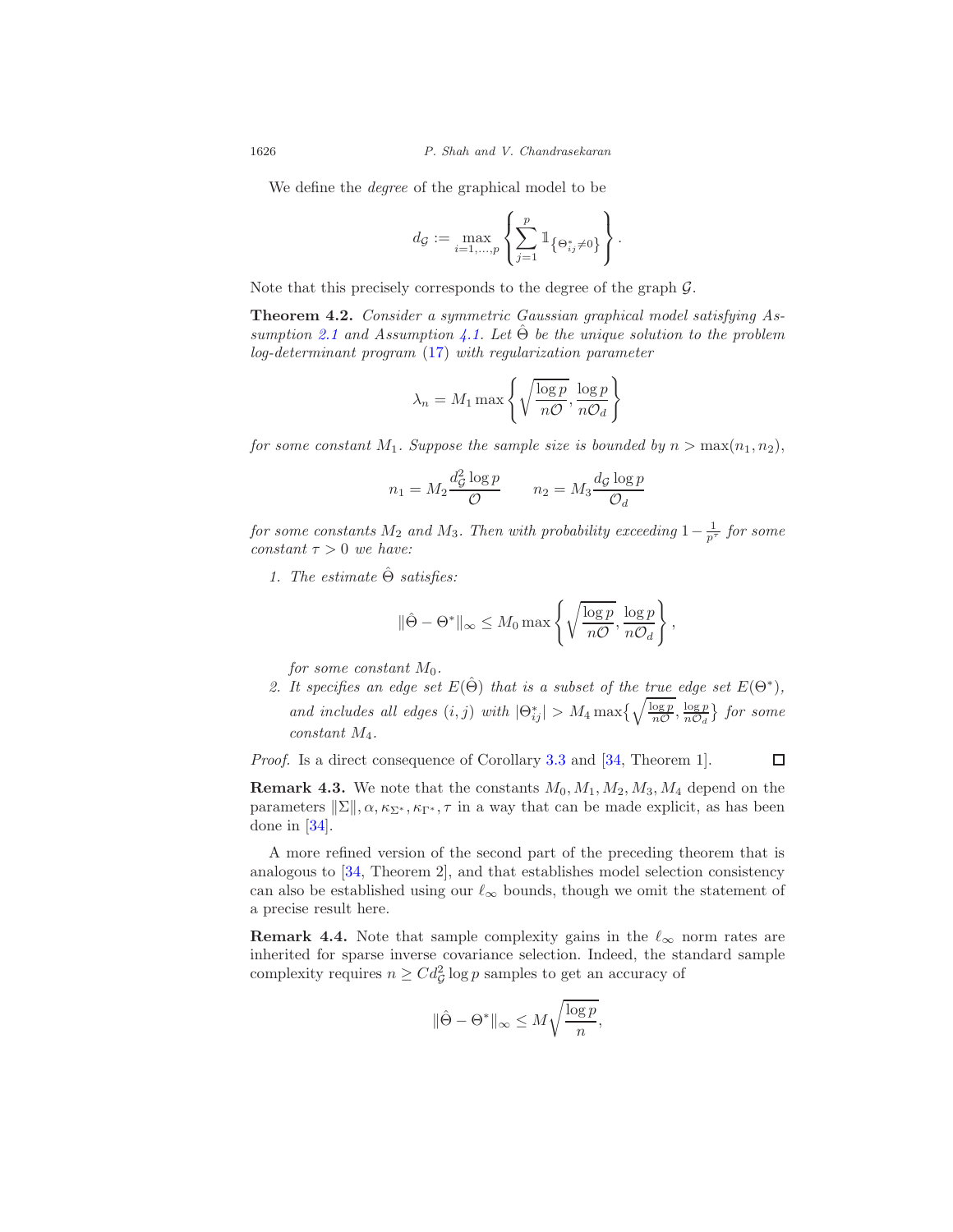we have significant gains for models with symmetry. For the cyclic group, we need  $n \geq C d_{\mathcal{G}}^2 \frac{\log p}{p}$  to obtain

$$
\|\hat{\Theta} - \Theta^*\|_{\infty} \le M \sqrt{\frac{\log p}{np}}.
$$

For the symmetric group also we need  $n \geq Cd_{\mathcal{G}}\frac{\log p}{p}$  to obtain

$$
\|\hat{\Theta} - \Theta^*\|_{\infty} \le M \sqrt{\frac{\log p}{np}}.
$$

## <span id="page-27-0"></span>4.2.1. Extension to latent variable graphical model selection

The results presented in [\[34\]](#page-40-1) have been extended in [\[13\]](#page-39-14) to deal with the setting in which one may not observe samples of all the relevant variables. In contrast to graphical model selection in which one seeks a sparse approximation to a concentration matrix, [\[13\]](#page-39-14) proposed a convex optimization method to approximate a concentration matrix as the sum of a sparse matrix and a low-rank matrix. The low-rank component captures the effect of marginalization over a few latent variables, and the sparse component specifies the conditional graphical model among the observed variables conditioned on the latent variables. The main result in [\[13\]](#page-39-14) is that consistent model selection in the latent-variable setting (i.e., decomposition into sparse and low-rank components with the components having the same support/rank as the true underlying components) via tractable convex optimization is possible under suitable identifiability conditions even when the number of latent variables and the number of samples of the observed variables are on the same order as the number of observed variables. The sample complexity in these consistency results can be improved by exploiting symmetry in the underlying model in a similar manner to our presentation above. To consider just one simple example, if the marginal covariance matrix of the observed variables is invariant with respect to the cyclic group, then consistent latentvariable model selection using the convex programming estimator of [\[13\]](#page-39-14) and by exploiting symmetry is possible (under suitable identifiability conditions) when the number of latent variables is on the same order as the number of observed variables, but with the number of samples of the observed variables growing only logarithmically in the number of observed variables. This improvement in the rates follows directly from our analysis in Section [3.](#page-17-1)

# <span id="page-27-1"></span>5. Computational aspects

In the preceding sections we have argued that knowledge of symmetry in a statistical model can lead to significant statistical gains in terms of sample complexity. To do so, one must exploit knowledge regarding symmetry judiciously by regularizing the model appropriately. We will now investigate the computational efficiency associated to symmetry regularization.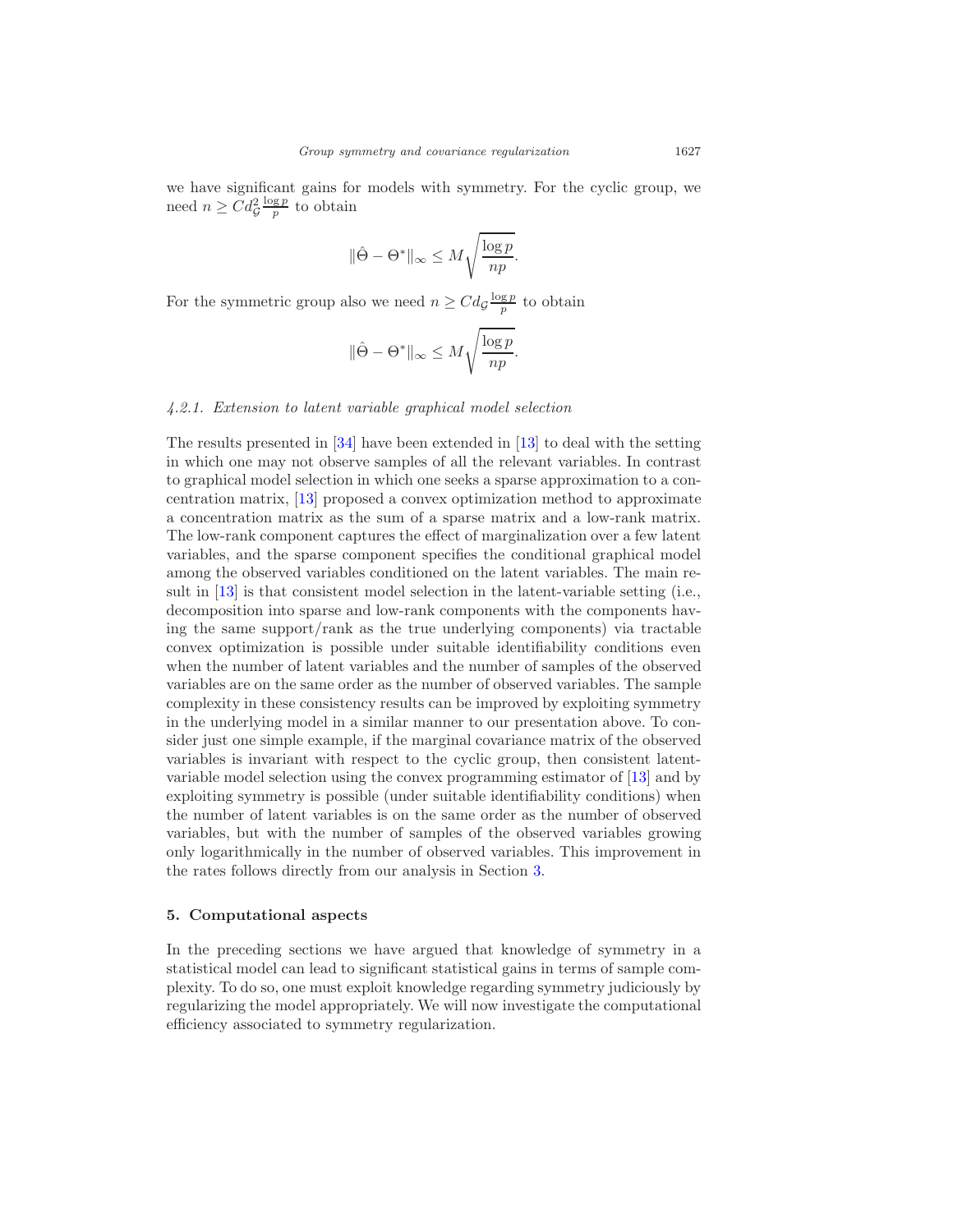## 5.1. Projection onto the fixed-point subspace

A fundamental computational step in exploiting symmetry in statistical models is to project the empirical covariance matrix  $\Sigma<sup>n</sup>$  onto the fixed point subspace  $\mathcal{W}_{\mathfrak{G}},$  i.e. computing

$$
\hat{\Sigma} = \mathcal{P}_{\mathfrak{G}}(\Sigma^n).
$$

As argued in Section [3,](#page-17-1) this estimator is a far more accurate estimator of the covariance as compared to the empirical covariance matrix. Moreover, in the selection of sparse covariance models with symmetry, our estimator is of the form:

$$
\Sigma_{\mathrm{est}}=\mathcal{T}_{t}\left(\mathcal{P}_{\mathfrak{G}}(\Sigma^{n})\right)
$$

where  $t$  is an appropriate threshold level as described in Section [4.1.](#page-21-1) In the selection of sparse graphical models as described in Section [4.2,](#page-23-0) one needs to solve problem [\(18\)](#page-24-1), which requires the computation of  $\hat{\Sigma} = \mathcal{P}_{\mathfrak{G}}(\Sigma^n)$ .

Conceptually the projection can be computed in numerous ways. If the group is of small order, it is possible to compute the projection using Lemma [2.2.](#page-12-0) If the group has a small number of generators (for example the cyclic group)  $\mathfrak{G}_{\text{gen}} \subseteq \mathfrak{G}$ , then the fixed point subspace can be expressed as

$$
\mathcal{W}_{\mathfrak{G}} = \{ M \mid \rho(g)M = M\rho(g) \; \forall g \in \mathfrak{G}_{\text{\rm{gen}}} \} \, ,
$$

and thus projections can be computed by solving the constrained least squares problem

$$
\mathcal{P}_{\mathfrak{G}}(\Sigma^n) = \underset{M \,:\, \rho(g)M = M\rho(g)}{\arg\min} \|M - \Sigma^n\|_F^2.
$$

One need only specify one matrix equality constraint corresponding to each generator of the group (the constraints corresponding to other group elements are implied by the generators), so that for groups such as abelian groups this assumes an especially simple form.

Lastly, if the diagonalizing matrix  $T$  corresponding to the irreducible representations from Lemma [2.1](#page-9-3) are available, the projections are especially easy to compute. To compute  $\mathcal{P}_{\mathcal{W}_{\mathfrak{G}}}(\Sigma^n)$  one can simply compute  $\Phi := T^*\Sigma^nT$ . One can truncate the off-diagonal blocks of  $\Omega$  and average with respect to the multiplicities as described by Remark  $2.1$  to obtain  $\Phi'$ . Finally, one obtains  $\mathcal{P}_{\mathcal{W}_{\mathfrak{G}}}(\Sigma^n) = T\Phi' T^*.$ 

# <span id="page-28-1"></span>5.2. Solution of the  $\ell_1$  regularized log det problem

Given a Gaussian graphical model which is symmetric with respect to the group  $\mathfrak{G}$ , we examined in Section [4.2](#page-23-0) how one can reliably recover the model by solving the optimization problem [\(17\)](#page-24-0) (or equivalently [\(18\)](#page-24-1)). This optimization problem is convex and expressible as a log det conic program. An interesting consequence of symmetry reduction techniques that are now well-understood in optimization [\[23,](#page-39-8) [39\]](#page-40-7) is that by exploiting the group invariance of the objective function

<span id="page-28-0"></span>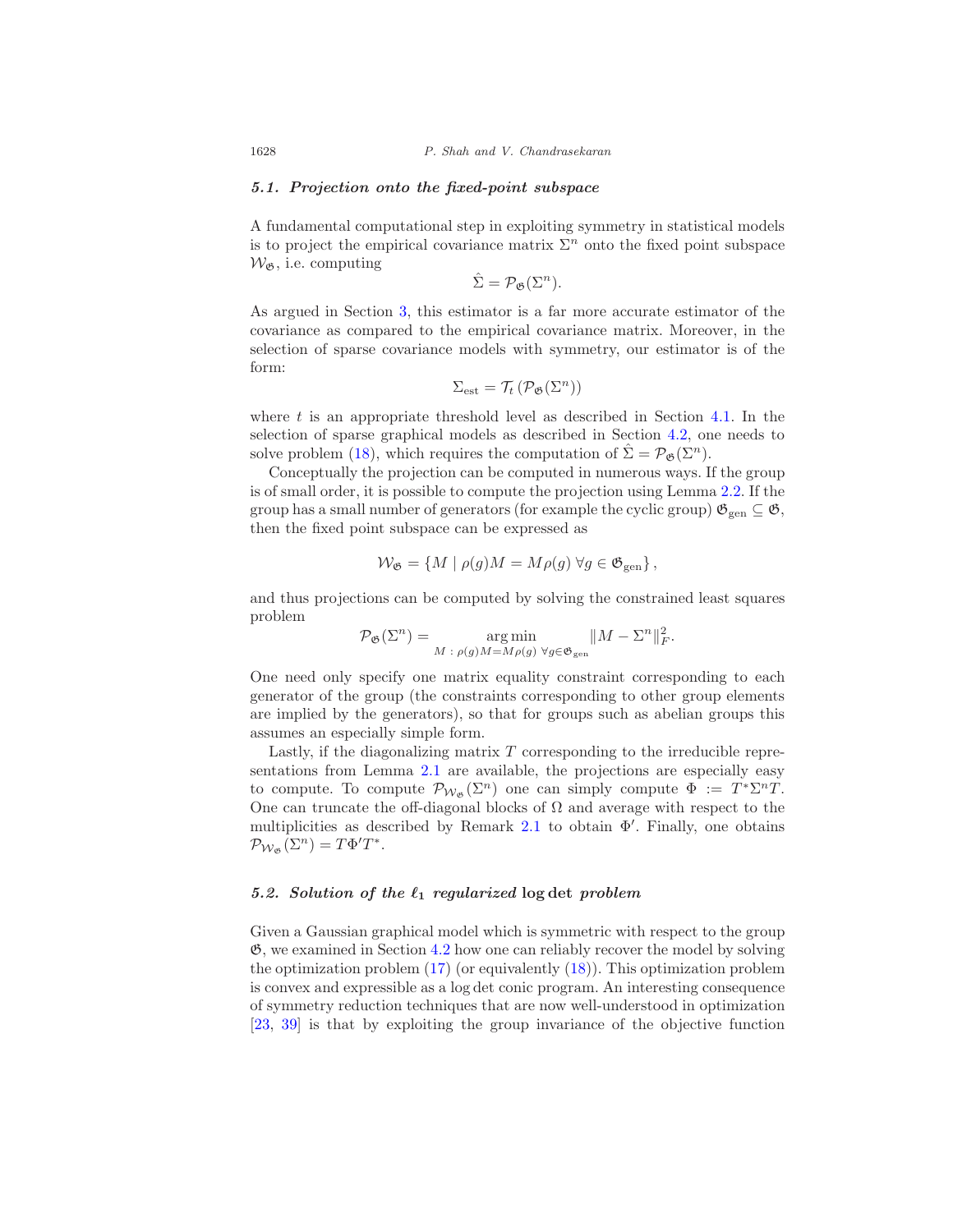and the constraint set one can reduce the size of [\(18\)](#page-24-1). Let  $\Gamma := T^* \Theta T$ , and  $S := T^* \hat{\Sigma} T$ . Then [\(18\)](#page-24-1) reduces to:

$$
\min_{\Gamma} \qquad \text{Tr}(S\Gamma) - \log \det(\Gamma) + \mu_n \|TTT^*\|_{1,\text{off}}
$$
\n
$$
\text{subject to:} \qquad \Gamma \succ 0.
$$

In the resulting conic program in the transformed domain, the optimization variable  $\Gamma$  is block diagonal, so that there is a reduction in the problem size. Furthermore, many iterative algorithms require linear algebraic operations (such as matrix inversion). These steps can be sped up for block diagonal matrices, and the complexity is governed by the size of the largest irreducible component as given by Schur's lemma.

In a high dimensional setup where the problem size  $p$  is large, it is often prohibitively expensive to implement an interior point method to solve the problem due to the computational burden of the Newton step [\[11](#page-38-11)]. Moreover, the above formulation is inefficient due to the introduction of additional variables  $S_{ii}$ . For these reasons, it is far more desirable to implement an accelerated first order method that uses the special structure of the objective function. One such method described by d'Aspremont et al. [\[14,](#page-39-15) pp. 4-5], provides an efficient iterative algorithm with low memory requirements. A careful examination of their algorithm reveals that the iterations are G-invariant, i.e. each iterate of the algorithm lies on the fixed-point subspace. Moreover, the computational bottlenecks in the implementation of the algorithm correspond to inversion and eigenvalue decompositions of matrices that belong to the fixed point subspace. Here again, the unitary transform  $T$  and the associated block-diagonal structure is particularly useful and will provide significant computational speedups.

## <span id="page-29-0"></span>6. Experimental results

In this section we report results obtained from a set of simulations that illustrate the efficacy of accounting for symmetry via the methods proposed in this paper.

In the first simulation experiment we generate a covariance matrix  $\Sigma$  of size  $p = 50$  that is circulant and hence invariant with respect to the cyclic group. The first row of the circulant matrix is randomly generated (and then modified to ensure the matrix is positive definite). Figure [3](#page-30-0) illustrates the rates of convergence that are observed in different matrix norms as the number of samples are increased. (For each sampling level, 20 trials are conducted and the average error is reported). It is apparent that the estimate formed by projection of  $\Sigma^n$ onto the fixed-point subspace far outperforms the estimate formed by  $\Sigma<sup>n</sup>$ .

In the next simulation, we generate a *sparse* circulant covariance matrix  $\Sigma$ of size  $p = 50$  (so that it is again invariant with respect to the cyclic group). The entries as well as the sparsity pattern of the first row of the circulant matrix are random. The sparsity pattern is such that twenty percent of the matrix has non-zero entries. Figure [4](#page-30-1) compares the performance obtained by different means of regularization. The first is symmetry-oblivious and uses the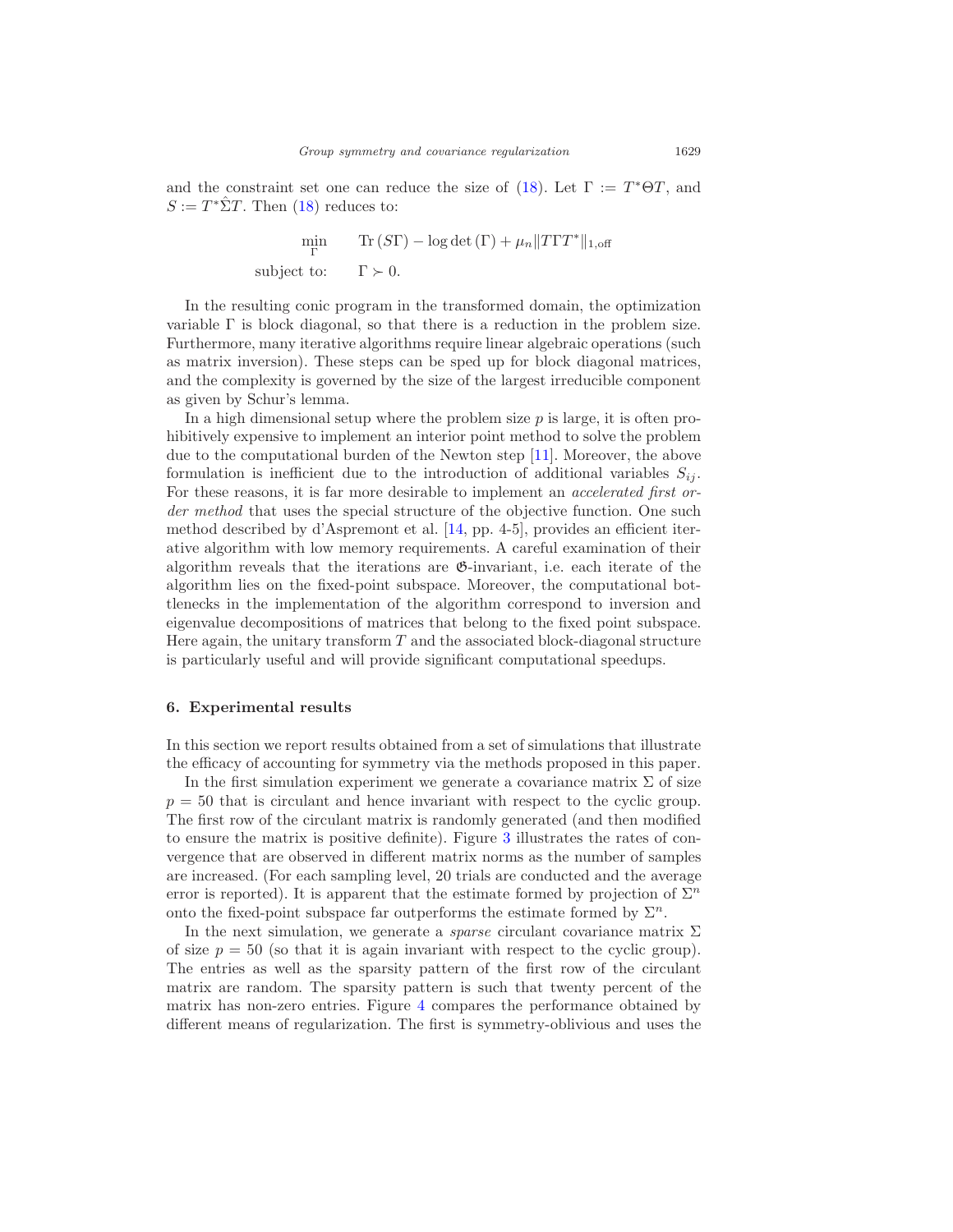

<span id="page-30-0"></span>Fig 3*. A comparison of the rates of convergence for a covariance matrix that is invariant with respect to the cyclic group. The* G*-empirical covariance matrix is a better estimate as compared to the empirical covariance matrix.*



<span id="page-30-1"></span>Fig 4*. A comparison of the rates of convergence for a sparse covariance matrix that is invariant with respect to the cyclic group. Projection followed by thesholding provides a better estimate.*

methodology proposed by Bickel and Levina [\[8\]](#page-38-1), that thresholds the matrix at an appropriate level (that is proportional to  $\sqrt{\frac{\log p}{n}}$ ). The second methodology is symmetry aware, and projects the empirical covariance matrix to the fixedpoint subspace, followed by thresholding (proportional to  $\sqrt{\frac{\log p}{pn}}$  as proposed in Section [4.1\)](#page-21-1). We compare the empirically observed error in different norms.

In the last experiment, we consider the problem of recovering a sparse inverse covariance matrix (i.e. a graphical model) of size  $p = 50$ . The graph corresponding to the graphical model is a cycle. The entries  $\Theta_{ii}^* = 1$  for all *i*. The edge weights of the cycle are all set to  $\Theta_{ij}^* = -0.25$ , the remaining entries of  $\Theta^*$  are zero. We perform an experiment pertaining to model selection consistency, i.e. recovering the structure of the graph from a small number of measurements. We compare two methodologies. The first is symmetry-oblivious, and uses the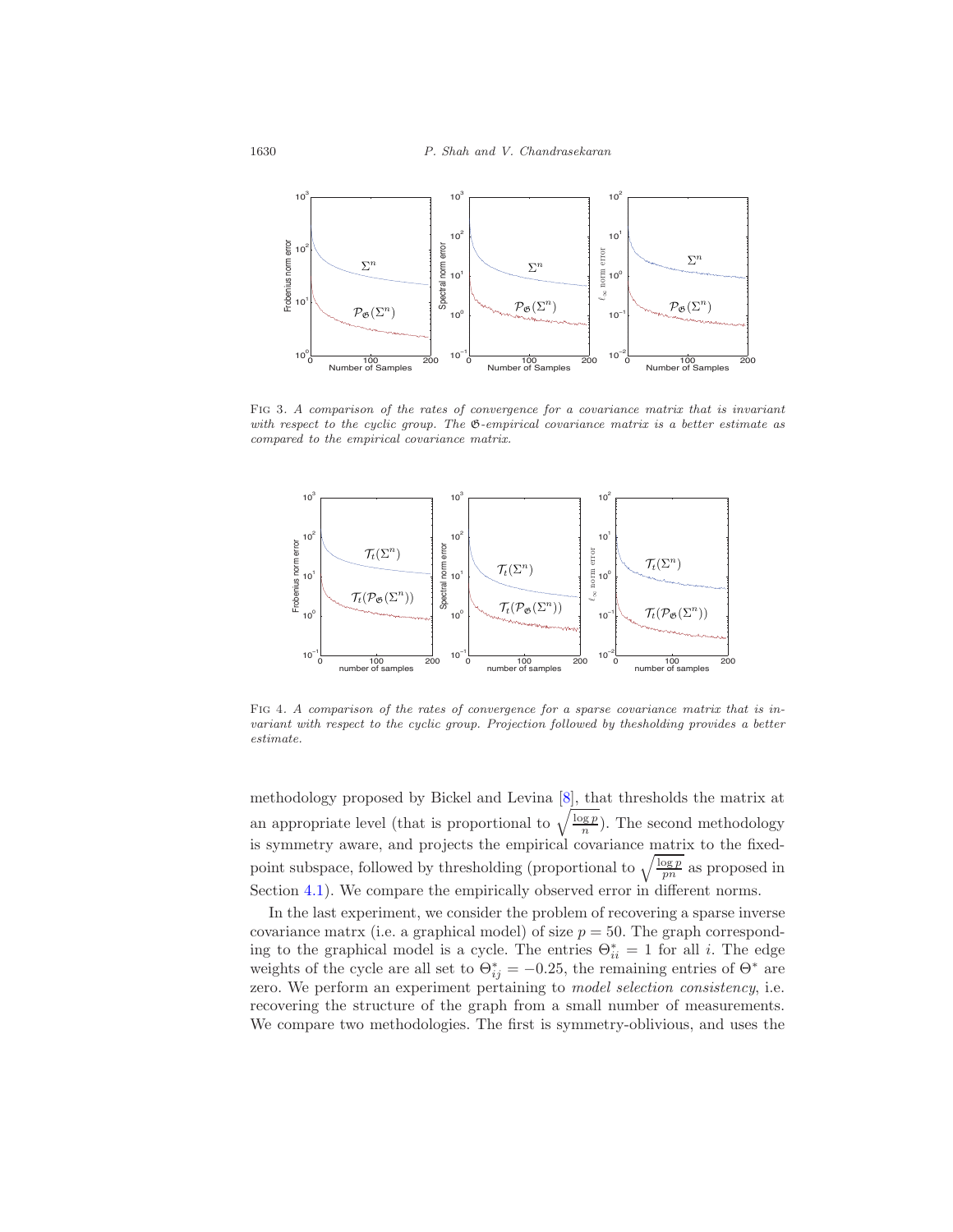

<span id="page-31-1"></span>FIG 5*. A comparison of the model selection consistency obtained by*  $\mathcal{P}_{\mathfrak{G}}(\Sigma^n)$  *based log det formulation versus a*  $\Sigma^n$  *based* log det *formulation.* 

 $\ell_1$  regularized log det formulation proposed in [\[34\]](#page-40-1) using only the empirical covariance matrix  $\Sigma^n$  in the objective function. The second uses the formulation [\(18\)](#page-24-1) proposed in Section [4.2,](#page-23-0) i.e. we first project  $\Sigma<sup>n</sup>$  onto the fixed-point subspace corresponding to the cyclic group, and then solve the  $\ell_1$  regularized log det problem. The empirically observed probabilities of correct model selection using these two methods are shown in Fig. [5.](#page-31-1) This plot is generated by varing the number of samples from  $n = 5$  to  $n = 1505$  at increments of 100 samples. For each sample level, we perfom 50 experiments and report the average probability of success. The regularization parameter for the symmetry oblivious method is chosen proportional to  $\sqrt{\frac{\log p}{n}}$ , as proposed in [\[34\]](#page-40-1), and for the symmetry aware method it is chosen to be proportional to  $\sqrt{\frac{\log p}{np}}$ , as proposed in Section [4.2.](#page-23-0) Both the symmetry oblivious, as well as the symmetry aware formulations required the solution of  $\ell_1$  regularized log det problems. These were solved using the solver COVSEL [\[14](#page-39-15)].

As seen in these experiments, for models containting symmetry the symmetry aware methodology proposed in this paper significantly outperforms symmetry oblivious methods.

# <span id="page-31-0"></span>7. Conclusion

In this paper we have examined Gaussian models with symmetries in the highdimensional regime. We have suggested a natural means of estimating a Ginvariant model from a small number of samples. The key idea is the formation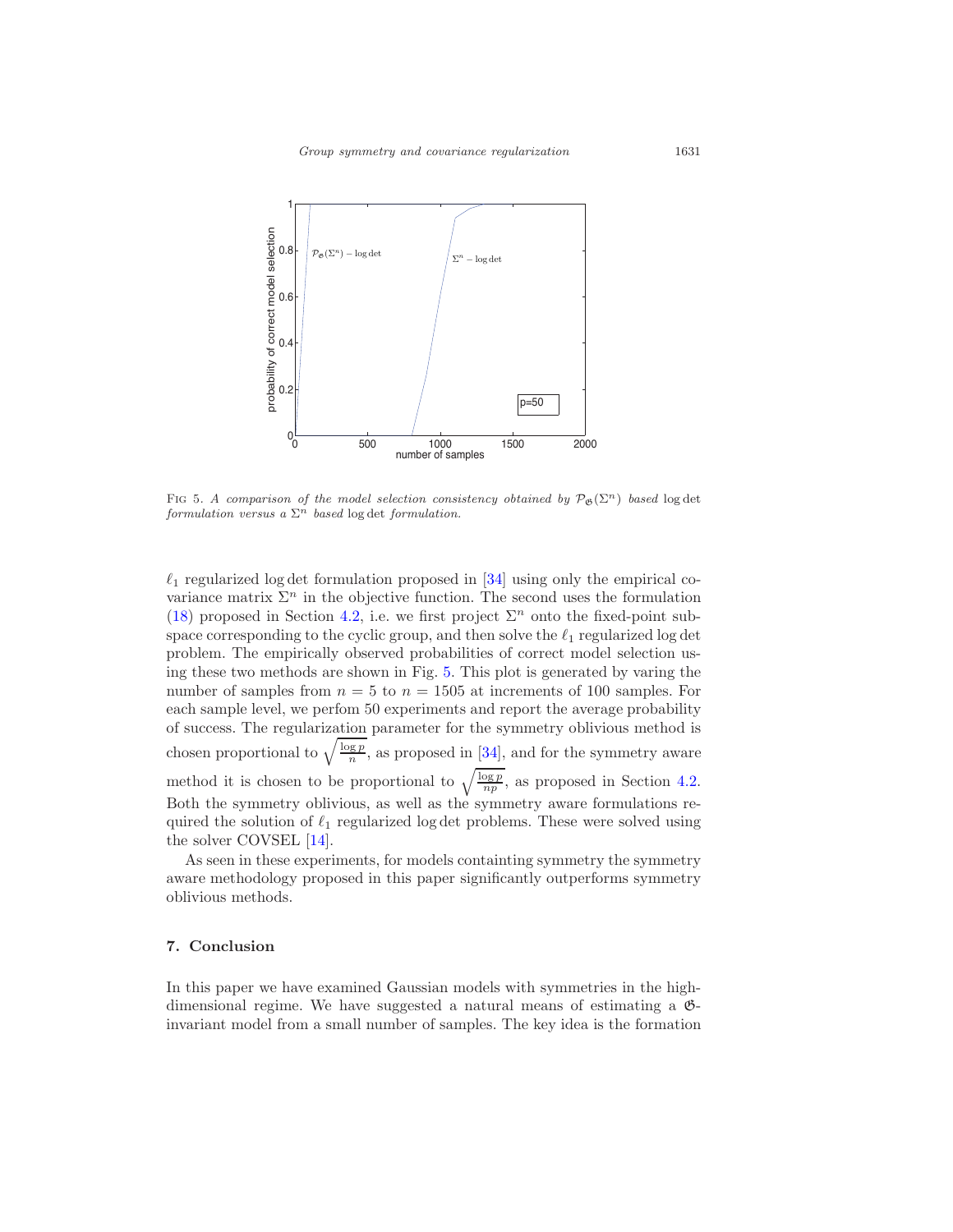of the projection of the empirical covariance matrix onto the fixed point subspace, which enjoys good statistical properties. As one of the main results of this paper, we have made precise the statistical gains enjoyed by this estimate by establishing explicit sample complexity bounds for the Frobenius, spectral, and  $\ell_{\infty}$  norms. These sample complexity bounds depend naturally on certain group theoretic parameters that characterize the extent to which the group theoretic structure allows sample reuse. We have further used our sample complexity bounds to analyze sparse covariance models, and sparse graphical models that enjoy symmetry. Finally we provide experimental evidence that verifies our results via computer simulations.

#### <span id="page-32-0"></span>Acknowledgement

The authors would like to thank Pablo Parrilo, Benjamin Recht, Alan Willsky, and Stephen Wright for helpful discussions.

# <span id="page-32-1"></span>Appendix A:  $\ell_{\infty}$  rates

Before we present the formal proof, we remind the reader of some basic machinery related to pre-Gaussian random variables.

**Definition A.1.** A random variable  $Y \in \mathbb{R}$  is called pre-Gaussian [\[12](#page-39-16)] with parameters  $\tau$ ,  $\Lambda$  if

$$
\mathbb{E}\exp(\lambda Y) \le \exp\left(\frac{1}{2}\tau^2\lambda^2\right),\,
$$

for all  $\lambda \in (-\Lambda, \Lambda)$ .

A useful fact about the pre-Gaussian variables (see [\[12,](#page-39-16) Chapter 1]) is that if Y is pre-Gaussian with parameters  $\tau$ ,  $\Lambda$ , the random variable cY is pre-Gaussian with parameters  $|c|\tau, \frac{\Lambda}{|c|}$ . The following lemma characterizes the tail behavior of pre-Gaussian random variables.

<span id="page-32-3"></span>**Lemma A.1.** Suppose Y is a pre-Gaussian random variable with parameters τ,Λ. Then

$$
\mathbb{P}(|Y| > t) \le \begin{cases} 2\exp\left(-\frac{t^2}{2\tau^2}\right) & \text{if } 0 < t < \Lambda\tau^2\\ 2\exp\left(-\frac{\Lambda t}{2}\right) & \text{if } \Lambda\tau^2 < t. \end{cases}
$$

Proof. See [\[12](#page-39-16), Chapter 1].

The canonical examples of pre-Gaussian random variables are  $\chi^2$  distributed random variables. Indeed, let  $D \in \mathbb{R}^{p \times p}$  be a diagonal positive definite matrix and let  $X \sim \mathcal{N}(0, D)$  be a R<sup>p</sup>-valued Gaussian random variable. Then the random variable  $X^T X - \text{Tr}(D)$  is pre-Gaussian (see [\[12](#page-39-16), Lemma 5.1, Example 3.1]) with parameters

<span id="page-32-2"></span>
$$
\tau^2 = \text{Tr}(D) \qquad \Lambda = \frac{1}{2 \max_i D_{ii}}.\tag{21}
$$

 $\Box$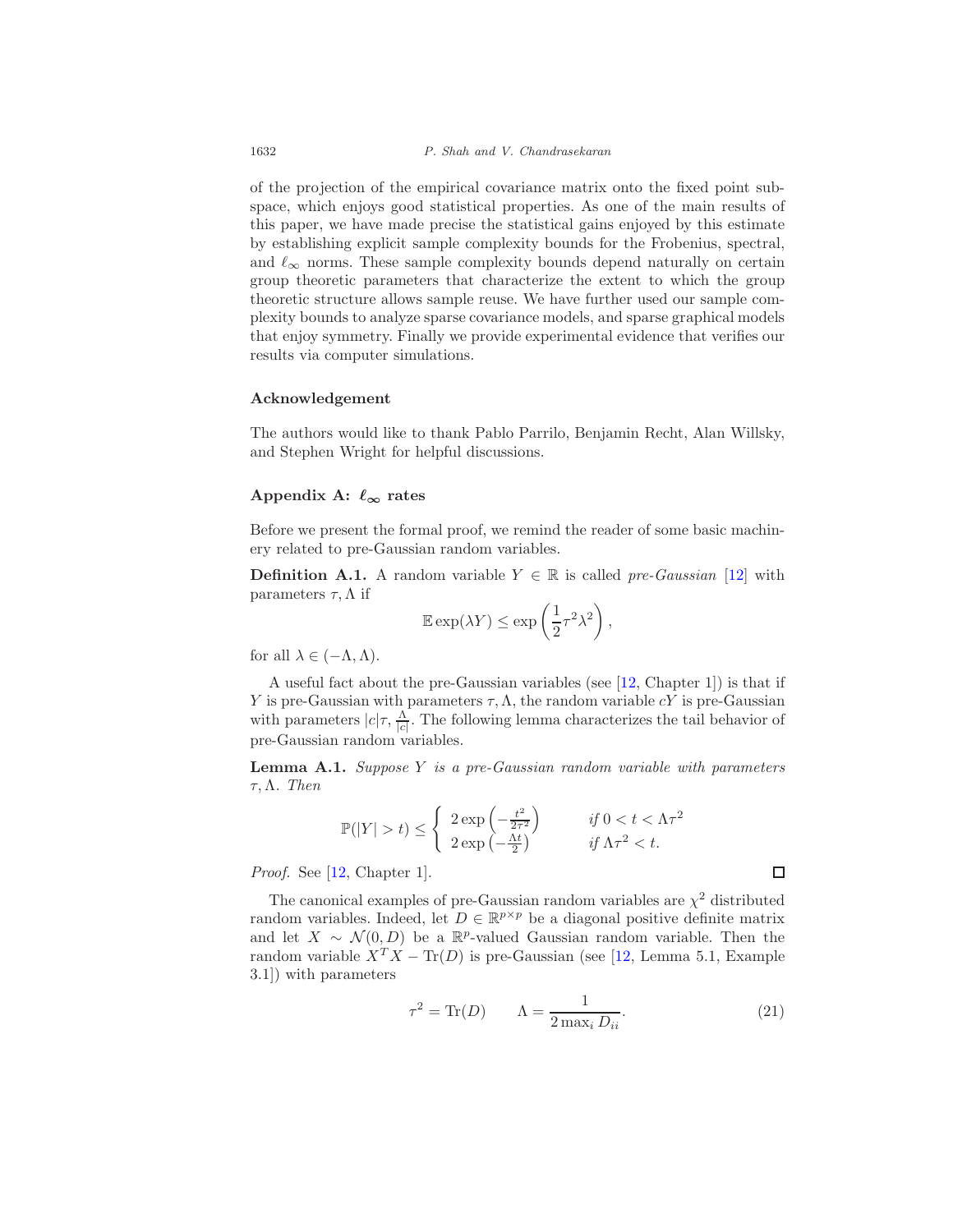<span id="page-33-0"></span>**Lemma A.2.** Let  $Y \in \mathbb{R}^n \sim \mathcal{N}(0, \Sigma)$ . Let  $Q = Q^T \succ 0$  and let  $\lambda_{\max}(\cdot)$  denote the maximum eigenvalue. Then

$$
\mathbb{E} \exp \left( \lambda (Y^T Q Y - \text{Tr}(Q \Sigma)) \right) \le \exp \left( \frac{1}{2} \lambda^2 \text{Tr}(Q \Sigma) \right) \ \forall \lambda \in [-\Lambda, \Lambda],
$$

where  $\Lambda = \frac{1}{2\lambda_{\text{max}}((\Sigma^{\frac{1}{2}})^T Q \Sigma^{\frac{1}{2}})}$ .

*Proof.* For  $Y \sim \mathcal{N}(0, \Sigma)$  let us define  $X = Q^{\frac{1}{2}}Y$ . Then  $X \sim \mathcal{N}(0, Q^{\frac{1}{2}}\Sigma Q^{\frac{1}{2}})$  and  $Y^T Q Y - \text{Tr}(Q \Sigma) = X^T X - \text{Tr}(Q \Sigma)$ . Consider  $R = U^T X$  where U is unitary and has the property that  $U^T Q^{\frac{1}{2}} \Sigma Q^{\frac{1}{2}} U = D$  and D is diagonal. Applying [\(21\)](#page-32-2) to  $R^T R - \text{Tr}(Q\Sigma) = Y^T Q Y - \text{Tr}(Q\Sigma)$ , and using the fact that  $\text{Tr}(Q^{\frac{1}{2}} \Sigma Q^{\frac{1}{2}}) =$ Tr( $Q\Sigma$ ), and  $\lambda_{\text{max}}(Q^{\frac{1}{2}}\Sigma Q^{\frac{1}{2}}) = \lambda_{\text{max}}(\Sigma^{\frac{1}{2}}Q\Sigma^{\frac{1}{2}})$ , we have the desired result.

In the subsequent analysis, it will be more convenient to deal with normalized random variables, which we define as:

$$
\bar{X}_{g(i)}^{(k)} := \frac{X_{g(i)}^{(k)}}{\sqrt{\Sigma_{ii}}}.
$$

Note that  $\mathbb{E}(\bar{X}_{a(i)}^{(k)})$  $\binom{(k)}{g(i)}^2 = 1$ . We also define:

$$
\rho_{ij} := \frac{\Sigma_{ij}}{\sqrt{\Sigma_{ii}\Sigma_{jj}}},
$$

and note that by symmetry of the covariance matrix  $\Sigma_{ii} = \Sigma_{g(i),g(i)}$  and hence  $\rho_{ij} = \rho_{g(i),g(i)}$ . Define

$$
Y_{ij}^{(k)} = \sum_{(g(i),g(j)) \in \mathcal{O}(i,j)} \bar{X}_{g(i)}^{(k)} \bar{X}_{g(j)}^{(k)}.
$$
 (22)

We observe that

<span id="page-33-1"></span>
$$
Y_{ij}^{(k)} - |\mathcal{O}(i,j)|\rho_{ij} = \frac{1}{4} \left( U_{ij}^{(k)} - V_{ij}^{(k)} \right) \text{ where,}
$$
  
\n
$$
U_{ij}^{(k)} = \sum_{(g(i),g(j)) \in \mathcal{O}(i,j)} (\bar{X}_{g(i)}^{(k)} + \bar{X}_{g(j)}^{(k)})^2 - 2|\mathcal{O}(i,j)|(1 + \rho_{ij})
$$
  
\n
$$
V_{ij}^{(k)} = \sum_{(g(i),g(j)) \in \mathcal{O}(i,j)} (\bar{X}_{g(i)}^{(k)} - \bar{X}_{g(j)}^{(k)})^2 - 2|\mathcal{O}(i,j)|(1 - \rho_{ij}).
$$
\n(23)

For the covariance matrix of the normalized random variables occuring in the orbit of  $(i, j)$  define  $\sigma_{ij} = ||\Sigma_{\mathcal{V}(i,j)}||$ , the spectral norm restricted to the variables occuring in the orbit. Note that  $\sigma_{ij} \leq ||\Sigma||$  and is hence bounded by a constant. Also recall that  $d_{ij}$  is the degree of the orbit  $\mathcal{O}(i, j)$ .

<span id="page-33-2"></span>Lemma A.3. The following inequalities hold:

$$
\mathbb{E} \exp(\lambda U_{ij}^{(k)}) \le \exp\left(|\mathcal{O}(i,j)|\lambda^2(1+\rho_{ij})\right) \text{ for all } \lambda \in \left[-\frac{1}{4d_{ij}\sigma_{ij}}, \frac{1}{4d_{ij}\sigma_{ij}}\right] \\
\mathbb{E} \exp(\lambda V_{ij}^{(k)}) \le \exp\left(|\mathcal{O}(i,j)|\lambda^2(1-\rho_{ij})\right) \text{ for all } \lambda \in \left[-\frac{1}{4d_{ij}\sigma_{ij}}, \frac{1}{4d_{ij}\sigma_{ij}}\right].
$$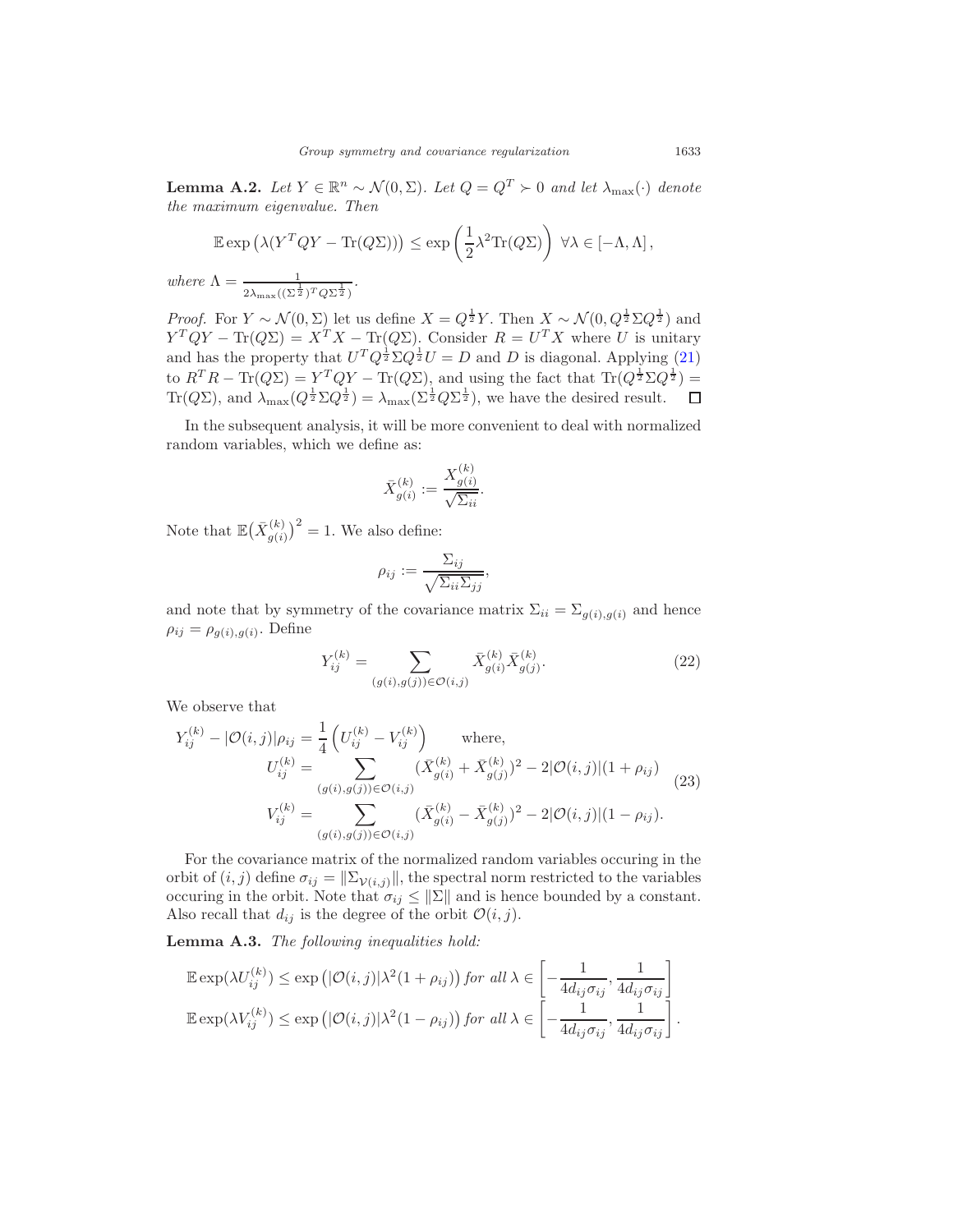*Proof.* Fix a particular sample k, a pair  $(i, j)$ , and consider the corresponding  $\mathcal{O}(i,j)$  and  $\mathcal{V}(i,j)$ . Let  $Z \in \mathbb{R}^{|\mathcal{V}(i,j)|}$  be the vector of all the distinct nodes that occur on the edge orbit  $\mathcal{O}(i, j)$ . Let  $W^+$  be the vector of all the terms  $X_{g(i)}^{(k)}+X_{g(j)}^{(k)}$  $g_{(j)}^{(k)}$ , and  $W^-$  be the vector of all the terms  $X_{g(i)}^{(k)} - X_{g(j)}^{(k)}$  $g(j)$ . Then there are matrices  $A^+$  and  $A^-$  (node-edge incidence matrices) such that

$$
W^+ = A^+ Z \qquad W^- = A^- Z.
$$

Note that  $U_{ij}^{(k)} = (W^+)^T W^+ - 2|\mathcal{O}(i,j)|(1+\rho_{ij})$  and  $V_{ij}^{(k)} = (W^-)^T W^- - 1$  $2|\mathcal{O}(i,j)|(1-\rho_{ij})$ . Let  $\Sigma_Z$  be the submatrix of the covariance matrix associated to Z. Then we note that we can write

$$
(W^+)^T W^+ = Z^T (A^+)^T A^+ Z
$$

where  $Z \in \mathbb{R}^{|\mathcal{V}(i,j)|} \sim \mathcal{N}(0, \Sigma_Z)$ . Note that by definition of  $A^+$  and  $Z$ ,  $\text{Tr}((A^+)^T \times$  $A^+\Sigma_Z$ ) = 2 $\mathcal{O}(i,j)(1+\rho_{ij})$  (similar equality holds for  $A^-$ ). To be able to invoke Lemma [A.2](#page-33-0) we need to bound two quantities:

$$
\lambda_{\max}\left( (\Sigma_Z^{\frac{1}{2}})^T (A^+)^T A^+ \Sigma_Z^{\frac{1}{2}} \right) \text{ and } \lambda_{\max}\left( (\Sigma_Z^{\frac{1}{2}})^T (A^-)^T A^- \Sigma_Z^{\frac{1}{2}} \right).
$$

Note that

$$
\lambda_{\max}\left( (\Sigma_Z^{\frac{1}{2}})^T (A^+)^T A^+ \Sigma_Z^{\frac{1}{2}} \right) \le || (A^+)^T A^+ || ||\Sigma_Z||
$$
  

$$
\le \sigma_{ij} || (A^+)^T A^+ ||.
$$

By the definition of  $A^+$ , we have

$$
|| (A^+)^T A^+ || = \max_{x \neq 0} \frac{\sum_{(g(i), g(j)) \in \mathcal{O}(i,j)} (x(i) + x(j))^2}{\sum_{k \in \mathcal{V}(i,j)} x_k^2}
$$
  

$$
\leq \max_{x \neq 0} \frac{2 \sum_{(g(i), g(j)) \in \mathcal{O}(i,j)} (x(i)^2 + x(j)^2)}{\sum_{k \in \mathcal{V}(i,j)} x_k^2}
$$
  

$$
\leq \max_{x \neq 0} \frac{2d_{ij} \sum_{k \in \mathcal{V}(i,j)} x_k^2}{\sum_{k \in \mathcal{V}(i,j)} x_k^2}
$$
  

$$
\leq 2d_{ij}.
$$

Hence  $\lambda_{\max}((\Sigma_Z^{\frac{1}{2}})^T (A^+)^T A^+ \Sigma_Z^{\frac{1}{2}}) \leq 2d_{ij}\sigma_{ij}$ . (Similar inequalities hold for  $A^-$ ). Now using Lemma [A.2,](#page-33-0) the result follows.

**Lemma A.4.** 
$$
\frac{\hat{\Sigma}_{\mathcal{R},ij}^{(k)}}{\sqrt{\Sigma_{ii}\Sigma_{jj}}} = \frac{1}{|\mathcal{O}(i,j)|} Y_{ij}^{(k)}.
$$

Proof.

$$
\hat{\Sigma}_{\mathcal{R},ij} = \frac{1}{|\mathfrak{G}|} \sum_{g \in \mathfrak{G}} X_{g(i)} X_{g(j)} \n= \frac{1}{|\mathfrak{G}|} \sum_{(g(i),g(j)) \in \mathcal{O}(i,j)} n_{ij} X_{g(i)} X_{g(j)},
$$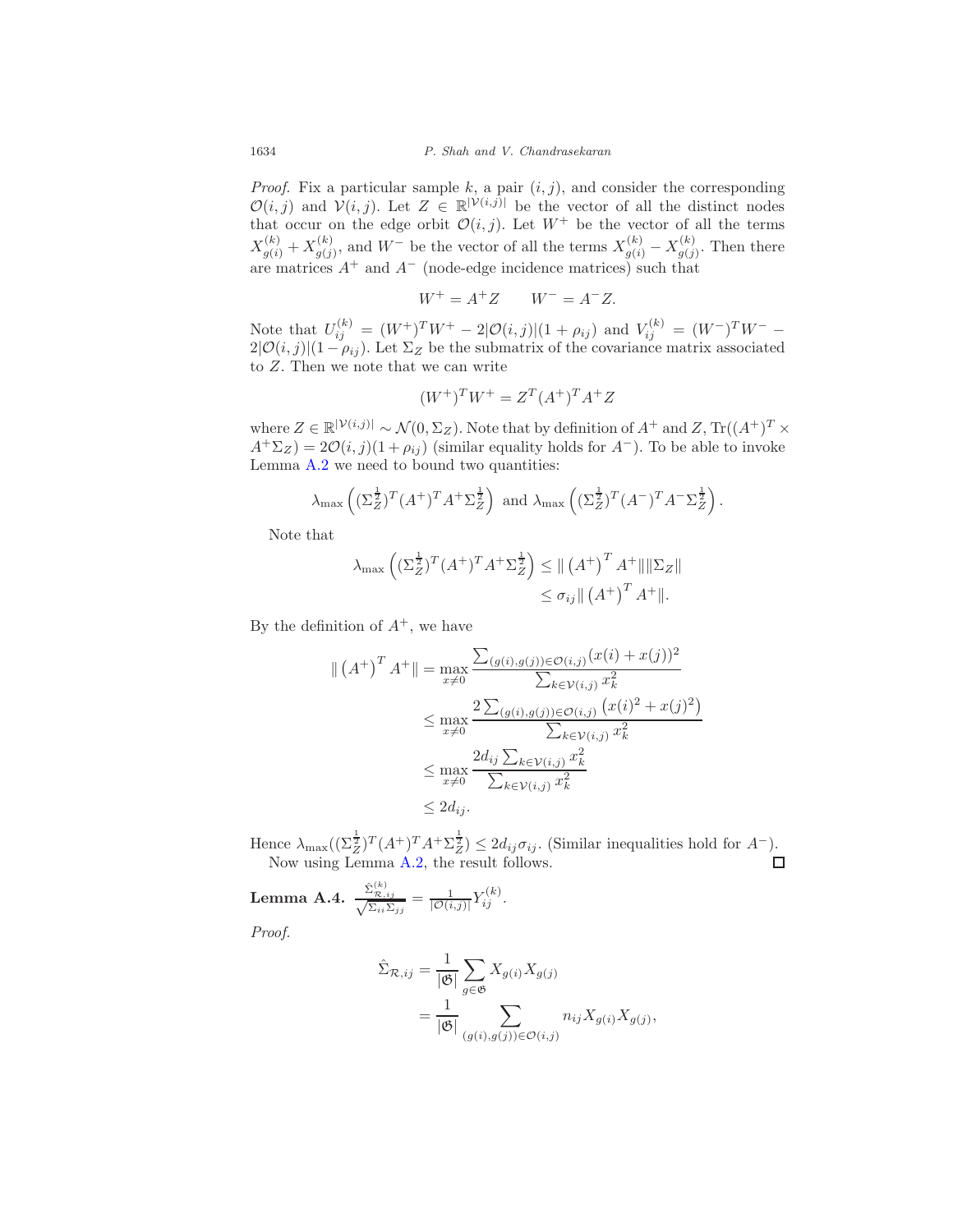where  $n_{ij}$  is the number of times edge  $(i, j)$  (and hence all other edges in the orbit) are repeated in the Reynolds average. Now note that the size of the orbit divides the size of the group, and in fact  $\frac{|\mathfrak{G}|}{|O(i,j)|} = n_{ij}$  (in fact both these are equal to the cardinality of the stabilizer of the edge  $(i, j)$ ). Dividing throughout by  $\sqrt{\sum_{ii}\sum_{jj}}$ , we get the desired result.  $\Box$ 

Let

$$
U_{ij} = \frac{1}{4n|\mathcal{O}(i,j)|} \sum_{k=1}^{n} U_{ij}^{(k)} \qquad V_{ij} = \frac{1}{4n|\mathcal{O}(i,j)|} \sum_{k=1}^{n} V_{ij}^{(k)} \qquad Y_{ij} = \frac{1}{4n|\mathcal{O}(i,j)|} \sum_{k=1}^{n} Y_{ij}^{(k)}.
$$
\n(24)

<span id="page-35-1"></span>Lemma A.5.

$$
\mathbb{P}\left(|\hat{\Sigma}_{ij} - \Sigma_{ij}| > \sqrt{\Sigma_{ii}\Sigma_{jj}}t\right) \leq \mathbb{P}\left(|U_{ij}| > \frac{t}{2}\right) + \mathbb{P}\left(|V_{ij}| > \frac{t}{2}\right).
$$

Proof. We have

$$
\frac{\hat{\Sigma}_{ij} - \Sigma_{ij}}{\sqrt{\Sigma_{ii}\Sigma_{jj}}} = \frac{1}{n|\mathcal{O}(i,j)|} \sum_{k=1}^{n} Y_{ij}^{(k)} - \rho_{ij}
$$
\n
$$
= \frac{1}{n} \sum_{k=1}^{n} \frac{1}{|\mathcal{O}(i,j)|} \left( Y_{ij}^{(k)} - |\mathcal{O}(i,j)| \rho_{ij} \right)
$$
\n
$$
= \frac{1}{n} \sum_{k=1}^{n} \frac{1}{4|\mathcal{O}(i,j)|} \left( U_{ij}^{(k)} - V_{ij}^{(k)} \right) \qquad \text{(using (23))}
$$
\n
$$
= U_{ij} - V_{ij} \qquad \text{(by (24))}.
$$

Now

$$
\left\{ |\hat{\Sigma}_{ij} - \Sigma_{ij}| > \sqrt{\Sigma_{ii} \Sigma_{jj}} t \right\} = \left\{ |U_{ij} - V_{ij}| > t \right\} \subseteq \left\{ |U_{ij}| > \frac{t}{2} \right\} \cup \left\{ |V_{ij}| > \frac{t}{2} \right\},\
$$
from which the conclusion follows.

from which the conclusion follows.

*Proof of Theorem [3.3.](#page-20-0)* Note that  $\mathbb{P}(|U_{ij}| > \frac{t}{2}) \leq 2\mathbb{P}(U_{ij} > \frac{t}{2})$ . Now  $U_{ij} =$  $\frac{1}{4n|\mathcal{O}(i,j)|}\sum_{k=1}^n U_{ij}^{(k)}$ , so that

$$
\mathbb{E}\exp(\lambda U_{ij}) = \mathbb{E}\exp\left(\frac{1}{4n|\mathcal{O}(i,j)|}\sum_{k=1}^n U_{ij}^{(k)}\right).
$$

From Lemma [A.3,](#page-33-2)

$$
\mathbb{E} \exp(\lambda U_{ij}^{(k)}) \le \exp\left(|\mathcal{O}(i,j)|\lambda^2(1+\rho_{ij})\right) \text{ for all } \lambda \in \left[-\frac{1}{4d_{ij}\sigma_{ij}}, \frac{1}{4d_{ij}\sigma_{ij}}\right].
$$

By rescaling, we have

$$
\mathbb{E} \exp\left(\frac{1}{4n|\mathcal{O}(i,j)|}\lambda U_{ij}^{(k)}\right) \le \exp\left(\frac{(1+\rho_{ij})}{16|\mathcal{O}(i,j)|n^2}\lambda^2\right) \text{ for all } \lambda \in \left[-\frac{n|\mathcal{O}(i,j)|}{d_{ij}\sigma_{ij}}, \frac{n|\mathcal{O}(i,j)|}{d_{ij}\sigma_{ij}}\right]
$$

<span id="page-35-0"></span>

.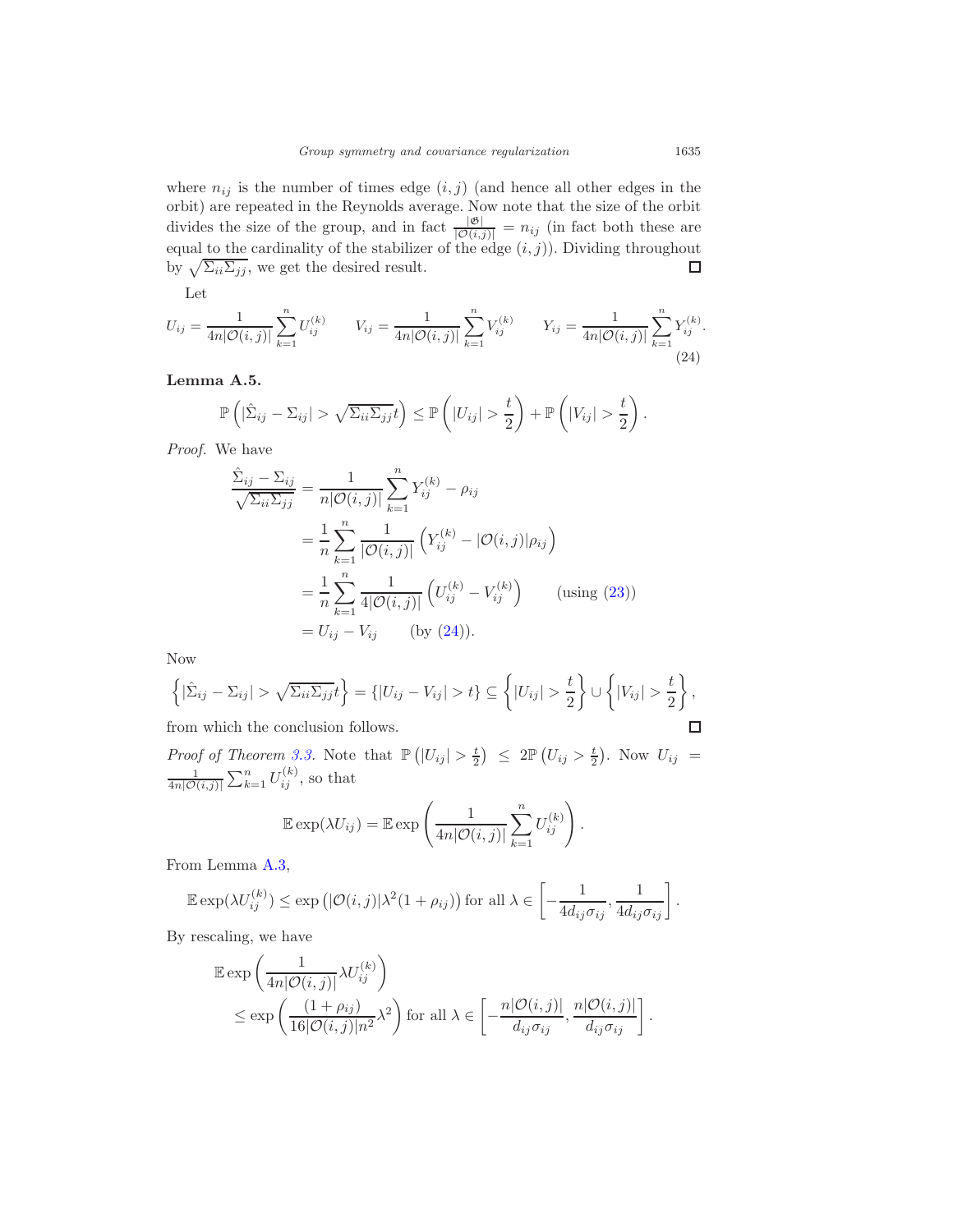Since the random variables  $U_{ij}^{(k)}$  are independent and identically distributed (they correspond to different samples) for  $k = 1, \ldots, n$ , we have that

$$
\mathbb{E}\exp\left(\lambda U_{ij}\right) \leq \exp\left(\frac{(1+\rho_{ij})}{16|\mathcal{O}(i,j)|n}\lambda^2\right) \text{ for all } \lambda \in \left[-\frac{n|\mathcal{O}(i,j)|}{d_{ij}\sigma_{ij}}, \frac{n|\mathcal{O}(i,j)|}{d_{ij}\sigma_{ij}}\right].
$$

Thus  $U_{ij}$  is pre-Gaussian with parameters  $\tau^2 = \frac{(1+\rho_{ij})}{16|\mathcal{O}(i,j)|}$  $\frac{(1+\rho_{ij})}{16|\mathcal{O}(i,j)|n}$  and  $\Lambda = \frac{n|\mathcal{O}(i,j)|}{d_{ij}\sigma_{ij}}$ . From Lemma [A.1](#page-32-3) we have

$$
\mathbb{P}\left(|U_{ij}| > \frac{t}{2}\right) \leq \begin{cases} 2\exp\left(-\frac{2t^2n|\mathcal{O}(i,j)|}{1+\rho_{ij}}\right), \text{ for } 0 \leq t \leq \frac{1+\rho_{ij}}{16d_{ij}\sigma_{ij}}\\ 2\exp\left(-\frac{n|\mathcal{O}(i,j)|t}{2d_{ij}\sigma_{ij}}\right), \text{ for } t > \frac{1+\rho_{ij}}{16d_{ij}\sigma_{ij}}.\end{cases}
$$

Another way of rewriting the above is:

$$
\mathbb{P}\left(|U_{ij}| > \frac{t}{2}\right) \le \max\left\{2\exp\left(-\frac{2t^2n|\mathcal{O}(i,j)|}{1+\rho_{ij}}\right), 2\exp\left(-\frac{n|\mathcal{O}(i,j)|t}{2d_{ij}\sigma_{ij}}\right)\right\}.
$$

By a similar argument,

$$
\mathbb{P}\left(|V_{ij}| > \frac{t}{2}\right) \leq \max\left\{2\exp\left(-\frac{2t^2n|\mathcal{O}(i,j)|}{1-\rho_{ij}}\right), 2\exp\left(-\frac{n|\mathcal{O}(i,j)|t}{2d_{ij}\sigma_{ij}}\right)\right\}.
$$

Let  $C_1 = \min_{i,j} {\{\frac{2}{1+\rho_{ij}}, \frac{2}{1-\rho_{ij}}\}}$ , and  $C_2 = \min_{i,j} {\{\frac{2}{\sigma_{ij}}, \frac{2}{\sigma_{ij}}\}}$ . (Note that all these quantities are constants since the spectral norm  $\|\Sigma\|$  is bounded by a constant by assumption). Using Lemma [A.5,](#page-35-1) we get the following.

$$
\mathbb{P}\left(|\hat{\Sigma}_{ij} - \Sigma_{ij}| > \sqrt{\Sigma_{ii}\Sigma_{jj}}t\right) \le \max\left\{\exp\left(-C_1n|\mathcal{O}(i,j)|t^2\right), \exp\left(-\frac{C_2n|\mathcal{O}(i,j)|t}{d_{ij}}\right)\right\}.
$$

Noting that  $\sqrt{\Sigma_{ii}\Sigma_{jj}}$  is bounded by a constant, we replace t by  $\frac{t}{\sqrt{\Sigma_{ii}\Sigma_{jj}}},$  and alter the constants in the exponent suitably to obtain the required result.  $\Box$ 

# <span id="page-36-0"></span>Appendix B: Proof of Theorem [4.1](#page-22-0)

We define the following function that captures the  $\ell_{\infty}$  norm sample complexity

$$
\delta(n, p) := \max \left\{ \sqrt{\frac{\log p}{n\mathcal{O}}}, \frac{\log p}{n\mathcal{O}_d} \right\}.
$$
 (25)

It will be convenient to work with the notation  $\hat{\Sigma} = \mathcal{P}_{\mathfrak{G}}(\Sigma^n)$ .

Proof. The proof is almost identical to the proof of  $[8,$  Theorem 1]. We present it below for the sake of completeness. Note that from Corollary [3.2,](#page-20-1)

$$
\max_{i,j} |\hat{\Sigma}_{ij} - \Sigma_{ij}| = O_P(\delta(n,p)).
$$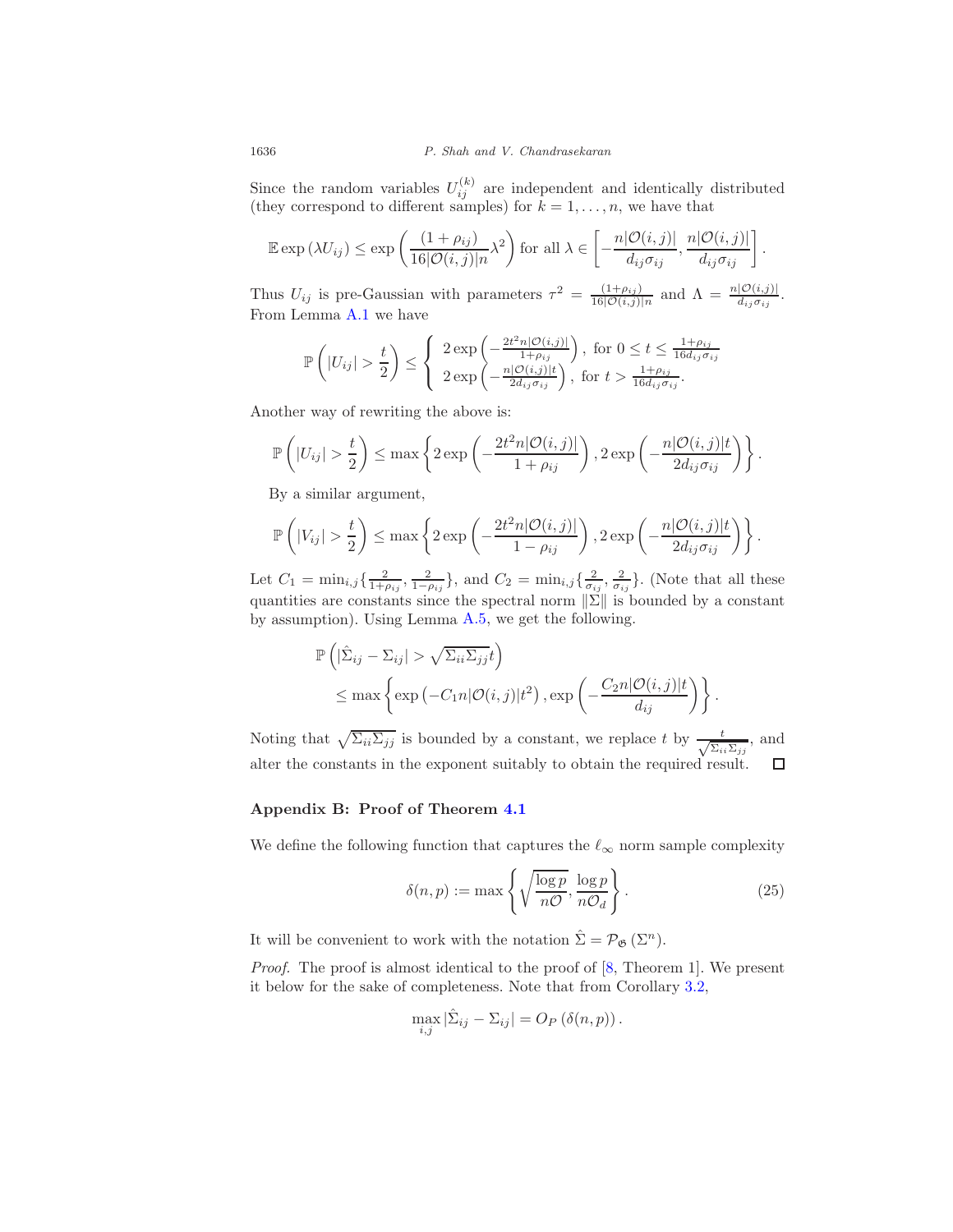Now we note that

$$
\|\mathcal{T}_t(\hat{\Sigma}) - \Sigma\| \le \|\mathcal{T}_t(\Sigma) - \Sigma\| + \|\mathcal{T}_t(\hat{\Sigma}) - \mathcal{T}_t(\Sigma)\|,
$$

and we will focus on bounding the different terms.

Recall that for a symmetric matrix  $M$ ,  $||M|| \leq \max_{j=1,\dots,p} \sum_{i=1}^p |M_{ij}|$ . (This is because  $||M|| \le (||M||_{1,1}||M||_{\infty,\infty})^{\frac{1}{2}} = ||M||_{1,1}$ ). As a consequence, the first term is bounded by

$$
\max_{i} \sum_{j=1}^{p} |\Sigma_{ij}| \mathbb{1}(|\Sigma_{ij}| \le t) \le t^{1-q} c_0(p).
$$

The second term can be bounded as

$$
\|\mathcal{T}_t(\hat{\Sigma}) - \mathcal{T}_t(\Sigma)\| \le \max_i \sum_{j=1}^p |\hat{\Sigma}_{ij}| \mathbb{1}(|\hat{\Sigma}_{ij}| \ge t, |\Sigma_{ij}| < t)
$$
  
+ 
$$
\max_i \sum_{j=1}^p |\Sigma_{ij}| \mathbb{1}(|\hat{\Sigma}_{ij}| < t, |\Sigma_{ij}| \ge t)
$$
  
+ 
$$
\max_i \sum_{j=1}^p |\hat{\Sigma}_{ij} - \Sigma_{ij}| \mathbb{1}(|\hat{\Sigma}_{ij}| \ge t, |\Sigma_{ij}| \ge t)
$$
  
= I + II + III.

Now note that

III 
$$
\leq \max_{i,j} |\hat{\Sigma}_{ij} - \Sigma_{ij}| \max_{i} \sum_{j=1}^{p} |\hat{\Sigma}_{ij}|^q t^{-q} = O_P \left( c_0(p) t^{-q} \delta(n, p) \right).
$$

For term II we note that

$$
\begin{split} \text{II} &\leq \max_{i} \sum_{j=1}^{p} (|\hat{\Sigma}_{ij} - \Sigma_{ij}| + |\hat{\Sigma}_{ij}|) \mathbb{1}(|\hat{\Sigma}_{ij}| < t, |\Sigma_{ij}| \geq t) \\ &\leq \max_{i,j} |\hat{\Sigma}_{ij} - \Sigma_{ij}| \sum_{j=1}^{p} \mathbb{1}(|\Sigma_{ij}| \geq t) + t \max_{i} \sum_{j=1}^{p} \mathbb{1}(|\Sigma_{ij}| \geq t) \\ &= O_P\left(c_0(p)t^{-q}\delta(n, p) + c_0(p)t^{1-q}\right). \end{split}
$$

To bound I, we pick  $\gamma \in (0,1)$  and note that

$$
I \leq \max_{i} \sum_{j=1}^{p} |\hat{\Sigma}_{ij} - \Sigma_{ij}| \mathbb{1}(|\hat{\Sigma}_{ij}| \geq t, |\Sigma_{ij}| < t) + \max_{i} \sum_{j=1}^{p} |\Sigma_{ij}| \mathbb{1}(|\Sigma_{ij}| < t)
$$
  

$$
\leq \max_{i} \sum_{j=1}^{p} |\hat{\Sigma}_{ij} - \Sigma_{ij}| \mathbb{1}(|\hat{\Sigma}_{ij}| \geq t, |\Sigma_{ij}| \leq \gamma t)
$$
  

$$
+ \max_{i} \sum_{j=1}^{p} |\hat{\Sigma}_{ij} - \Sigma_{ij}| \mathbb{1}(|\hat{\Sigma}_{ij}| \geq t, \gamma t | \Sigma_{ij}| \leq t) + t^{1-q} c_0(p)
$$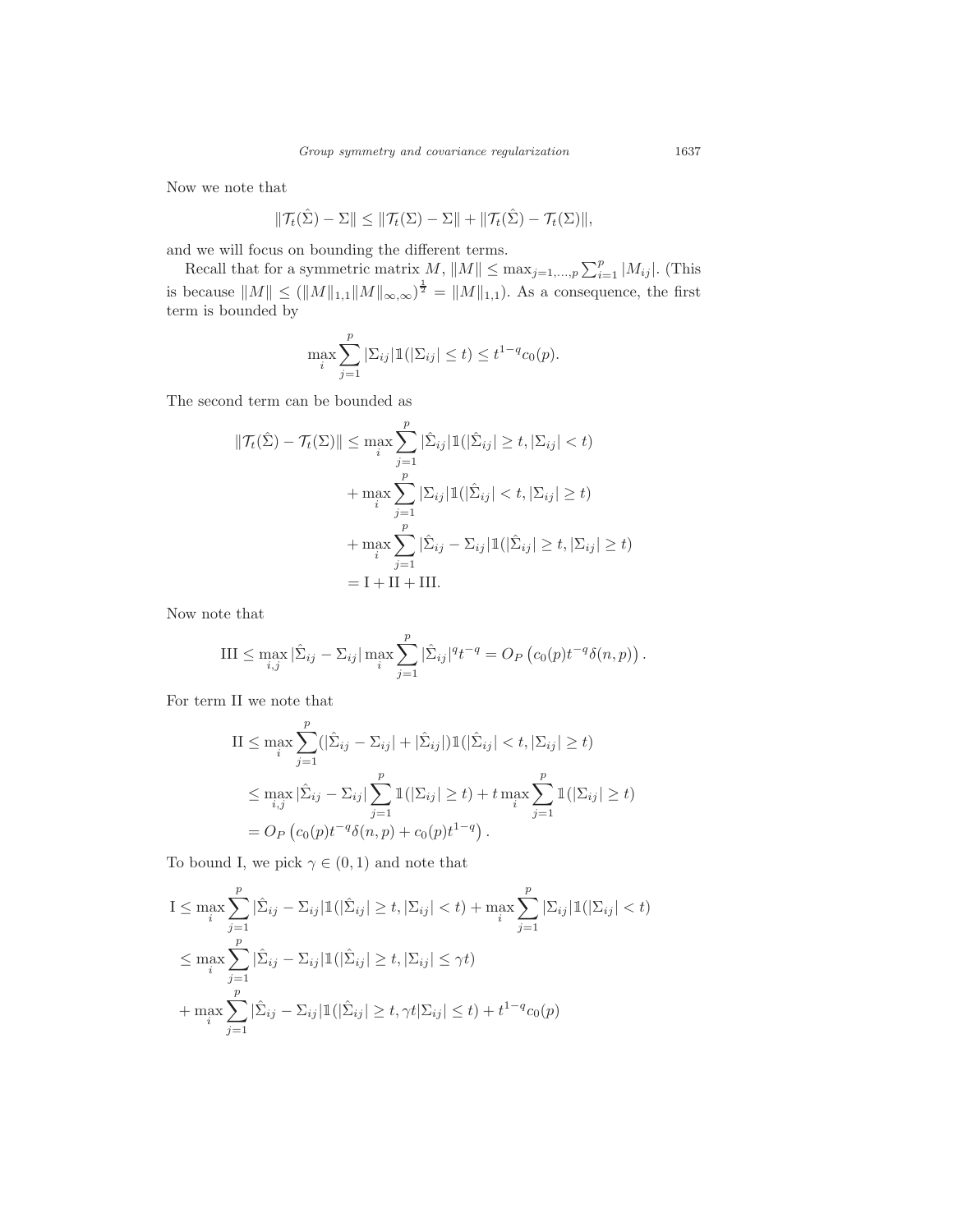1638 *P. Shah and V. Chandrasekaran*

$$
\leq \max_{i,j} |\hat{\Sigma}_{ij} - \Sigma_{ij}| \left( \sum_{j=1}^p \mathbb{1}(|\hat{\Sigma}_{ij} - \Sigma_{ij}| > (1 - \gamma)t) + c_0(p)(\gamma t)^{-q} \right) + t^{1-q} c_0(p)
$$
  
\n
$$
\leq \max_{i,j} |\hat{\Sigma}_{ij} - \Sigma_{ij}|c_0(p)(\gamma t)^{-q} + t^{1-q} c_0(p)
$$
 (with high probability)  
\n
$$
= O_P \left( c_0(p)(\gamma t)^{-q} \delta(n, p) + t^{1-q} c_0(p) \right).
$$

The second to last inequality follows from the fact that:

$$
\mathbb{P}\left(\max_{i}\sum_{j=1}^{p} \mathbb{1}(|\hat{\Sigma}_{ij} - \Sigma_{ij}| > (1-\gamma)t) > 0\right) = \mathbb{P}\left(\max_{i,j} |\hat{\Sigma}_{ij} - \Sigma_{ij}| > (1-\gamma)t\right) \le \frac{1}{p^{c}}
$$

for  $t$  as chosen in the statement of the theorem. Combining all these inequalities we get the required result.  $\Box$ 

## <span id="page-38-0"></span>References

- <span id="page-38-3"></span>[1] S. Andersson. Invariant normal models. Annals of Statistics, 3(1):132– 154, 1975. [MR0362703](http://www.ams.org/mathscinet-getitem?mr=0362703)
- <span id="page-38-4"></span>[2] S. Andersson and J. Madsen. Symmetry and lattice conditional independence in a multivariate normal distribution. Annals of Statistics, 26, 1998. [MR1626059](http://www.ams.org/mathscinet-getitem?mr=1626059)
- <span id="page-38-10"></span>[3] M. Artin. Algebra. Prentice Hall, 1991. [MR1129886](http://www.ams.org/mathscinet-getitem?mr=1129886)
- <span id="page-38-7"></span>[4] C. Bachoc and F. Vallentin. New upper bounds for kissing numbers from semidefinite programming. Journal of the American Mathematical Society, 21:909–924, 2008. [MR2393433](http://www.ams.org/mathscinet-getitem?mr=2393433)
- <span id="page-38-8"></span>[5] Y. Bai, E. de Klerk, D. V. Pasechnik, and R. Sotirov. Exploiting group symmetry in truss topology optimization. Optimization and Engineering, 10:331–349, 2009. [MR2539339](http://www.ams.org/mathscinet-getitem?mr=2539339)
- <span id="page-38-5"></span>[6] J. Besag. Spatial interaction and the statistical analysis of lattice systems (with discussion). Journal of the Royal Statistical Society: Series B, 36:192– 236, 1974. [MR0373208](http://www.ams.org/mathscinet-getitem?mr=0373208)
- <span id="page-38-6"></span>[7] J. Besag and P. A. Moran. On the estimation and testing of spatial interaction in Gaussian lattice processes. Biometrika, 62:555–562, 1975. [MR0391451](http://www.ams.org/mathscinet-getitem?mr=0391451)
- <span id="page-38-1"></span>[8] P. J. BICKEL AND E. LEVINA. Covariance regularization by thresholding. Annals of Statistics, 36(6):2577–2604, 2008. [MR2485008](http://www.ams.org/mathscinet-getitem?mr=2485008)
- <span id="page-38-2"></span>[9] P. J. Bickel and E. Levina. Regularized estimation of large covariance matrices. Annals of Statistics, 36(1):199–227, 2008. [MR2387969](http://www.ams.org/mathscinet-getitem?mr=2387969)
- <span id="page-38-9"></span>[10] S. Boyd, P. Diaconis, P. A. Parrilo, and L. Xiao. Fastest mixing Markov chain on graphs with symmetries. SIAM Journal on Optimization, 20:792, 2009.
- <span id="page-38-11"></span>[11] S. BOYD AND L. VANDENBERGHE. Convex optimization. Cambridge University Press, 2004. [MR2061575](http://www.ams.org/mathscinet-getitem?mr=2061575)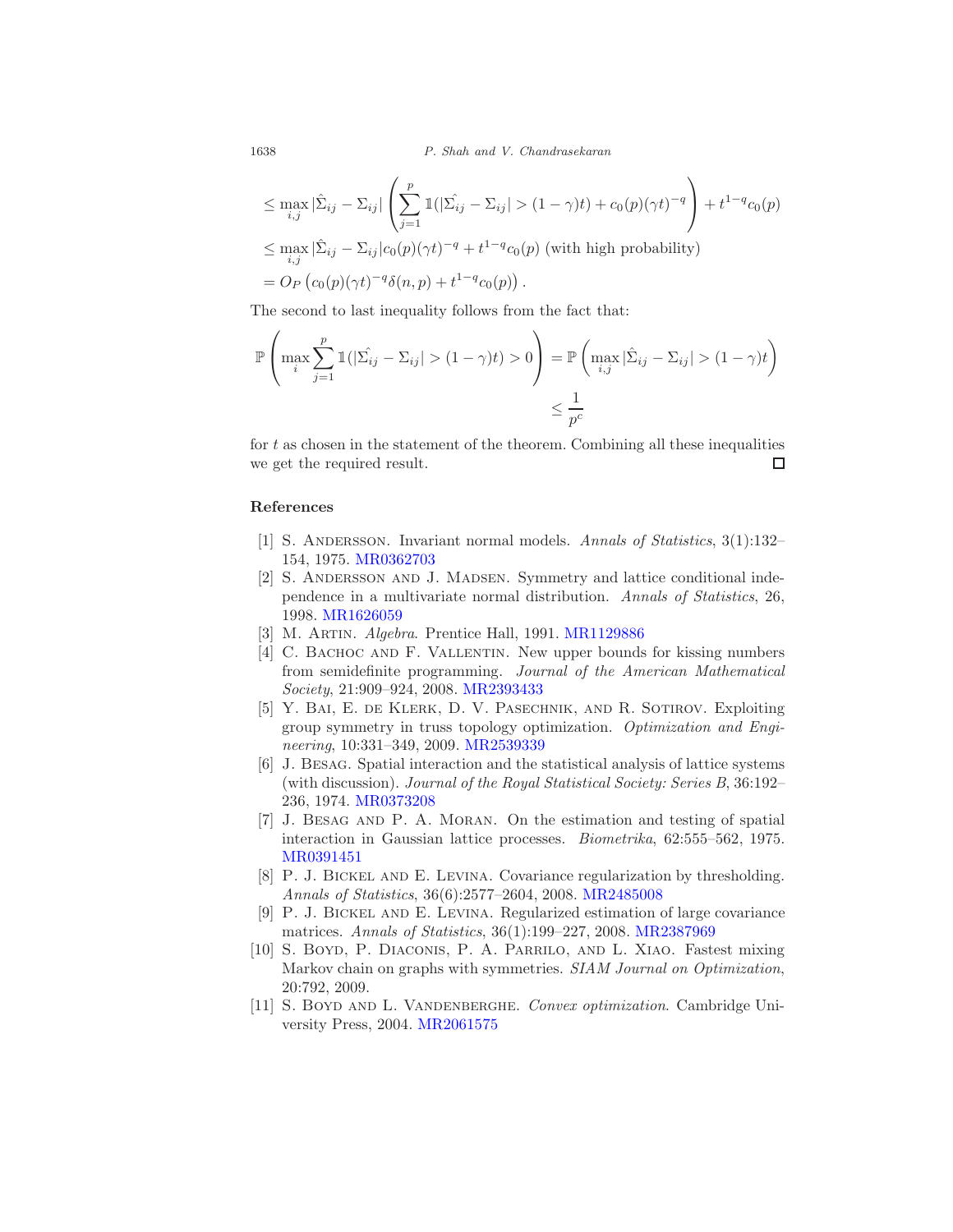- <span id="page-39-16"></span>[12] V. V. BULDYGIN AND Y. V. KOZACHENKO. Metric Characterization of Random Variables and Random Processes. American Mathematical Society, 2000. [MR1743716](http://www.ams.org/mathscinet-getitem?mr=1743716)
- <span id="page-39-14"></span>[13] V. Chandrasekaran, P. A. Parrilo, and A. S. Willsky. Latent variable graphical model selection via convex optimization. Preprint available on <www.arxiv.org/abs/1008.1290v1>, 2010.
- <span id="page-39-15"></span>[14] A. d'Aspremont, O. Banerjee, and L. El Ghaoui. First-order methods for sparse covariance selection. SIAM Journal on Matrix Analysis and its Applications, 30:56–66, 2007. [MR2399568](http://www.ams.org/mathscinet-getitem?mr=2399568)
- <span id="page-39-13"></span>[15] K. R. Davidson and S.J. Szarek. Local operator theory, random matrices and Banach spaces. Handbook of the Geometry of Banach Spaces, I:317–366, 2001. [MR1863696](http://www.ams.org/mathscinet-getitem?mr=1863696)
- <span id="page-39-7"></span>[16] E. DE KLERK, D. V. PASECHNIK, AND A. SCHRIJVER. Reduction of symmetric semidefinite programs using the regular ∗-representation. Mathematical Programming, 109:613–624, 2007. [MR2296566](http://www.ams.org/mathscinet-getitem?mr=2296566)
- <span id="page-39-2"></span>[17] P. Diaconis. Group Representations in Probability and Statistics, volume 11 of Lecture notes-monograph series. Institute of Mathematical Statistics, 1988. [MR0964069](http://www.ams.org/mathscinet-getitem?mr=0964069)
- <span id="page-39-11"></span>[18] D. DUMMIT AND R. FOOTE. Abstract Algebra. Wiley, 2004. [MR2286236](http://www.ams.org/mathscinet-getitem?mr=2286236)
- <span id="page-39-0"></span>[19] J. Fan, Y. Fan, and J. Lv. High dimensional covariance matrix estimation using a factor model. Journal of Econometrics, 147(1):43, 2007. [MR2472991](http://www.ams.org/mathscinet-getitem?mr=2472991)
- <span id="page-39-4"></span>[20] A. FÄSSLER AND E. STIEFEL. Group theoretical methods and their appli-cations. Birkhäuser, 1992. [MR1158662](http://www.ams.org/mathscinet-getitem?mr=1158662)
- <span id="page-39-12"></span>[21] R. Foote, G. Mirchandani, D. Rockmore, D. Healy, and T. Olson. A wreath product group approach to signal and image processing: Part I - multiresolution analysis. IEEE Transactions on Signal Processing, 48(1):102–132, 2000. [MR1736279](http://www.ams.org/mathscinet-getitem?mr=1736279)
- <span id="page-39-10"></span>[22] W. A. Gardner, A. Napolitano, and L. Paura. Cyclostationarity: Half a century of research. Signal Processing, 86(4):639–697, 2006.
- <span id="page-39-8"></span>[23] K. Gatermann and P. A. Parrilo. Symmetry groups, semidefinite programs, and sums of squares. Journal of Pure and Applied Algebra, 192(1-3):95–128, 2004. [MR2067190](http://www.ams.org/mathscinet-getitem?mr=2067190)
- <span id="page-39-3"></span>[24] S. Højsgaard and S. Lauritzen. Graphical Gaussian models with edge and vertex symmetries. Journal of the Royal Statistical Society - Series B: Statistical Methodology, 70(5):1005–1027, 2008. [MR2530327](http://www.ams.org/mathscinet-getitem?mr=2530327)
- <span id="page-39-5"></span>[25] B. Hylleberg, B. Jensen, and E. Ørnbøl. Graphical symmetry models. Master's thesis, University of Aalborg, 1993.
- <span id="page-39-9"></span>[26] Y. Kanno, M. Ohsaki, K. Murota, and N. Katoh. Group symmetry in interior point methods for semidefinite programs. Optimization and Engineering, 2:293–320, 2001. [MR1980276](http://www.ams.org/mathscinet-getitem?mr=1980276)
- <span id="page-39-1"></span>[27] S. LAURITZEN. Graphical Models. Clarendon Press, Oxford, 1996. [MR1419991](http://www.ams.org/mathscinet-getitem?mr=1419991)
- <span id="page-39-6"></span>[28] J. Madsen. Invariant normal models with recursive graphical Markov structure. Annals of Statistics, 28:1150–1178, 2000. [MR1810923](http://www.ams.org/mathscinet-getitem?mr=1810923)